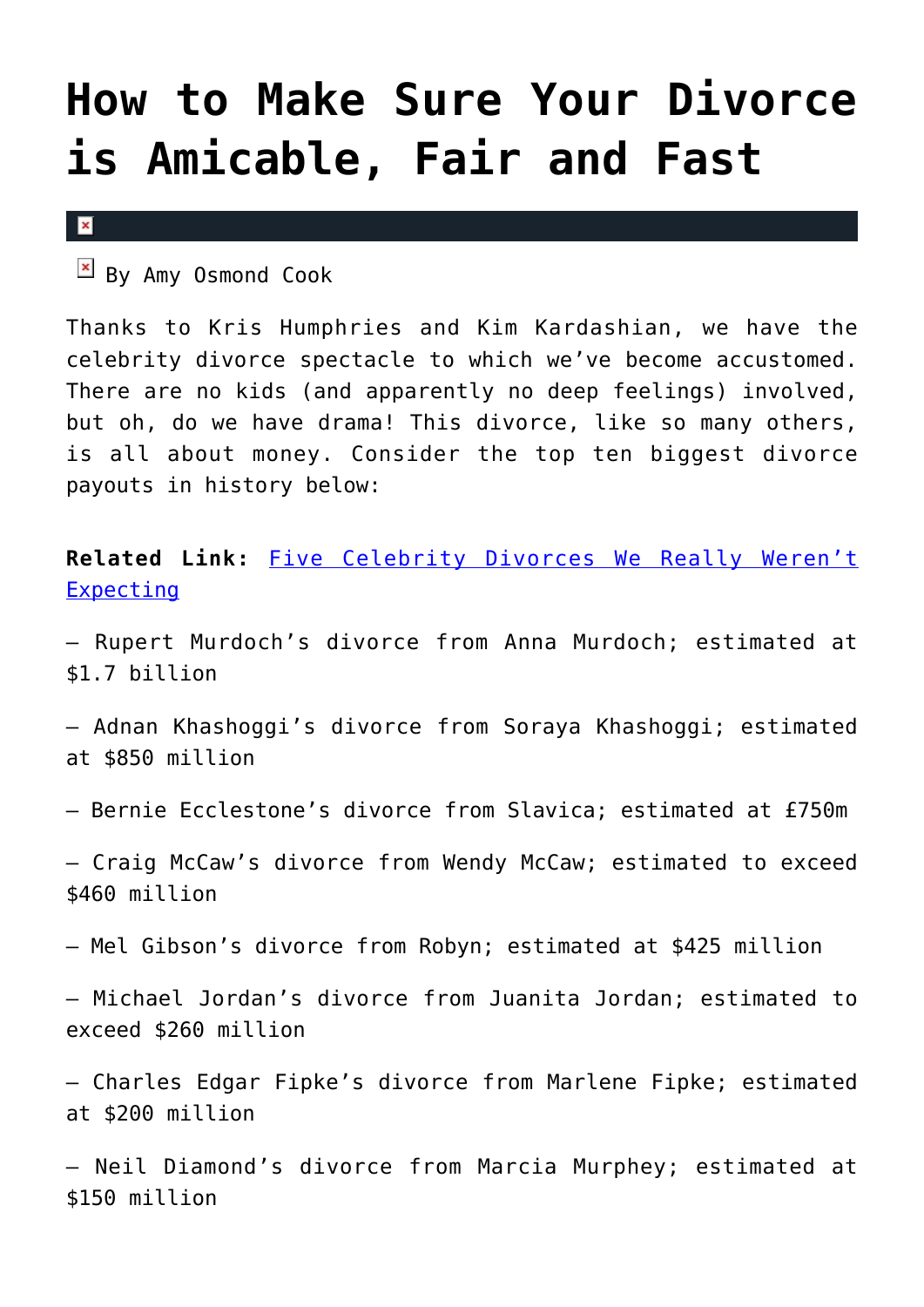– Harrison Ford's divorce from Melissa Mathison; estimated at \$118 million

– Greg Norman's divorce from Laura Andrassy; estimated at \$103 million

Most of us won't have a divorce settlement in the millions, but there are a few things you can do to make sure that any future split with your partner is amicable, fair, and fast:

**1. Write a prenup.** An ironclad prenup is the easiest way to speed up the divorce process. In 1985, Steven Spielberg and Amy Irving wrote a prenuptial agreement on a cocktail napkin. Four years later, Amy contested the agreement–and won. As a result, she received a settlement of about 100 million, or half of her ex-husband's earnings, after just four years of marriage. The reason? Her attorney wasn't present, allowing her to contest the prenup on the grounds of fairness, full disclosure, and duress. In the absence of an ironclad prenup, husbands and wives usually split their assets equally.

**Related Link:** [Prince William and Kate Middleton: To Prenup or](http://cupidspulse.com/prince-william-and-kate-middleton-to-prenup-or-not-to-prenup/) [Not to Prenup?](http://cupidspulse.com/prince-william-and-kate-middleton-to-prenup-or-not-to-prenup/)

**2. Don't cheat.** Rudy Giulini's public affair with Judith Nathan cost him dearly when he and his wife, Donna Hanover, divorced. When they separated in October 2000, he was making a modest income as a government official. Then the 9/11 tragedy happened, and his popularity soared. Because they were already separated, Donna wasn't legally entitled to the money he maid following the date of separation, including an estimated \$8M in speaking fees alone. But because Giuliani wanted to keep some of the more salacious details of his personal life out of the public record, he settled–paying an estimated \$6.8M, a substantially higher amount than he was legally obligated to pay.

**3. Don't forget about intellectual property.** Sometimes the greatest assets are the intangible ones. In 2000, Michael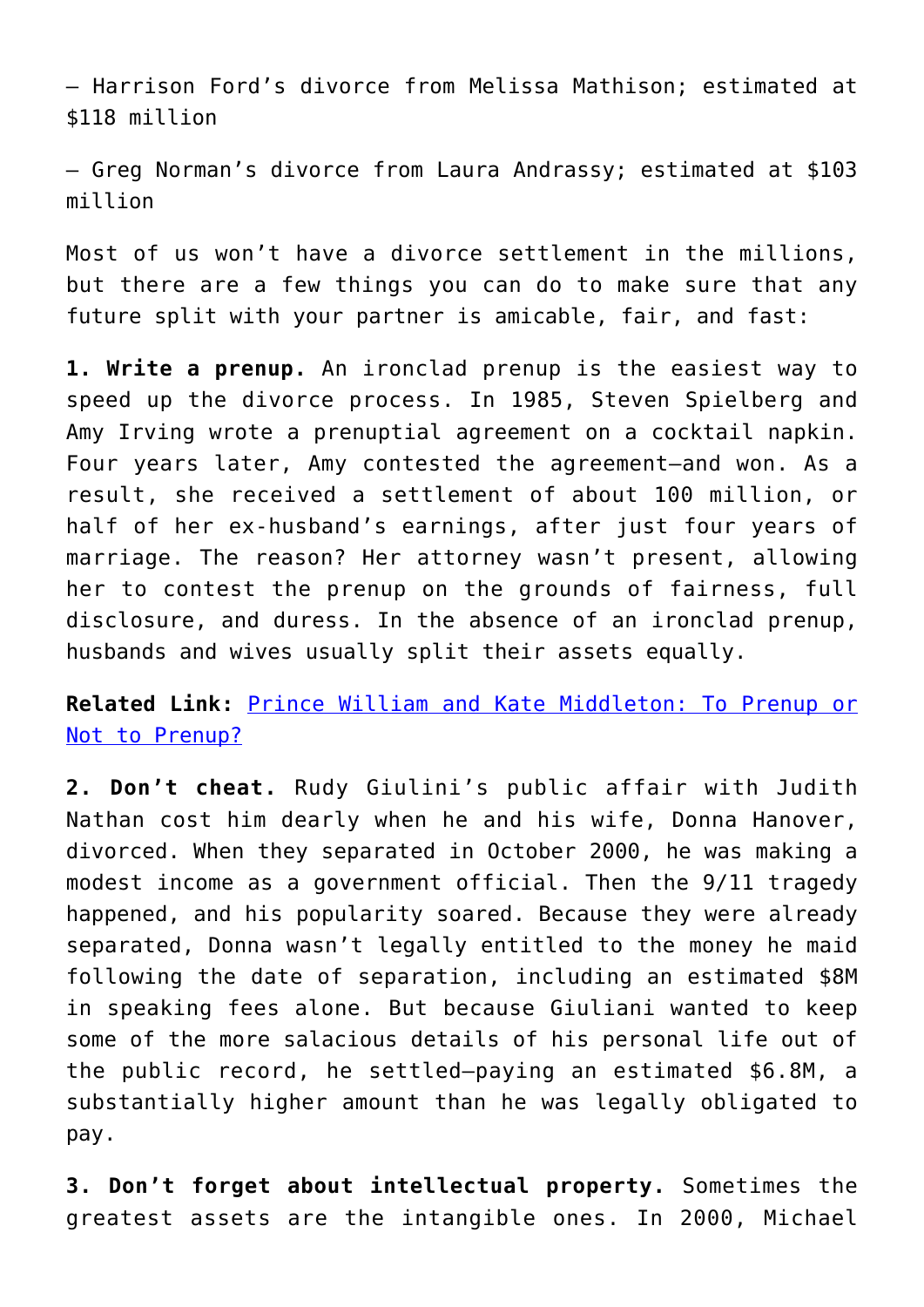Douglas agreed to pay his first wife, Diandra, half of the acting earnings he accrued while they were married, including money from any future "spinoffs." In 2011, Diandra filed suit, stating that she was entitled to half of Michael's earnings from *Wall Street: Money Never Sleeps,* because it is a spinoff from the original *Wall Street* (which was filmed during their marriage). Michael claims is that the new movie is a sequel and *not* a spinoff, so Diandra isn't entitled to anything. The case revolves around one point: Is the new movie a spinoff or a sequel? If it's a spinoff, she gets half. If it's a sequel, she gets nothing. In this case, a judge will decide. But you can learn from Michael's potentially costly mistake by shoring up your intellectual property rights.

The key to an amicable split is to decide money matters before it gets ugly. Whether you are happily married or contemplating divorce, considering a prenup, keeping your actions blackmailproof, and dealing with your intellectual property will serve you well.

*Amy Osmond Cook, Ph.D. is a faculty associate at Arizona State University, where she teaches Communication and English classes. She is the publisher of Sourced Media Books and coauthor of* Hope After Divorce *and* Full Bloom: Cultivating Success*. Amy and her husband, Jeff, have five children and look forward to welcoming baby #6 in April 2012. For more information about Amy, please visit amyosmondcook.com.*

# **[Q&A: Is it Okay to Break Up](https://cupidspulse.com/35752/qa-is-it-okay-to-dump-someone-via-text/) [With Someone via Text?](https://cupidspulse.com/35752/qa-is-it-okay-to-dump-someone-via-text/)**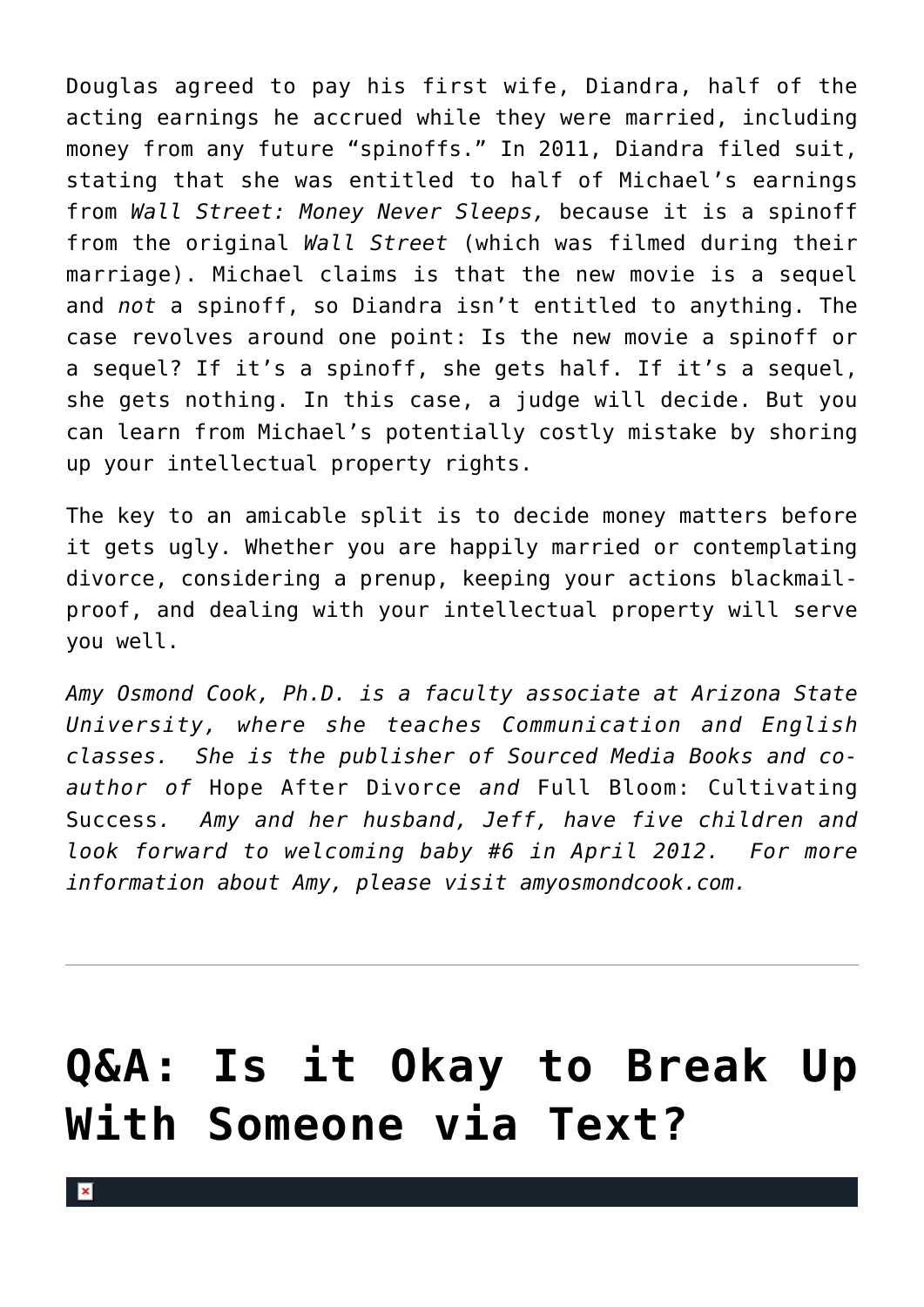*Question from Lauren A.: I was dating a guy for a month when he broke up with me via text. I thought this was extremely impersonal and I deserved at least a phone call, but my guy friends said that because we were only dating for a short length of time, breaking up with a text message is fine. What are your thoughts? Is there a certain length of time you have to be dating someone to receive a more intimate break-up?*

#### **Answers from Our Love Experts:**

**Tristan Coopersmith, Love Stylist:** That's like asking if there is there a certain length of time you should know someone to be just plain polite to them! Call me old-school, but I believe in a thing called respect. I think you should treat people the way you want to be treated, and only spend time with those who reciprocate in kind. Although the breakup undoubtedly stings, you dodged a bullet with this guy. After all, if he would breakup with you over a freaking text, you could probably count on him proposing via email. Hardly a guy worthy of your love! Onwards and upwards!

**Suzanne Oshima, Matchmaker:** In this age of technology, a break up can be done through any of the following forms of communication: in person, a phone call, an email, or a text message. An in person break up is the most intimate, a text message is the most impersonal and a phone call or an email is somewhere in between. The fact of the matter is that you weren't really in a serious relationship after only a month. Since you were only dating, he probably felt a text was acceptable. It's important to understand the reason why most guys break up with someone this way; it's the easy way out. He doesn't have to face you, your emotions or your questions as to "why." While I know you feel you deserved more, just remember, a text is still much better than him just disappearing and leaving you wondering what happened**.**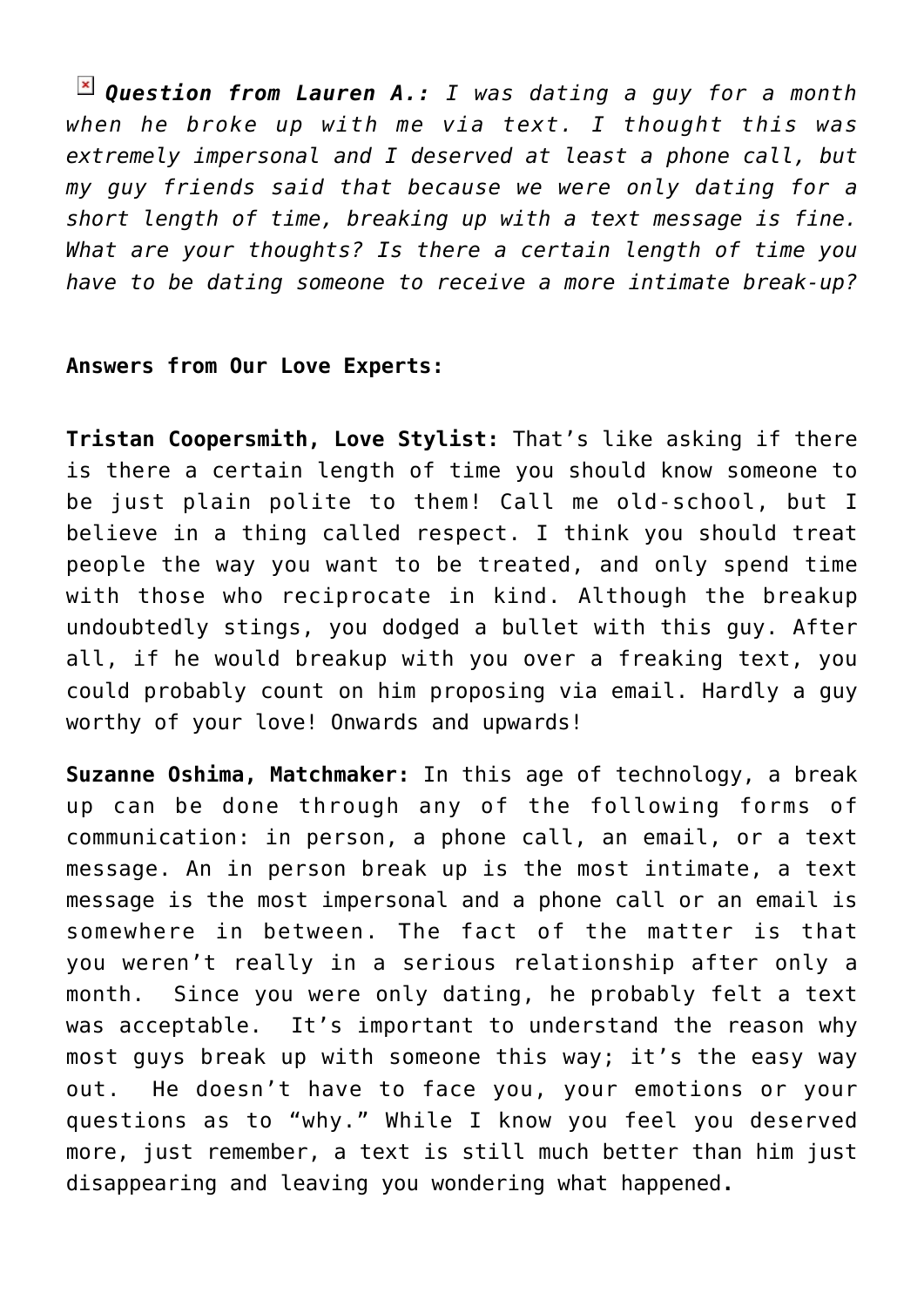**Paige Wyatt, Reality Star:** A break up via text message makes me think that the other person never really cared about the relationship, no matter how long it may have been. When someone wants to break up, it means there was some kind of problem in the relationship. A text message does not give the other person the chance to defend themselves and it closes the door to working through the issues and figuring out your differences. If the guy truly cared about you, he would want to at least try to work it out, and if he doesn't care enough to do that, he's not worth it anyway.

For more information on our three relationship gurus, visit our Experts page!

If you have any questions you would like answered by our experts, please submit them on our Contact Page.

**Have you ever been broken up with over a text message? Share your story below!**

# **[Blake Lively's High-Fashion](https://cupidspulse.com/35531/blake-livelys-high-fashion-style/) [Style](https://cupidspulse.com/35531/blake-livelys-high-fashion-style/)**

### $\pmb{\times}$

 $\boxed{\times}$  By Ann Csincsak, Vintage Sweet & Chic

Blake Lively has given us something to gossip about for years, between her hit drama TV show on the CW and her high-fashion style. Whether she is hitting the streets of NYC as Serena from *Gossip Girl,* or grabbing a coffee at The Grove in LA, she always looks show-stopping. Her style is high fashion with a mix of sexy sophistication. She shows ladies in their 20s how to take their wardrobe up a notch. With a new major movie at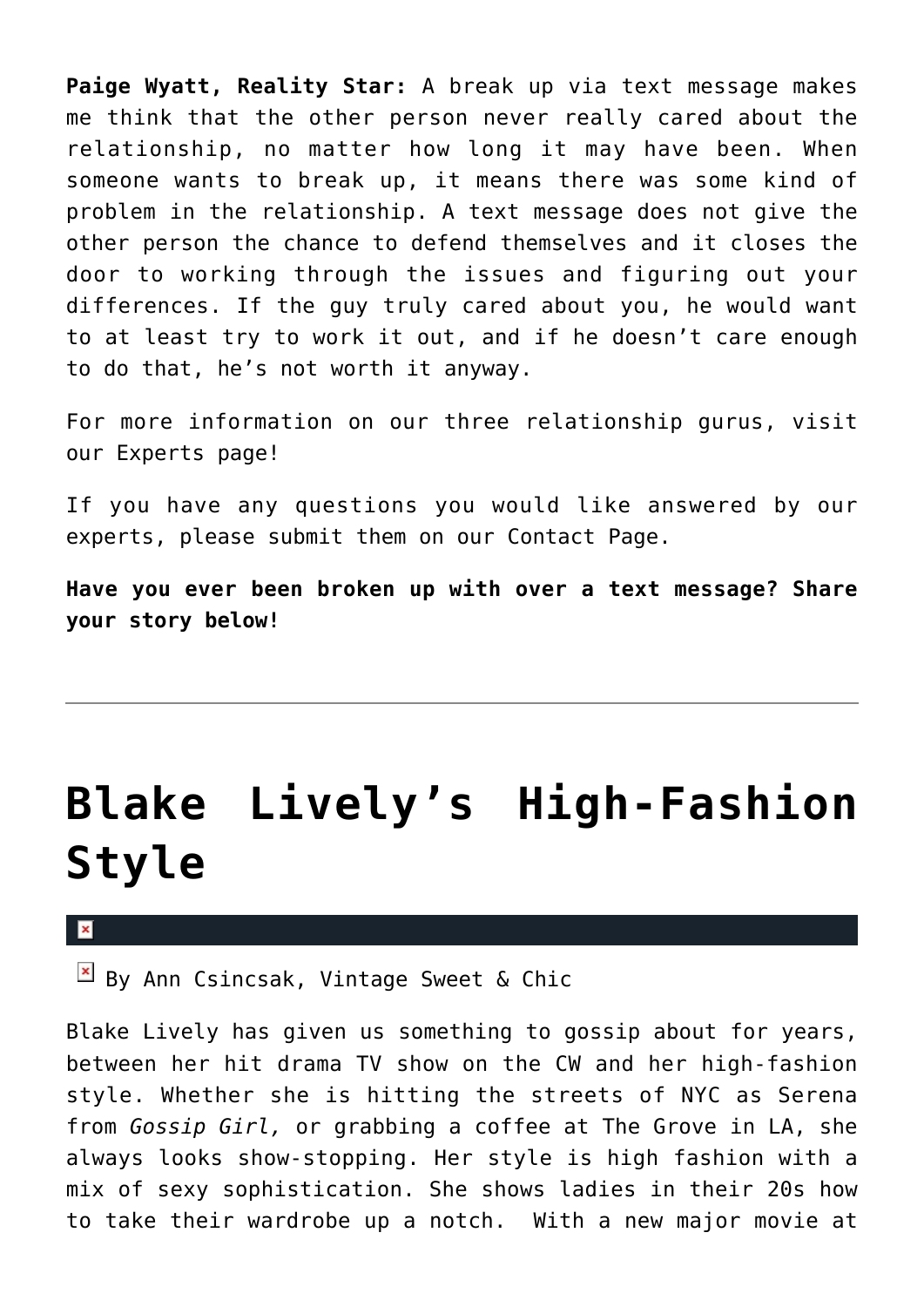the box office , *Savage,* she is a star we can't take our eyes off.

**1.Suno Wide Leg Pants,** \$420 SPLURGE! **2.H & M Tank,** \$7.95

**3.Fendi Peekaboo Bag,** \$695 Actual, SPLURGE!

**4.BDG Classic Belt Urban Outfitters,** \$29.95

**5.Forever21 Romantic Lace Floppy Hat**, \$12.80

The next look is for all the city girls who are looking to stay with this summer's Maxi trend — while making it look effortless, of course! Some people have a hard time thinking of a long skirt as casual, but Lively shows us that you can be casual and bold with the addition of strong summer colors. Keep this look simple by mixing material like the python bag with a bold-red color, but leave your top and accessories neutral.

**1.Rag and Bone Feather Red Skirt (Barney's),** \$395 SPLURGE!

**2.H &M Basic Tank,** \$7.95

**3.Towne and Reese Ellie Marie Bracelets,** \$45

**4.Koret Handbag Python**, \$278

You don't have to spend a lot to look fabulous on a weekend away or on date at a super-chic restaurant. Look to this blonde bombshell for fashion inspiration and wear headturning colors with a variety of accessories to leave a lasting impression.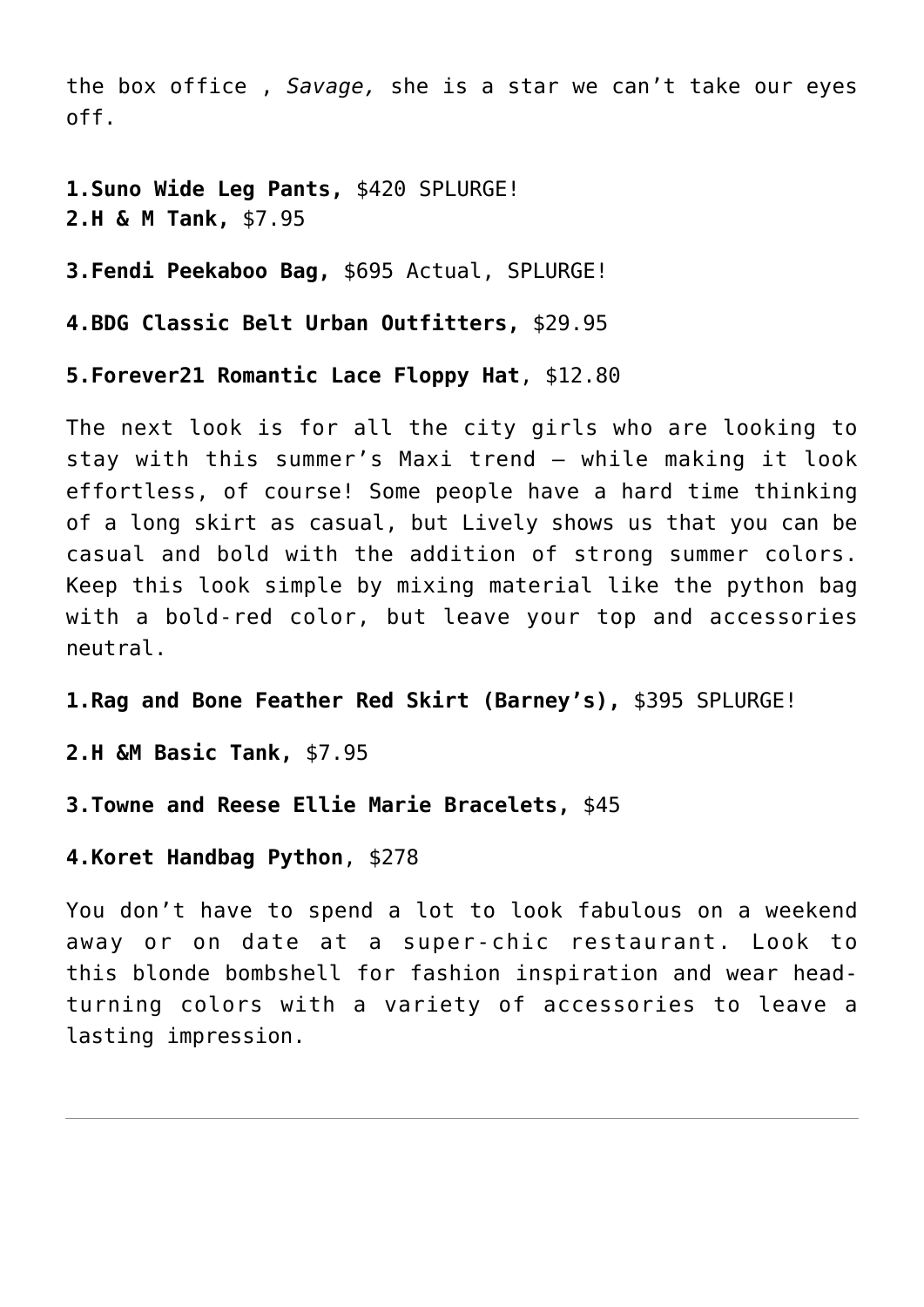# **['The Bachelorette' Season 8](https://cupidspulse.com/35327/bachelorette-season-8-finale-tips-for-lasting-love-emily-maynard/) [Finale: Tips for Lasting Love](https://cupidspulse.com/35327/bachelorette-season-8-finale-tips-for-lasting-love-emily-maynard/)**

#### $\pmb{\times}$

 $\mathbb{E}$  By Marni Kinrys, Ultimate Wing Girl

I have to say, I was shocked at 'The Bachelorette' finale. Well, kind-of shocked. For some reason, I *knew* that Emily was going to pick Jef, but I was still surprised that she didn't choose Arie. It goes to show you that physical chemistry does not equal partnership for life and that you can make the right choice if you take your time and really evaluate what relationship is best for you.

I have to give Emily so much credit for being able to see that difference between her two final suitors. Throughout this season, she has been a strong and steady Bachelorette, working hard to not let her heart solely dictate her decisions. She has been smart about her choices, and when it comes to love, we all know how challenging that can be.

**Related:** [Bachelorette Season 8, Episode 6: The Dos and Don'ts](http://cupidspulse.com/emily-maynard-bachelorette-episode-5-trust-your-gut/) [of Trusting Your Gut](http://cupidspulse.com/emily-maynard-bachelorette-episode-5-trust-your-gut/)

Thinking back on past episodes, I remember when I started to see the potential for Emily and Jef to be a successful couple. When they were lying on the floor in Prague, kissing, giggling and talking easily about the future, I knew that Jef had won her heart. They didn't just have chemistry; they had a best friendship. That's the primary distinction between relationships that fizzle and relationships that last forever.

Now that Emily's found love, I want to help all of you do the same! Here are my tips on how to decipher if someone is a good choice for you for the long haul. Ask yourself the following questions: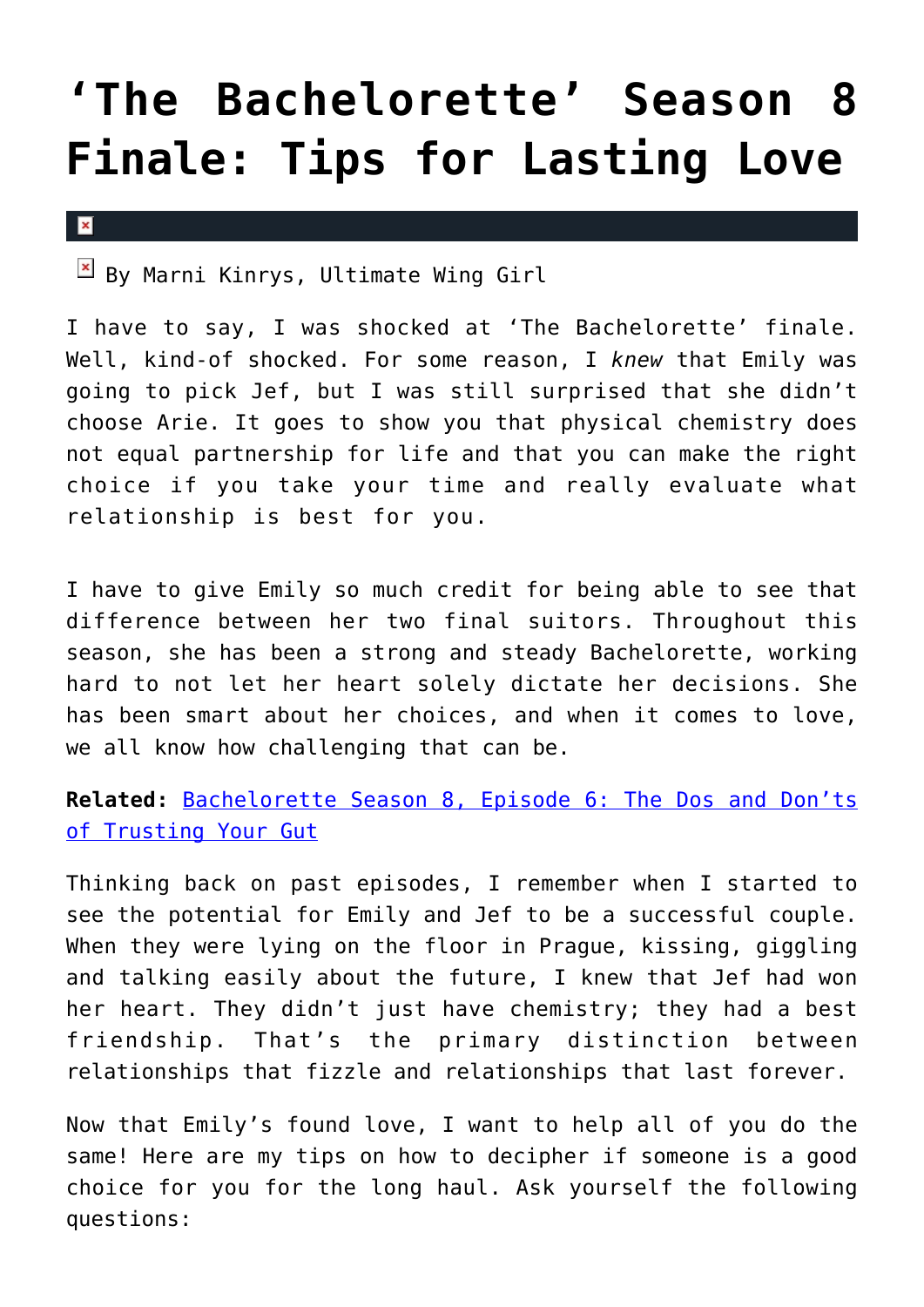**1. Does this person challenge me in a good way?** The best partnerships are with those that help us grow and see the world in new and interesting ways. Yes, it's always great to have a lot in common with a person, but too many similarities can get old and dull pretty quickly. Someone different from you helps you see sides of yourself that you didn't know existed. The saying that "opposites attract" *really* is true.

**2. Does this person turn me on physically** *and* **mentally?** YES, I know physical compatibility is important, but stimulation of the mind and emotionally understanding each other is equally important.

**3. Does this person get me?** In relationships, you don't always have to agree with one another, but it's essential to *get* one another. The couples with the strongest survival rates are the ones where they really work on getting to know one another. You need to understand who your partner is and what he or she is all about – and appreciate him or her because of this uniqueness.

**Related:** [Jef Holm Refuses Fantasy Suite With Emily Maynard on](http://cupidspulse.com/jef-holm-refuses-fantasy-suite-emily-maynard-bachelorette/) ['The Bachelorette'](http://cupidspulse.com/jef-holm-refuses-fantasy-suite-emily-maynard-bachelorette/)

**4. Does this person have the same values as I do?** I know so many people who say that they have the same values as their significant other, but when I ask them what those values are, they draw a blank. Knowing your own core belief system and understanding your partner's morals is so important to a successful marriage. If you want a guide to discovering your values, email me at marni@winggirlmethod.com and let me know that you read this post.

**5. Does this person make even the hard times seem fun?** If you are going to be with someone the rest of your life, you better be able to have fun with that person. Life will be tough sometimes, and it's important to keep that in mind when selecting a partner.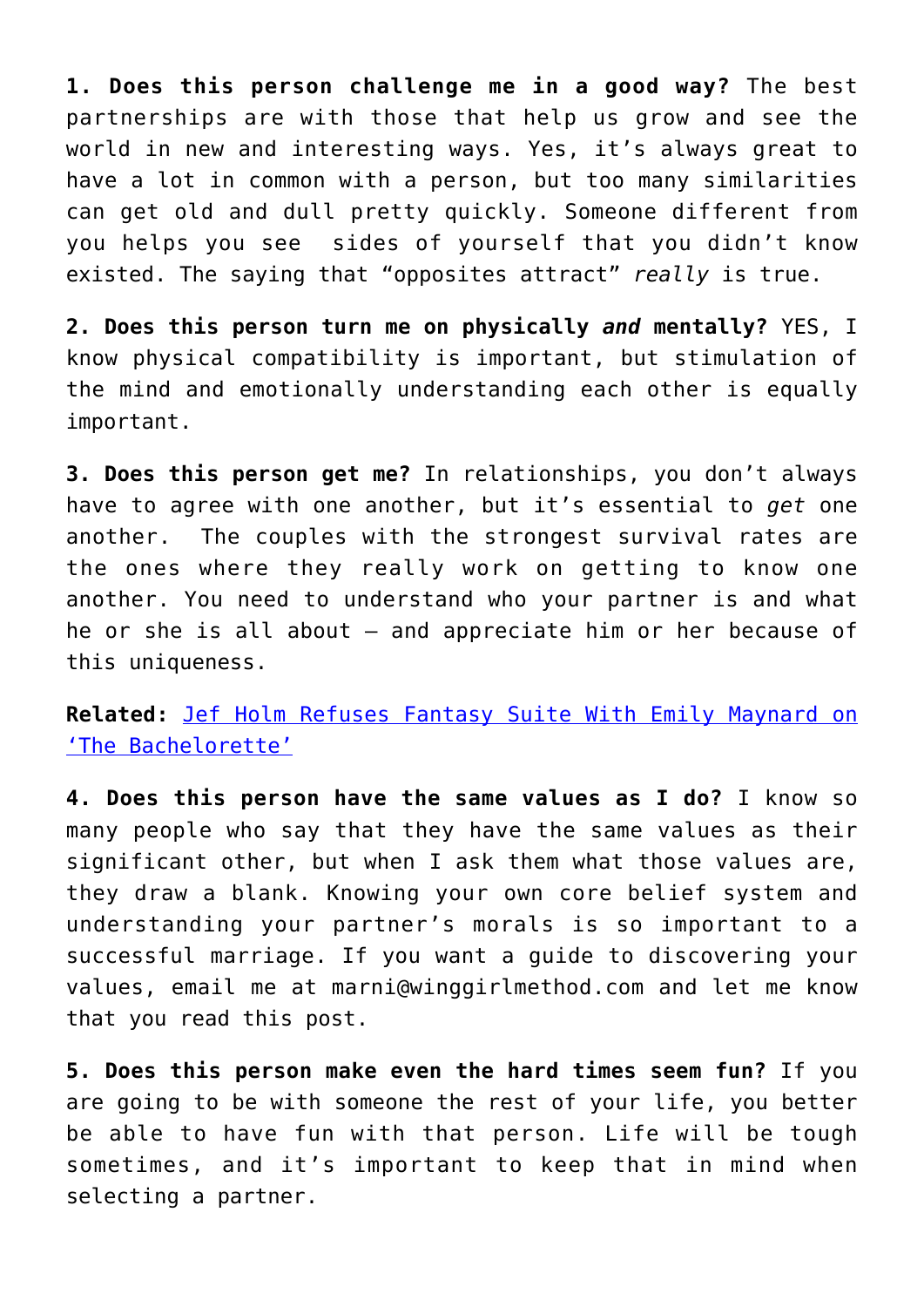I think Emily and Jef seem like a great couple. I am so happy for the two of them, and I know that they are going to have a fulfilling relationship based on love, admiration and open communication.

# **[New Advice Column: Dating in](https://cupidspulse.com/34994/new-advice-column-dating-age-technology/) [the Age of Technology](https://cupidspulse.com/34994/new-advice-column-dating-age-technology/)**

 $\mathbf{R}$ 

 $\mathbb{E}$  Have you been dating your guy for a few months, but he *still* hasn't changed his Facebook status to "in a relationship"? Or, does the new man your dating text you saying he misses you and then you don't hear from him for days? These are common scenarios in our new technology-driven dating world. If you are challenged with how to navigate all of this, don't despair.

On Thursday, August 2nd, CupidsPulse.com will be launching a new advice column focused on this very issue. From texting to emailing to Twitter and Facebook, each month we will highlight a social media scenario and engage three experts (all from different areas of the country and different stages of life) to provide their perspective on how best to handle the situation.

Our advice column experts will include Paige Wyatt, the reality star of Discovery Channel's 'American Gun's'; Tristan Coopersmith, a "love stylist" working on her degree to become a psychotherapist; and Suzanne Oshima, a matchmaker and dating coach. Dating in the digital world is difficult – let us make it a bit easier for you!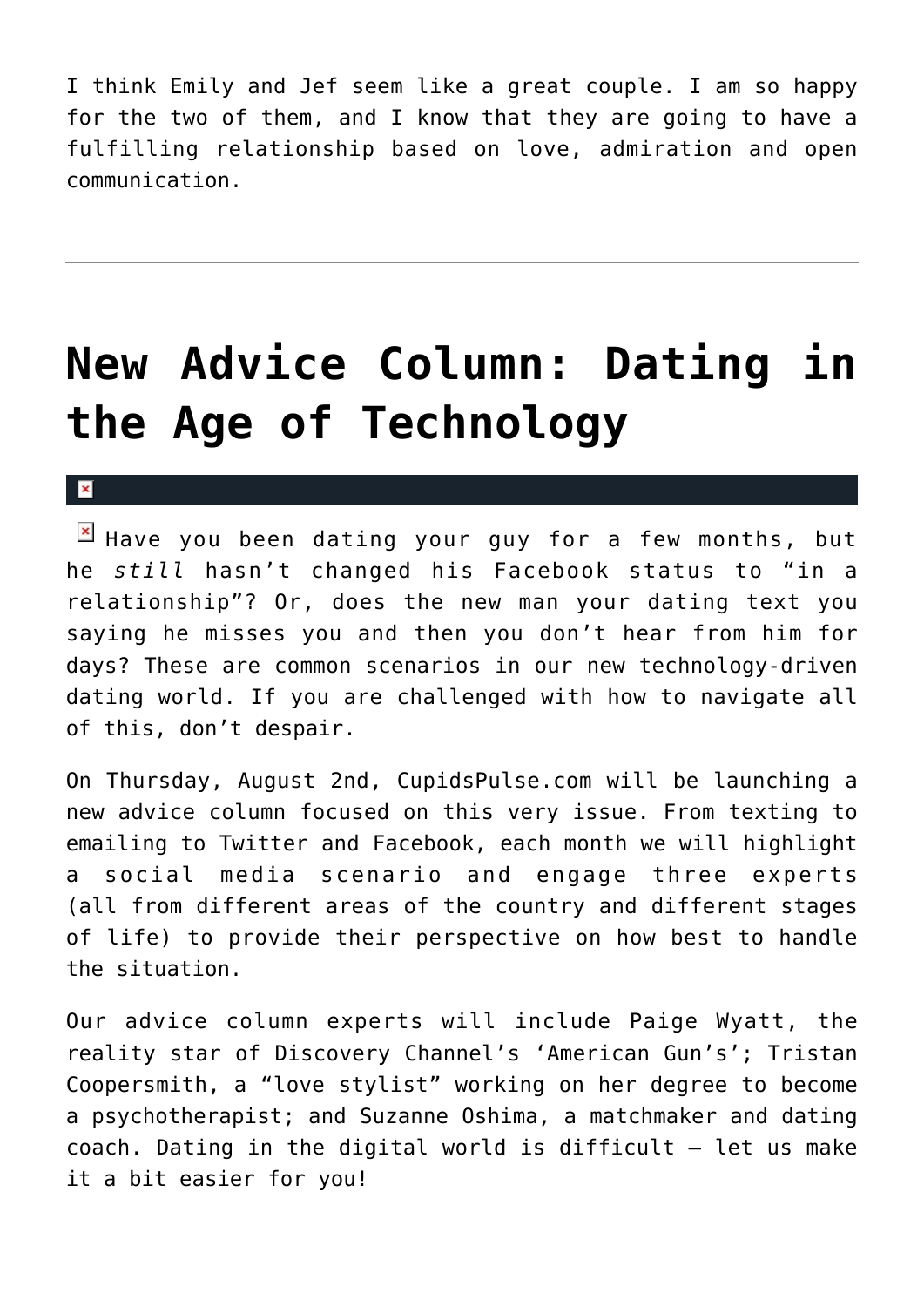If you have any questions you would like answered by our experts, please send them to cupid@cupidspulse.com.

*Photo Courtesy: Datingsites.org*

# **[Can a Rebound Relationship](https://cupidspulse.com/34316/rebound-relationship-true-love-melanie-mar/) [Turn into True Love?](https://cupidspulse.com/34316/rebound-relationship-true-love-melanie-mar/)**

#### $\pmb{\times}$

 $\overline{B}$  By Melanie Mar

When embarking on a new relationship, having some residual emotional attachment to your ex is not something I generally advise. Having said that, there are times when a "rebound relationship" is just what the doctor ordered. The end of any serious relationship can take its toll on your personal and sexual self-confidence and you might no longer be feeling attractive, feminine or sensual. Embracing someone whom you actually feel excited about might be exactly what you need to feel better. Though you shouldn't count on a new romance to magically eradicate all your insecurities, once in a while you will find the joy that was lacking in your last doomed coupling. Can these rebound relationships lead to true love? Absolutely! I married the man who was my rebound relationship. Here are some simple tips to help you do the same:

**Related:** [Dating After Being Dumped: How To Avoid Messy Rebound](http://cupidspulse.com/dating-after-being-dumped-avoid-messy-rebound-relationships/)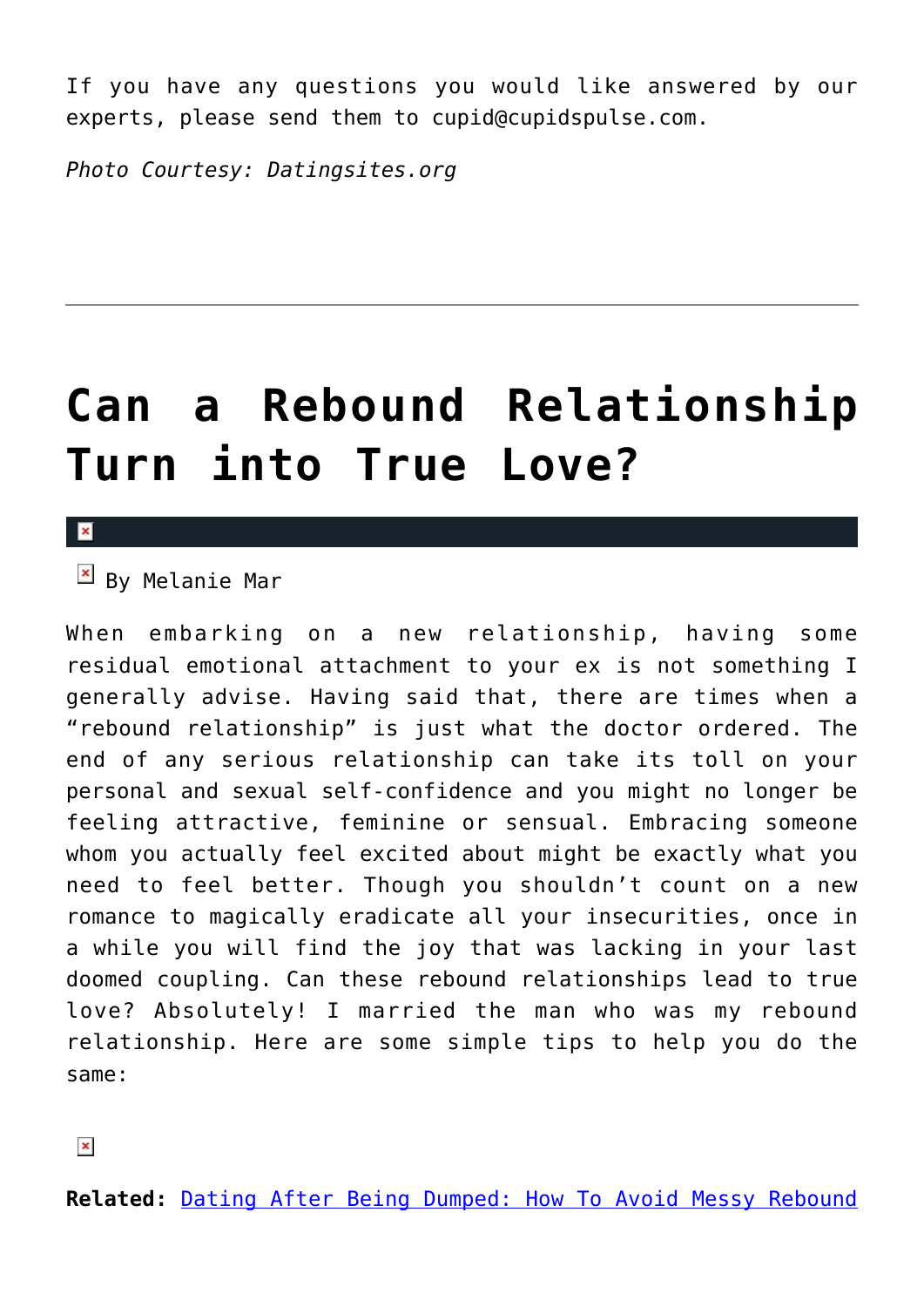### [Relationships](http://cupidspulse.com/dating-after-being-dumped-avoid-messy-rebound-relationships/)

**1. Be honest:** Be completely honest with your new partner and, most importantly, yourself. Being truthful about where you are in the process of moving forward and letting go of the past is key.

**2. Be vulnerable:** A secure man who truly cares for a woman will not be not deterred. Hitting slight bumps in your relationship will only inspire him to protect and support you more. It's okay to be vulnerable, as that will often only make your relationship stronger.

**3. Be open:** Don't be closed-off to the potential of what this new relationship could be. If you're not open, you could be letting someone wonderful pass you by. Remember, rebound relationships can be successful. If you're still afraid to open yourself up, consider hiring a relationship coach to help you.

**Related:** [Rachel A. Sussman Helps Us Recover After A Breakup In](http://cupidspulse.com/rachel-a-sussman-helps-us-recover-after-breakup-divorce-the-breakup-bible-relationships-exes/) ['The Breakup Bible'](http://cupidspulse.com/rachel-a-sussman-helps-us-recover-after-breakup-divorce-the-breakup-bible-relationships-exes/)

**4. Be relaxed:** Remember, stay relaxed, have fun, enjoy the courting phase and just let things take their natural course. Being nervous will only make things harder.

*Melanie is a relationship and life coach, as well as co-owner of the Millionaire's Club International Matchmaking Agency for the U.K. and Europe. She is certified by the WANT Institute in Androgynous Semantic Realignment and a Transaction Analysis practitioner certified by the United States America Transaction Analysis Association. Visit www.melaniemar.com for more information.*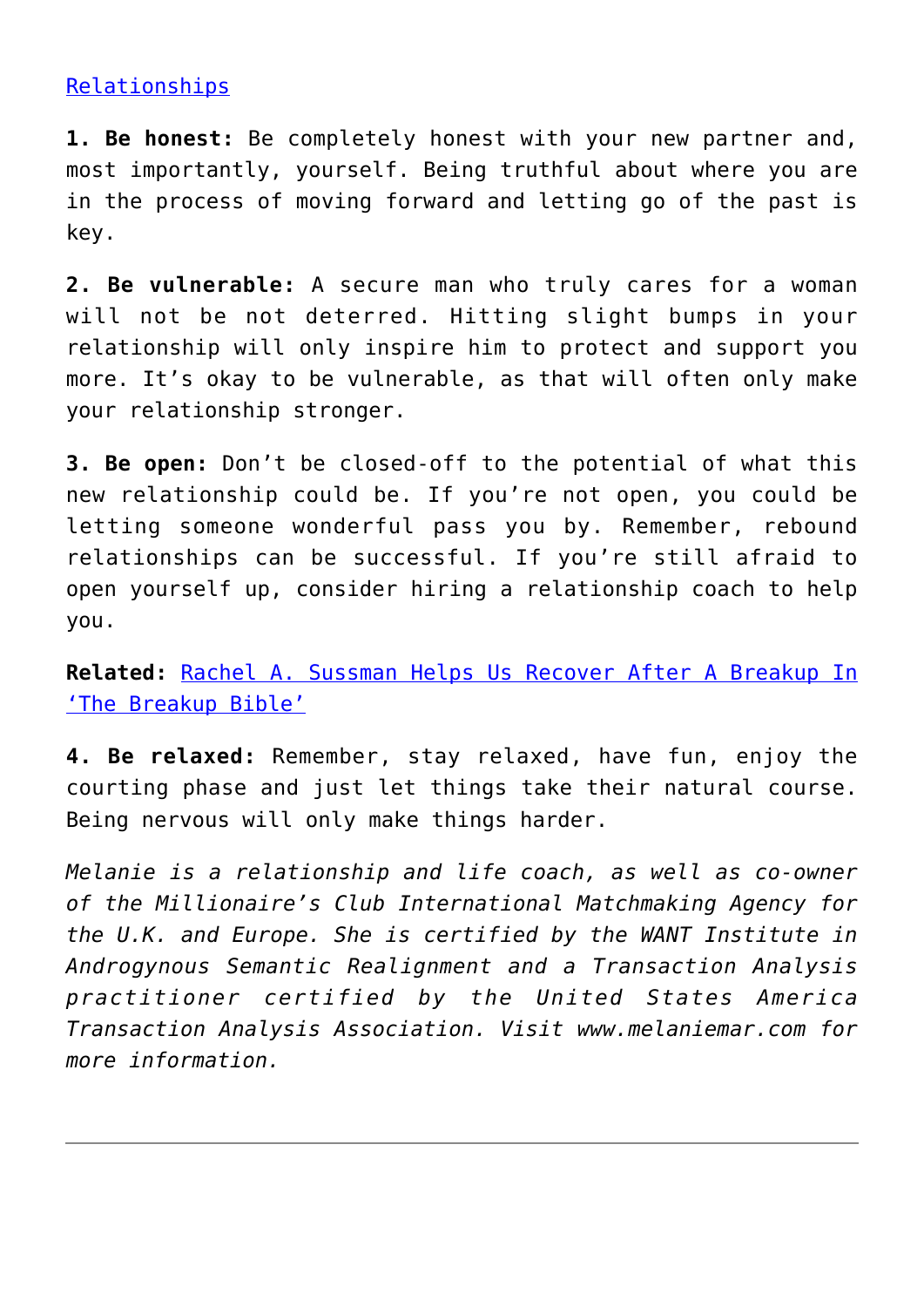# **['The Bachelorette' Season 8,](https://cupidspulse.com/34693/marni-kinrys-bachelorette-masculinity-emily-maynard/) [Episode 9: The Dos and Don'ts](https://cupidspulse.com/34693/marni-kinrys-bachelorette-masculinity-emily-maynard/) [of Masculinity](https://cupidspulse.com/34693/marni-kinrys-bachelorette-masculinity-emily-maynard/)**

 $\mathbf x$ 

 $\boxed{\times}$  By Marni Kinrys, of WingGirlMethod.com

OMG I was totally shocked last night when Emily Maynard did not pick Sean Lowe. I totally thought that Jef Holm was going to be sent packing. My husband and I were watching the show (he will deny it if ever asked), and both of us thought that it was going to be Arie Luyendyk and Sean for sure. I actually think my husband has a crush on Sean based on how disappointed he was that this "solid man" was not selected.

After the show ended, my husband and I got into a discussion about masculinity and what it means. The conversation was sparked from my husband commenting on Sean being so solid and then telling me how his exit speech would go. Strange, I know.

In the past, most people would define masculinity as being the Alpha Male: strong, aggressive, fearless, dominant. Today, though, the definition is a little different. And thank goodness for that. Today's modern masculinity includes balanced men. Men that can listen but also speak. They can be assertive and not aggressive. They can express emotion without being emotional. I like to call these men "nice guys with an edge."

**Related:** [The Bachelorette Season 8, Episode 7: How to Express](http://cupidspulse.com/bachelorette-8-episode-7-express-lov/) [Your Love](http://cupidspulse.com/bachelorette-8-episode-7-express-lov/)

During last night's episode, I have never seen more amazing examples of the modern masculinity – especially when dealing with the whole "forgo your fantasy suite" scenario.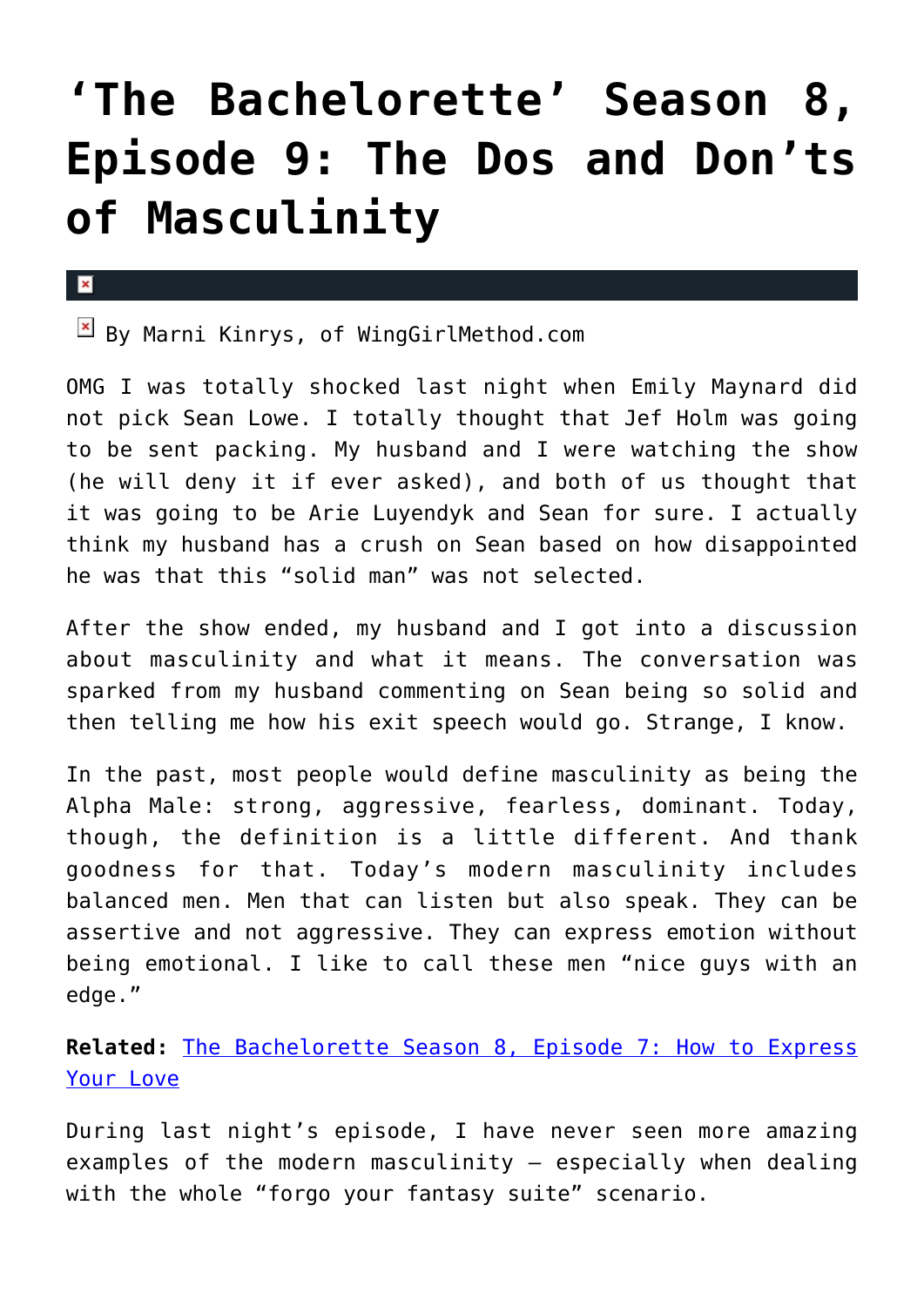### I loved it when Jef literally took the words out of Emily's mouth and nobly said, "Out of respect for our families, I don't think it's a good idea to use this key." It was not a

tactic to get Emily to want him more. It was genuine and real and masculine. A non-masculine man would have had his sex goggles on, unable to think about the full picture. But Jef is a solid, good man that knows what's important and is willing to wait so that everyone is comfortable. Amazing!

### **Related:** [Bachelorette Season 8, Episode 6: The Dos and Don'ts](http://cupidspulse.com/emily-maynard-bachelorette-episode-5-trust-your-gut/) [of Trusting Your Gut](http://cupidspulse.com/emily-maynard-bachelorette-episode-5-trust-your-gut/)

### **Sean**

Sean also displayed his modern masculinity on his date when he opened up to Emily about what he wants and what he envisions for their future together. He had the perfect balance of being vulnerable and strong. His words were precise and real. You could tell that he had actually put serious thought into the potential scenario. In fact, he even stated that he did in his exit ride.

### **Arie**

Now, I know Arie didn't get a chance to turn down his fantasy suite offer, but his statements on how to form relationships with children won me over last night. Again, a man who has taken the time to think about the full picture. He is not just thinking about getting the girl. He's thinking about starting a life together as a family.

Seeing these three guys makes me even happier that guys like Ryan are no longer suitors on 'The Bachelorette.' Emily has landed herself two solid and strong options for a future husband, and I know this final decision will be especially tough for her.

### **Jef**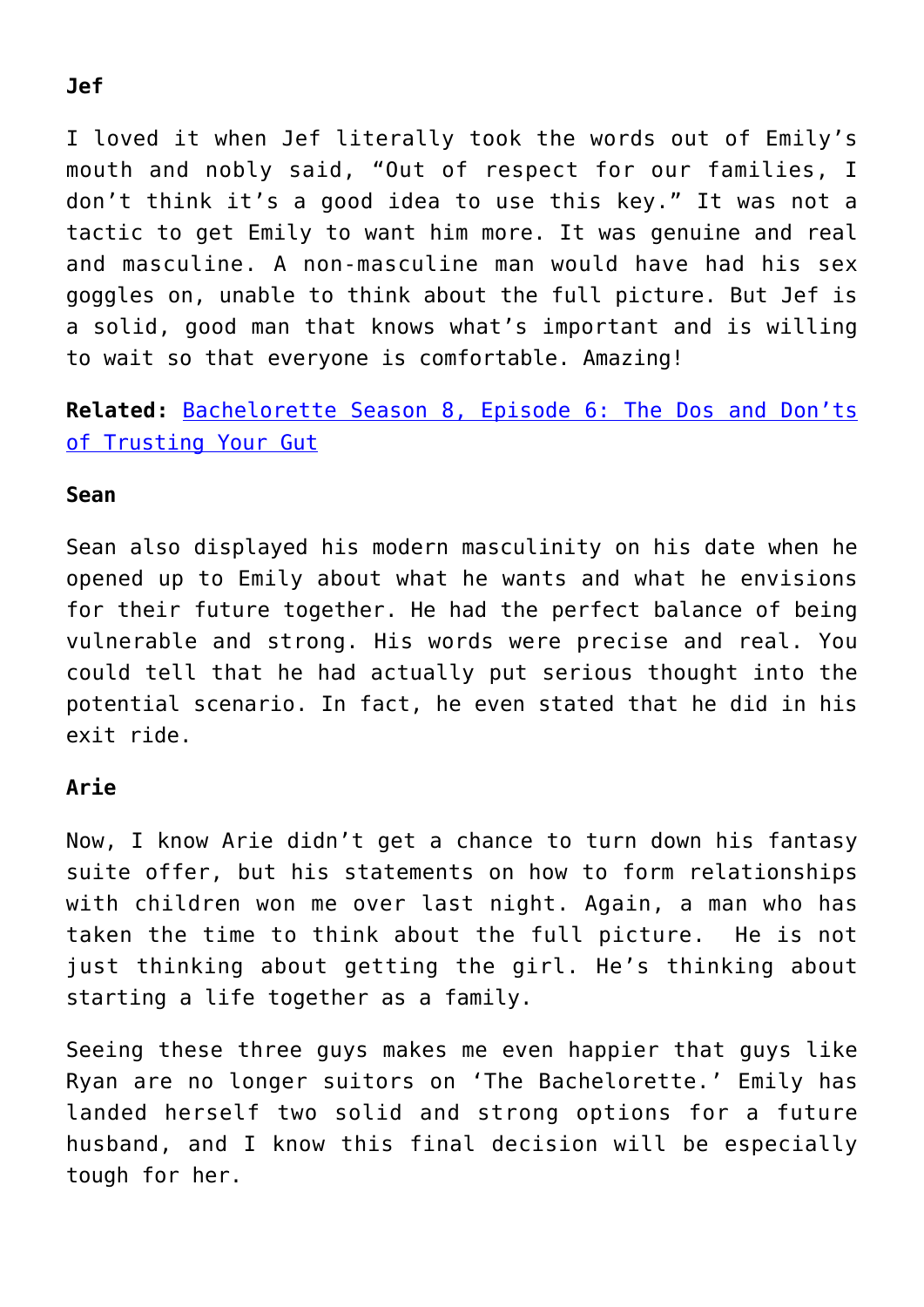For all the men that are reading this blog, watch the next episode of the show and take note of the two finalists. These guys are examples of modern masculine men – they're what all women want!

### **[Is Kanye West Daddy Material?](https://cupidspulse.com/34109/kanye-west-daddy-material-kim-kardashian/)**

#### $\pmb{\times}$

 $\mathbb{F}$  By Amy Osmond Cook

All signs point to a third marriage for Kim Kardashian, after she revealed her strong feelings for grammy-winning artist Kanye West in a recent interview with Oprah. Kim stated, "I want babies; I want my forever; I want my fairytale." Kanye appears to be equally smitten. But is he daddy material?

As Dr. David L. Hill describes in his new book, *Dad to Dad: Parenting Like a Pro*, a father's role in his child's life has no equal. Premature babies gain weight better if their dads are involved in their care. Children with involved fathers have better language skills, make better grades and enjoy better self-esteem than those without them. Children whose fathers are involved in their care are less likely to wind up in jail, use drugs and alcohol or become pregnant in their teen years. Fathers are monumental.

Especially considering her recent snafu with Kris Humphries, Kim will want to take her time deciding if Kayne is the right man for her and her future reality stars. Here are three ways to tell if Kanye is ready for Kim's fairytale life with babies:

**Related:** [Four Ways to Tell If He's 'The One'](http://cupidspulse.com/four-ways-tell-hes-the-one/)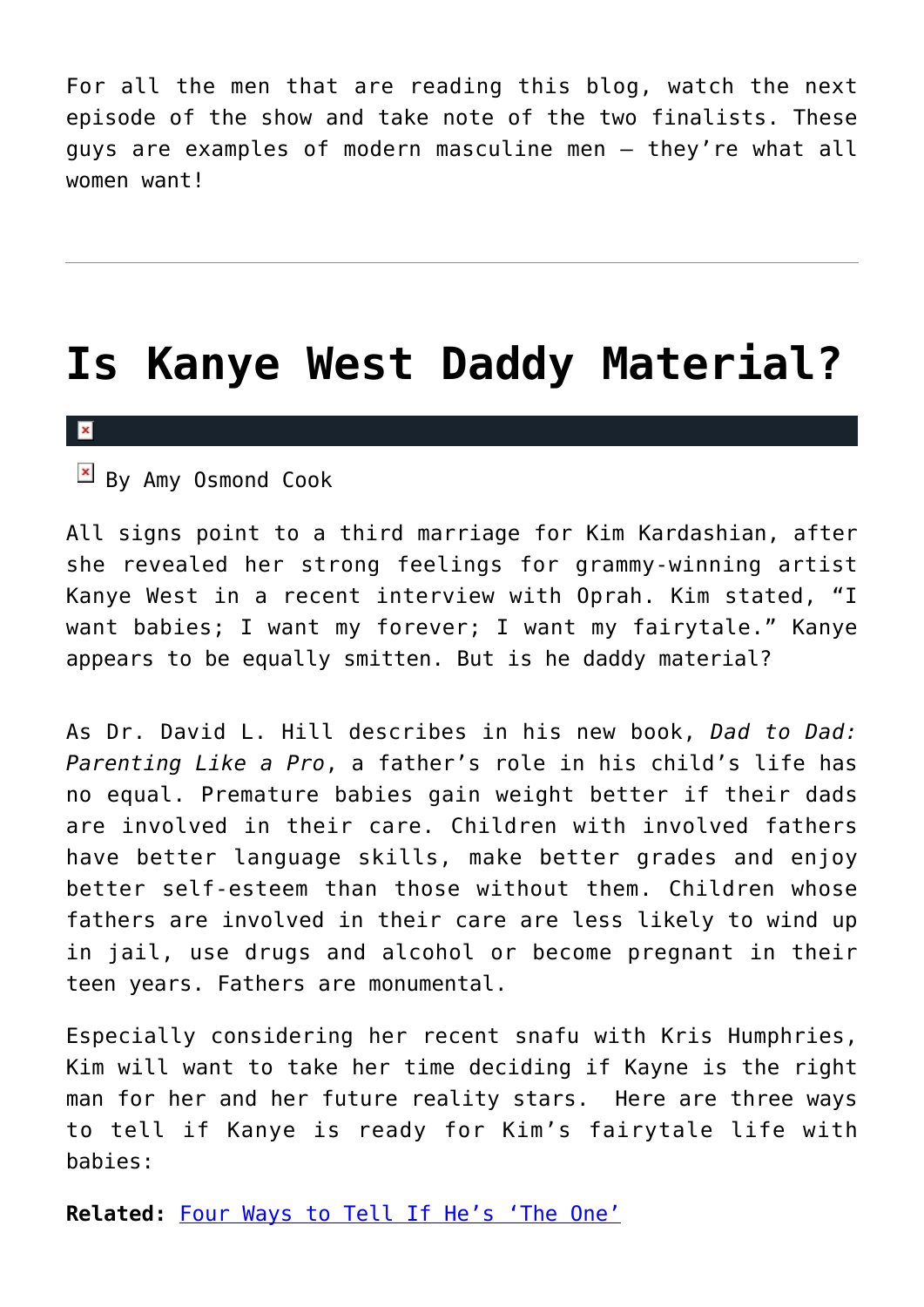**1. How does he treat his mother?** Does your guy respect his mother or talk down to her? Does he compliment her or criticize her? The first rule of good fathering is to love and respect his child's mother, and a boy's relationship with his mother is usually the model that he will follow in subsequent relationships.

**2. Can he go with the flow?** As every parent knows, the bestlaid plans are often foiled by a baby who won't sleep, a child who gets sick or a teenager who needs some reassurance. Before you walk down the aisle, a trip to Disneyland with someone's little terrors may be warranted. If it's still the happiest place on earth at the end of the day, chances are that your guy is flexible enough to be a good father.

**Related:** [Five Top Tops on How to Find "The One"](http://cupidspulse.com/five-tips-find-the-one-soulmate-love/)

**3. You are more important to him than his party plans.** If your guy is out partying with the guys every night, chances are he's not ready to settle down and have a dozen kids. Any parent knows that babies determine their own schedules–which (if you're lucky) consist of twelve hours of sleep. So, unless you plan on getting a night nurse, you're going to be watching a lot of movies at home.

Only time will tell whether Kanye and Kim will have little fashionistas of their own, but Kanye's storybook relationship with his mother, who has now passed, bodes well for his future parenting skills. This relationship is memorialized in his song, "Hey Mama": "Hey Mama, I wanna scream so loud for you/ 'Cause I'm so proud of you/ Let me tell you what I'm about to do … I appreciate what you allowed for me, I just want you to be proud of me."

Maybe the third time is a charm.

*Amy Osmond Cook, Ph.D. is a faculty associate at Arizona State University, where she teaches Communication and English classes. She is the publisher of Sourced Media Books and co-*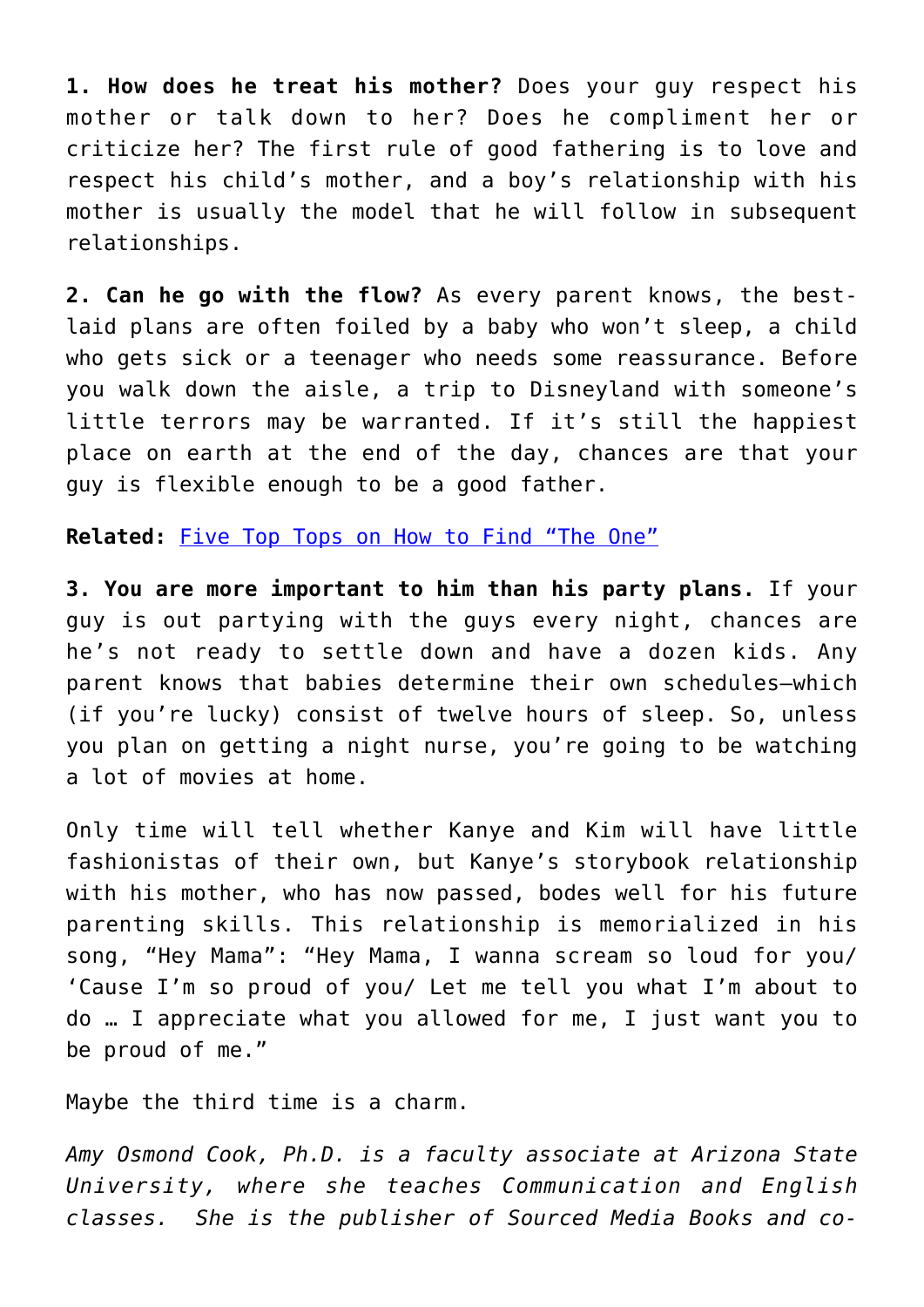*author of* Hope After Divorce *and* Full Bloom: Cultivating Success*. Amy and her husband, Jeff, have five children and look forward to welcoming baby #6 in April 2012. For more information about Amy, please visit amyosmondcook.com.*

# **['The Bachelorette' Season 8,](https://cupidspulse.com/33950/bachelorette-8-episode-7-express-lov/) [Episode 7: How to Express](https://cupidspulse.com/33950/bachelorette-8-episode-7-express-lov/) [Your Love, Bachelorette Style](https://cupidspulse.com/33950/bachelorette-8-episode-7-express-lov/)**

 $\mathbf{x}$ 

 $\boxed{\times}$  By Marni Kinrys, of winggirlmethod.com

That's it! I've decided that, if things don't work out with my husband and if I ever have to look for love again, I'm going to have a baby first. There must be some hormone that's released when you have a child that allows you to be more open, real and honest. It's amazing how I continue to be impressed by Emily Maynard. She definitely knows how to date and make sure she's getting what she wants.

Her final four bachelors are truly a solid group of men. They definitely proved themselves last night with their ability to express themselves and communicate with Emily, something that is essential to any great relationship. As I always say, in order to get what you want, you have to ask for it – and last night, the guys asked for it!

Hopefully, you have heard of The 5 Love Languages, an amazing book that everyone should read, especially if you are looking for a relationship. The book says that there are five ways for humans to express their love: words of affirmation, quality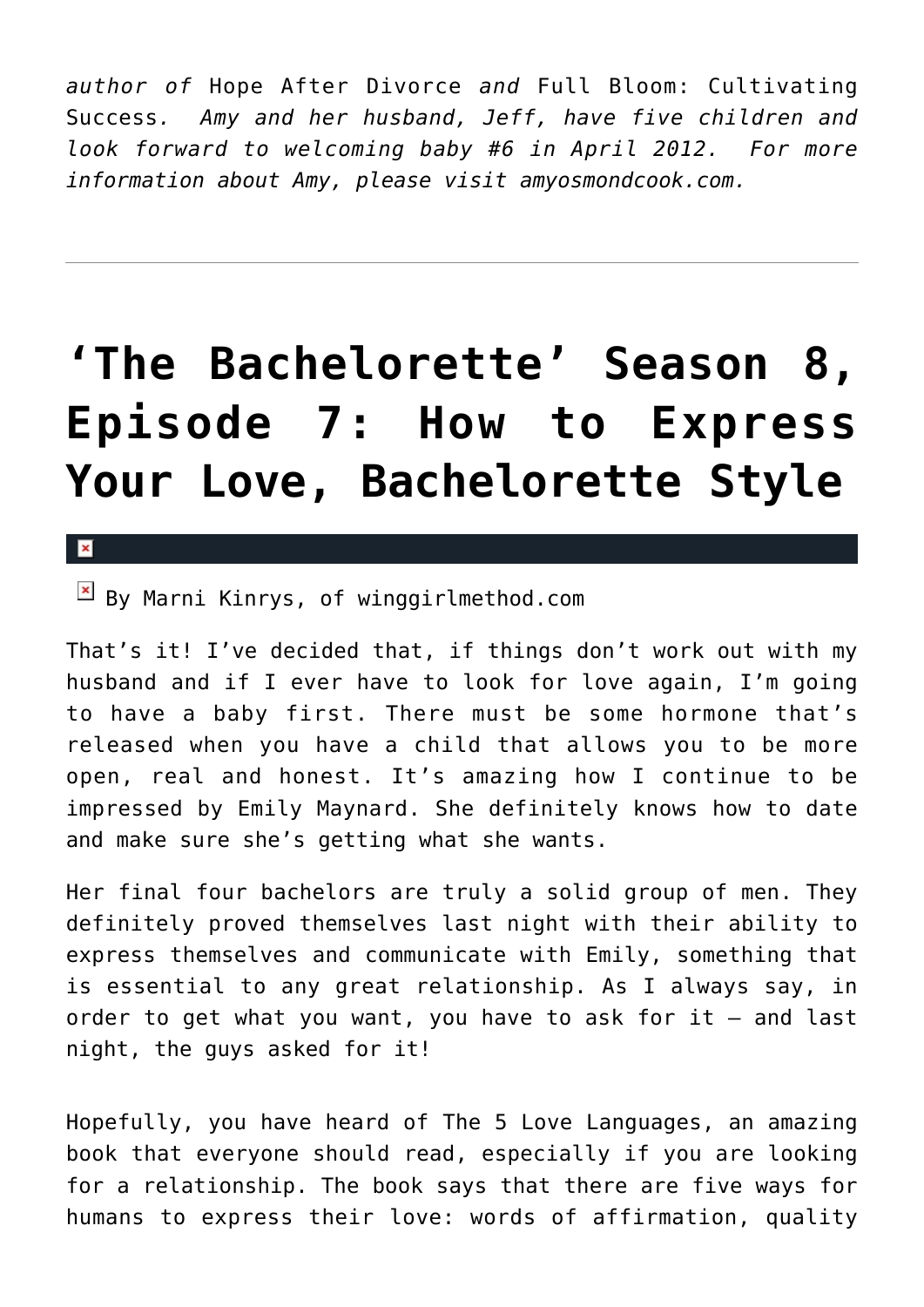time, receiving gifts, acts of service and physical touch.

Once an individual understands their love language, it makes relationships easier for them because they know what is needed for them to feel loved and appreciated.

**Related:** [Bachelorette Season 8, Episode 6: The Dos and Don'ts](http://cupidspulse.com/emily-maynard-bachelorette-episode-5-trust-your-gut/) [of Trusting Your Gut](http://cupidspulse.com/emily-maynard-bachelorette-episode-5-trust-your-gut/)

It's always interesting to see which language people use most often. For example, Arie is definitely about physical touch. Whether it's a hug or something more subtle, he is always trying to get close to Emily. For him, touch re-connects him to her – and based on her attraction to him, it's definitely working. I'm a touch girl myself, so any touch that Arie gives literally makes me feel warm inside.

Sean, on the other hand, is all about quality time. He makes a point to pull Emily away and ensures that they have good quality time together. His sub-languages (those languages that he uses less often) may be physical touch and words of affirmation.

**Related:** [Towne & Reese Jewelry Giveaway – As Seen on 'The](http://cupidspulse.com/towne-reese-jewelry-giveaway-the-bachelorette-emily-maynard/) [Bachelorette' Star Emily Maynard](http://cupidspulse.com/towne-reese-jewelry-giveaway-the-bachelorette-emily-maynard/)

The surprise of the night for me was Jef. I was having trouble getting a read on this guy, and last night, I suddenly felt excited and gushy for his relationship with Emily. Jef's love language is a combination of receiving gifts and words of affirmation. I think words dominate for him because, once he got that verbal affirmation from Emily, he immediately loosened up and was able to give her what she needed. So cute! I want to hug him.

Knowing how to express your love is so important, both in the real world and on television. Hopefully, every man who was forced to watch last night's episode learned a valuable lesson: do NOT hold back when it comes to expressing yourself.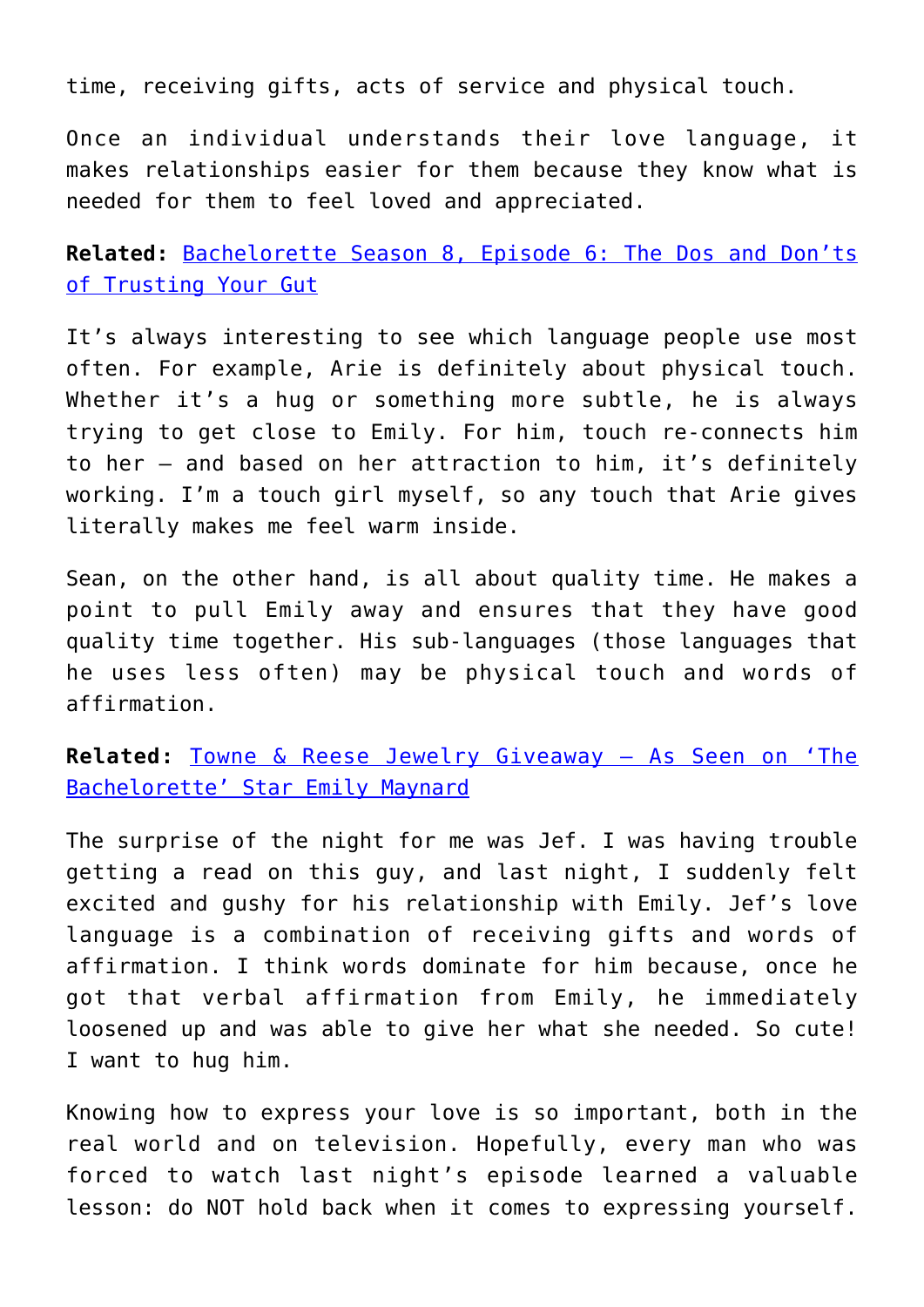# **[3 Ways to Know He's Just](https://cupidspulse.com/33647/3-ways-to-know-hes-into-you/) ["That Into You!"](https://cupidspulse.com/33647/3-ways-to-know-hes-into-you/)**

#### $\mathbf x$

 $\boxed{\times}$  By Dr. Tranquility – Lydia Belton, PhD, Ct. H.A.

Once you're in a relationship, it can be hard to tell if you and your partner are on the same page as far as your wants and needs for the future. You may question the strength of his feelings toward you, even if he's quick to say, "I love you." It's one thing to take a first date and move it into a relationship, but how do you know when your partner is ready to move even further forward?

As a woman, you most likely want more time and more involvement from your mate. You're ready for a commitment, whether that means moving in together or perhaps marriage. Regardless, the bottom line is that your relationship now comes with a view to the future as opposed to plodding along day-by-day. It's time to connect in a way that you can't put into words, so here are three ways to know he really *is* "all that into you":

#### **Related:** [What Attracts Us to Bad Boys?](http://cupidspulse.com/what-attracts-us-to-bad-boys-chris-brown-brad-pitt/)

### **1. He can't bear to be without you.**

If you find your partner refusing to go a day without talking to you and he is always making future plans, he's probably feeling that his life isn't complete without you. If you want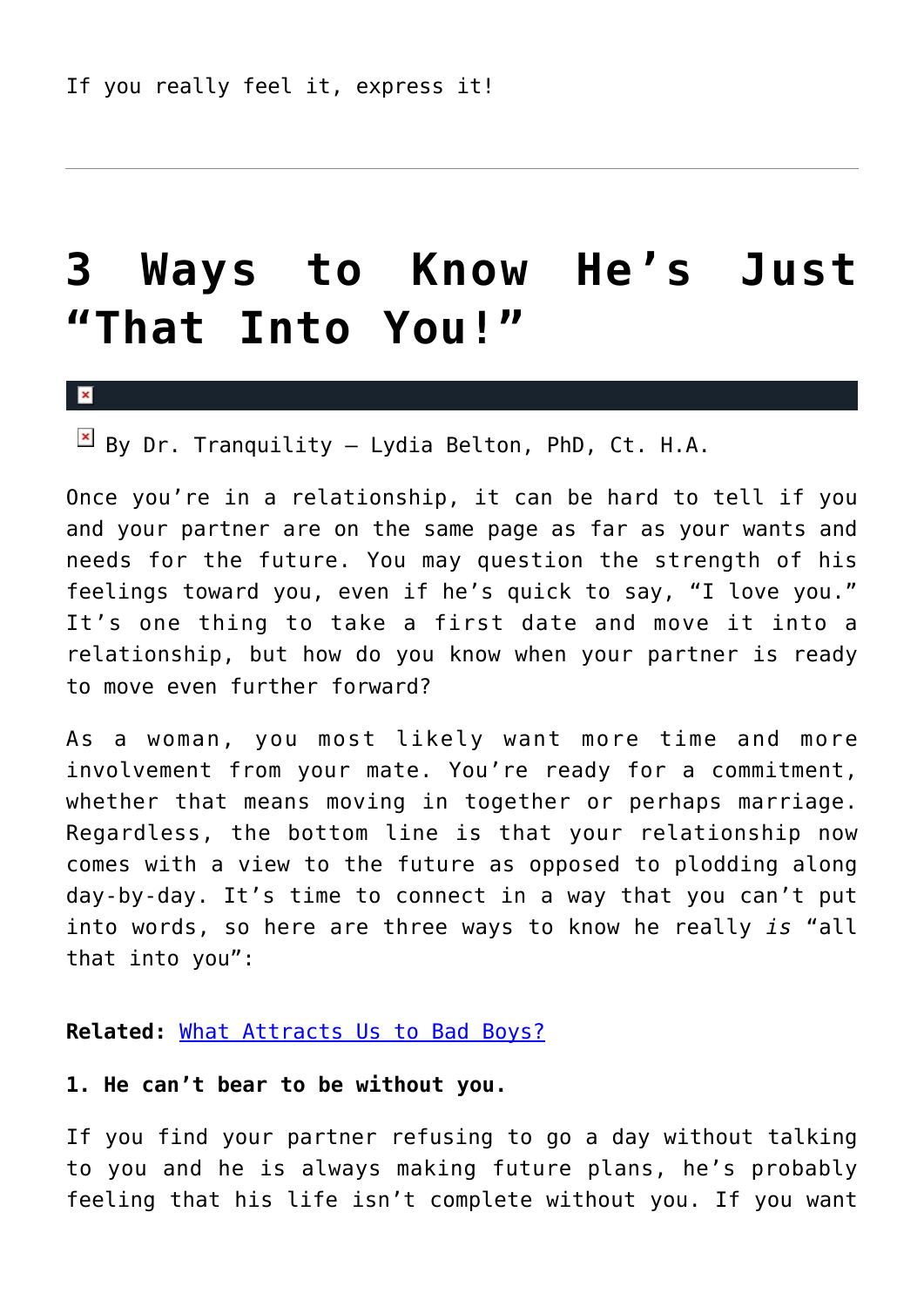a celebrity comparison, think Matt Lanter and Angela Stacy. The *90210* star just popped the question to Stacy in June, and the two have nothing but smiles on their faces.

### **2. He invites you to travel with him.**

When a man invites you on a trip with him, he wants to spend quality time with you. The fact is, men don't invite women they won't want to be with to travel with them. Think Blake Lively and Ryan Reynolds in this situation. The two have been spotted all over the world, even in Vancouver where Lively met Reynold's family.

### **Related:** [The 5 Most Traveled Celebrity Couples](http://cupidspulse.com/top-five-most-traveled-celebrity-couples-ethan-zohn-miranda-kerr-orlando-bloom-jay-z-beyonce-prince-william-kate-middleton-eva-longoria-eduardo-cruz/)

### **3. He's showing more than lust after the third date.**

After the third date, if communication between you is still great, he should be making a point to create a space for communication and bonding. Despite the spanx and Victoria's Secret lingerie, he is ready for emotional intimacy and no distractions. Just look at the happiness that Joshua Jackson and Diane Kruger bring to the celebrity world. Although the pair are notoriously private about their relationship, you can tell they're in love even when they're not all over each other in public.

So, if your beau seems to fit the above characteristics, chances are that you don't have to question his feelings about you. Although they may not be able to overtly express their feelings the way that you do, it's time to let loose and trust his motives. It's time to go all in and see what happens!

*Developed by Lydia Belton PhD, Ct.H.A. of DrTranquility.com, Date Therapy® is an effective protocol that helps people get in touch with their criteria for an ideal mate. DrTranquility's protocols® have been featured most recently on Forbes.com & Yahoo, ABCNEWS.com, ABC's the View, KISS FM, CupidsPulse.com, Metromix for the Chicago Tribune,*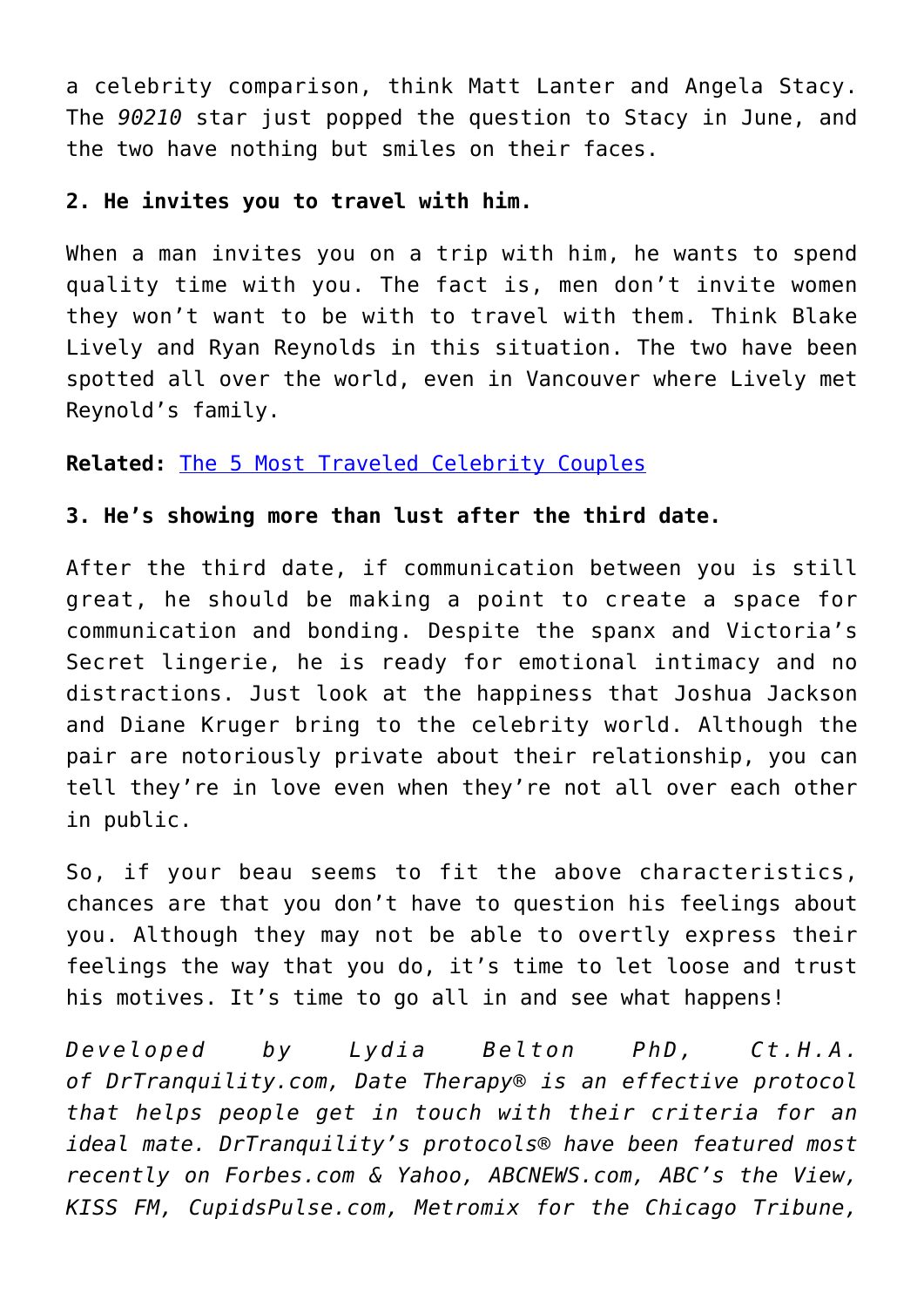*British Glamour, REDBOOK, Cosmopolitan Magazine & promoted by Match.com.*

# **['The Bachelorette' Season 8,](https://cupidspulse.com/33499/emily-maynard-bachelorette-episode-5-trust-your-gut/) [Episode 6: The Dos and Don'ts](https://cupidspulse.com/33499/emily-maynard-bachelorette-episode-5-trust-your-gut/) [of Trusting Your Gut](https://cupidspulse.com/33499/emily-maynard-bachelorette-episode-5-trust-your-gut/)**

#### $\mathbf{x}$

 $\boxed{\times}$  By Marni Kinrys, of WingGirlMethod.com

If there is one thing I can say about Emily Maynard, it's that she has a super human strength for trusting her gut, instead of listening to her heart. This is a skill set that most women do not have but should definitely work on developing.

Just as the men on 'The Bachelorette' rewarded her for seeing through Ryan's suave exterior, I want to do the same. Emily is a woman who knows what's best for her long term and I can't help but have extreme respect for her, if not a little crush.

This super power that Emily possesses, is learnable and something that all women need to focus on. It will stop them from falling for jerk's and d-bags.

**Here is my list of Do's and Don'ts for Trusting Your Gut:**

**Do Not** — Keep a man in your life because you think they're awesome. One of the worst things for men is being stuck in the friend zone. It's basically like kicking them in the balls day after day after day. I am so happy Emily was honest with Travis and let him go before his feelings got more intense. I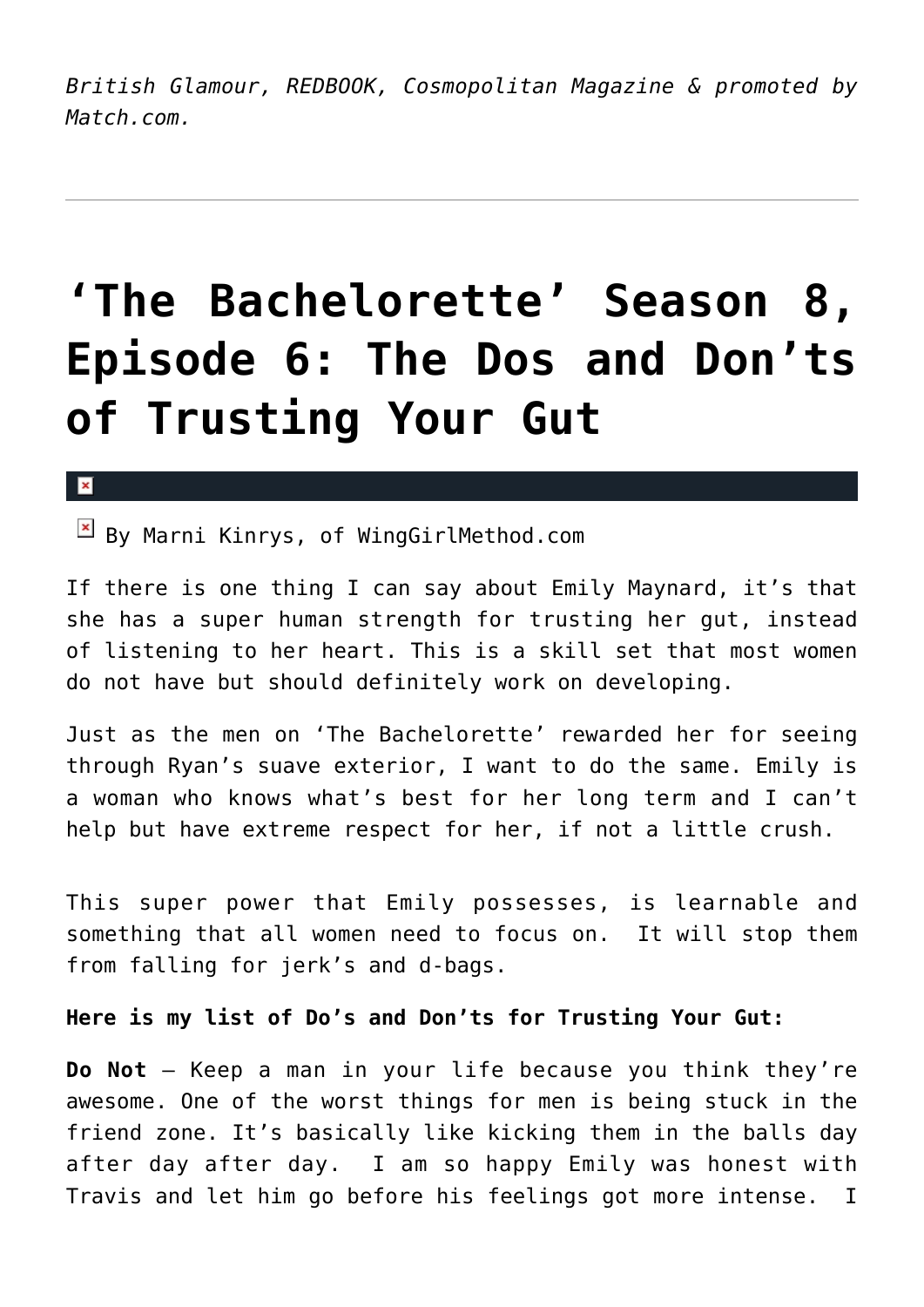know it hurt Travis in the moment, but in the long run it will help him tremendously. His heart was blocked and closed off for two years. I think it will now be open again.

**Related: ['The Bachelorette' Season 8, Episode 5: The Dos and](http://cupidspulse.com/bachelorette-8-emily-maynard-connection-relationships/) [Don'ts For Taking Your Relationship To The Next Level](http://cupidspulse.com/bachelorette-8-emily-maynard-connection-relationships/)**

**Do** — See past a few insecure flaws. I wanted to yank Doug out of my TV, give me 30 minutes of coaching and then sit him back on that couch with Emily. I'm not 100% of this but I think Doug is the kind of guy that's a gentleman, until given permission not to be. I am so happy Emily kept him around, to explore who he is for one more week. But, if he does not get his act together next week, she's going to have to set him free. Which will be a shame, because he is a solid man that I think would make Emily very happy. Show her the Grrrr…… Doug!!

**Do Not** — Be swayed by words of persuasion. I was so nervous for Emily when Ryan kept talking to her, using persuasive tactics, after she said she would not be giving him rose. YES there was some sincerity from Ryan's end, but I believe those emotions were driven from the pain of losing the competition rather than losing Emily. You could tell she was so torn, but fighting what her libido wants vs. her heart. I'm glad she chose to let him go. It will give her more space to let the other men into her life.

**Related: ['The Bachelorette' Season 8, Episode 1: The Dos And](http://cupidspulse.com/the-bachelorette-8-episode-1-recap-the-dos-and-donts-of-first-impressions/) [Don'ts of First Impressions](http://cupidspulse.com/the-bachelorette-8-episode-1-recap-the-dos-and-donts-of-first-impressions/)**

**Do** — Ask the tough questions. Emily is the queen of understanding that if you want to know something, you gotta to ask to hear it. I know I was not alone when I was shocked by her interaction with Doug. Wow!! She asked for him to open up and he did. Every day women may be missing out because some great men don't show you their greatness until you deserve to see it.

Emily is helping women see the importance of selecting a GOOD,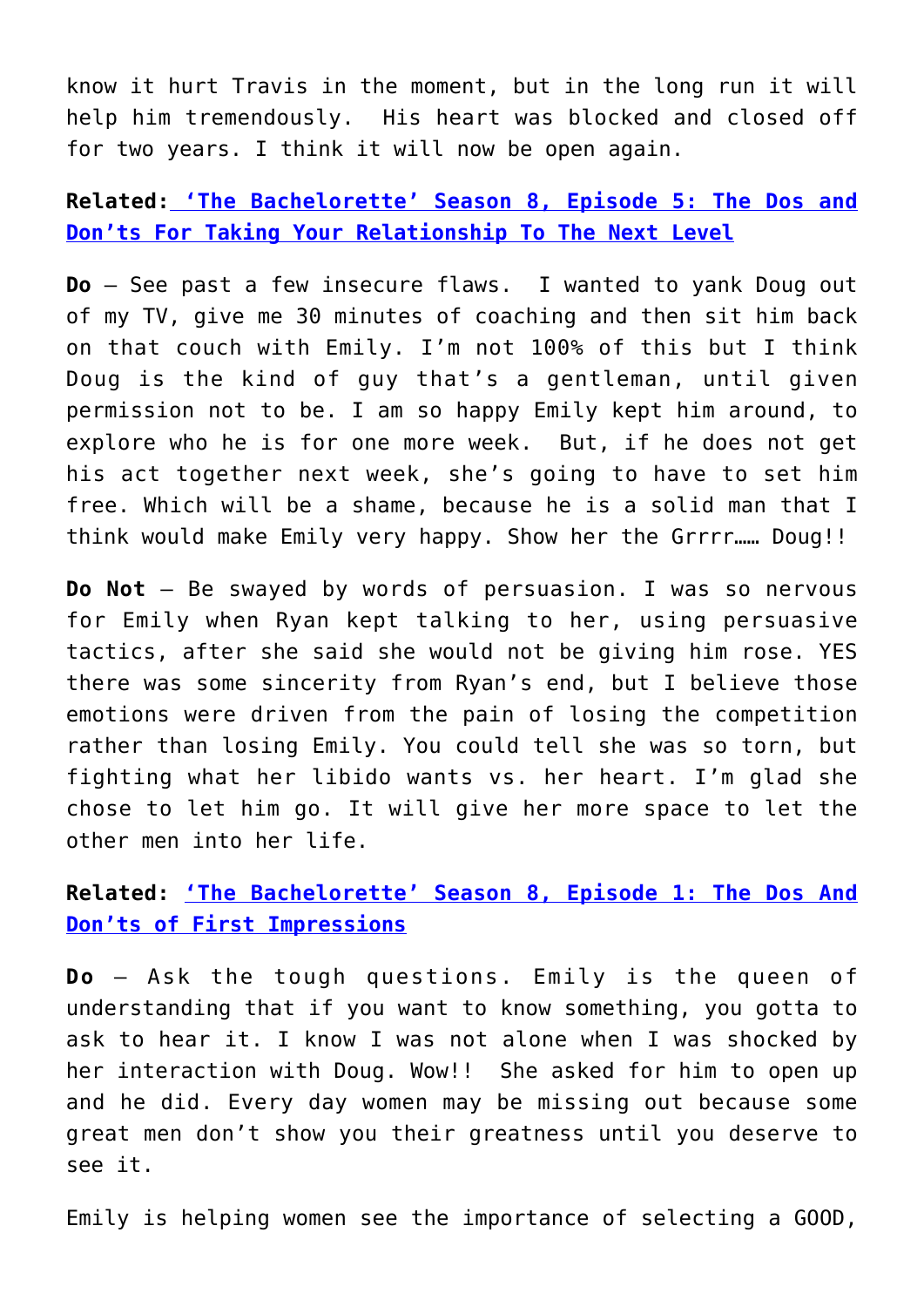solid partner. A message that I feel is lost in most Bachelor seasons. Keep up the good work Emily. I truly believe you are on your way to finding a great love!

# **[Jennifer Aniston's Simple](https://cupidspulse.com/33224/jennifer-anistons-simple-style-get-the-look-ann-csincsak/) [Style](https://cupidspulse.com/33224/jennifer-anistons-simple-style-get-the-look-ann-csincsak/)**

×

 $\boxed{\times}$  By Ann Csincsak, Vintage Sweet & Chic

Jennifer Aniston has been a fashion icon since the first day she stepped on to the set of 'Friends.' She always pulls off effortless red carpet looks, often wearing a flowing gown and loose waves in her hair. Sure, some people prefer to get a little more dolled up, but we can take a few simple tips from her everyday wardrobe and add it to our own sense of style.

This first look is ideal for a daytime date or for any on-thego woman. She makes us believe that white jeans can actually stay white! Paired with this gorgeous mauve vest, this outfit is a definite must for summer.

- **1. Hudson Skinny Crop Jeans** \$165
- **2. Urban Outfitter Metal Aviator** \$14
- **3. Tulle Mohair Cardigan** \$120
- **4. American Vintage Grey Tank** \$24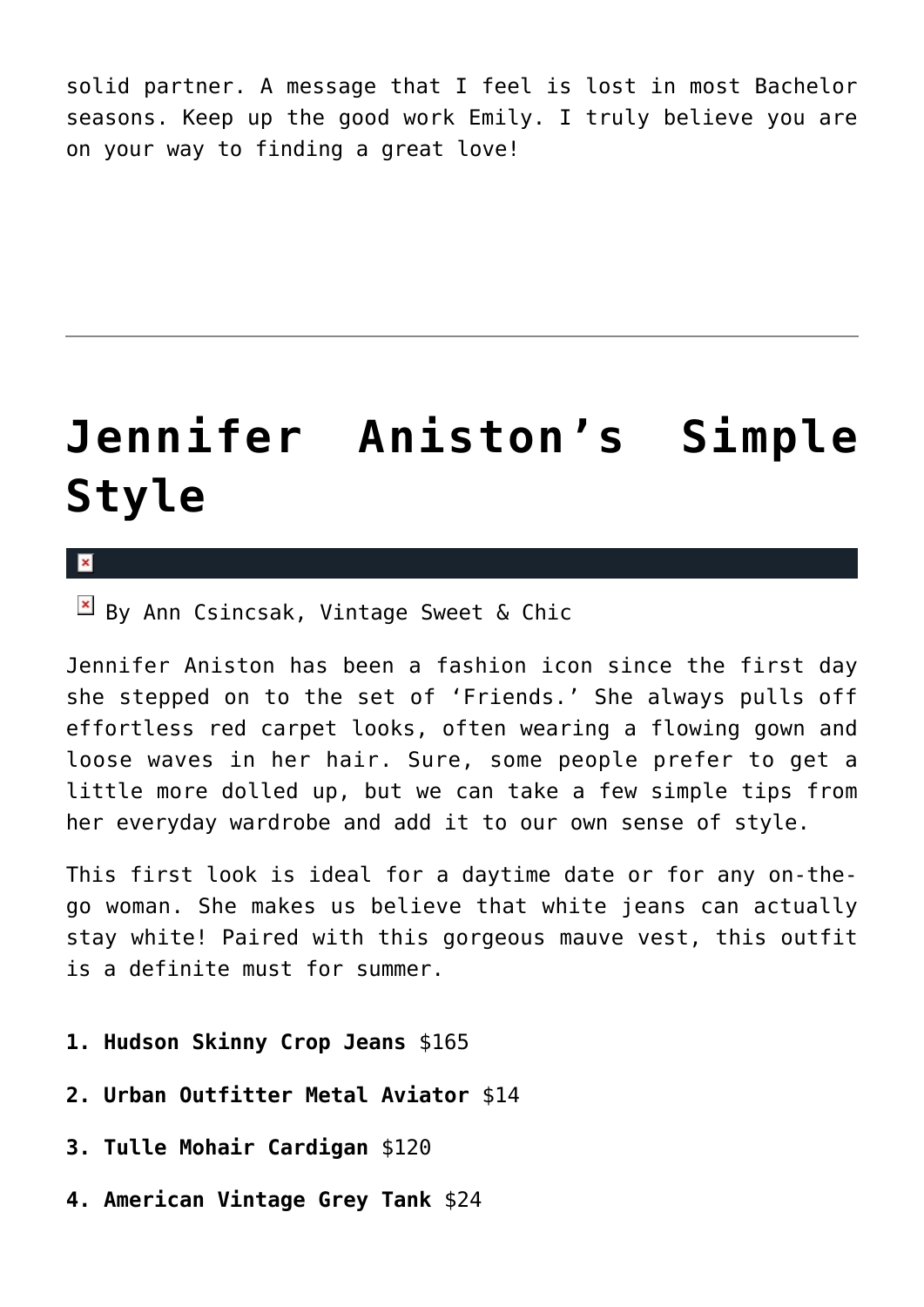**5. Jessica Simpson Suede Virnica Boots** \$89.95

**6. Michael Kors Rose Gold Watch** \$295 MUST HAVE!

The next look (image at top) is from Jennifer's recent vacation in Paris, looking better than ever with her new man by her side. This style is easy to copy with a pair of jeans that you already own – just add a classic blazer and simple gold accessories. This outfit is a signature look for one of America's Sweethearts.

- **1. Sperry Bahama Boat Shoe** \$75
- **2. Ralph Lauren Crown Crested Navy Blazer** \$119
- **3. Nila Anthony Satchel** \$77
- **4. H&M Aviators** \$6.95
- **5. Target Floral Scarf** \$20
- **6. Guess Spectrum Oversized Gold Tone Watch** \$125

Jenifer Aniston knows how to look classic and chic everywhere she goes. Just remember: whether this outfit is for a date with your new crush or one with your long-time man, always keep your look fresh with great accessories and simple style.

# **[4 Ways To Know You're Dating](https://cupidspulse.com/32924/dating-man-boy-not-man-david-wygant/) [a 'Man-Boy', Not a Man](https://cupidspulse.com/32924/dating-man-boy-not-man-david-wygant/)**

 $\pmb{\times}$ 

 $\mathbb{E}$  By David Wygant

So you've met this great man who seems like a lot of fun, but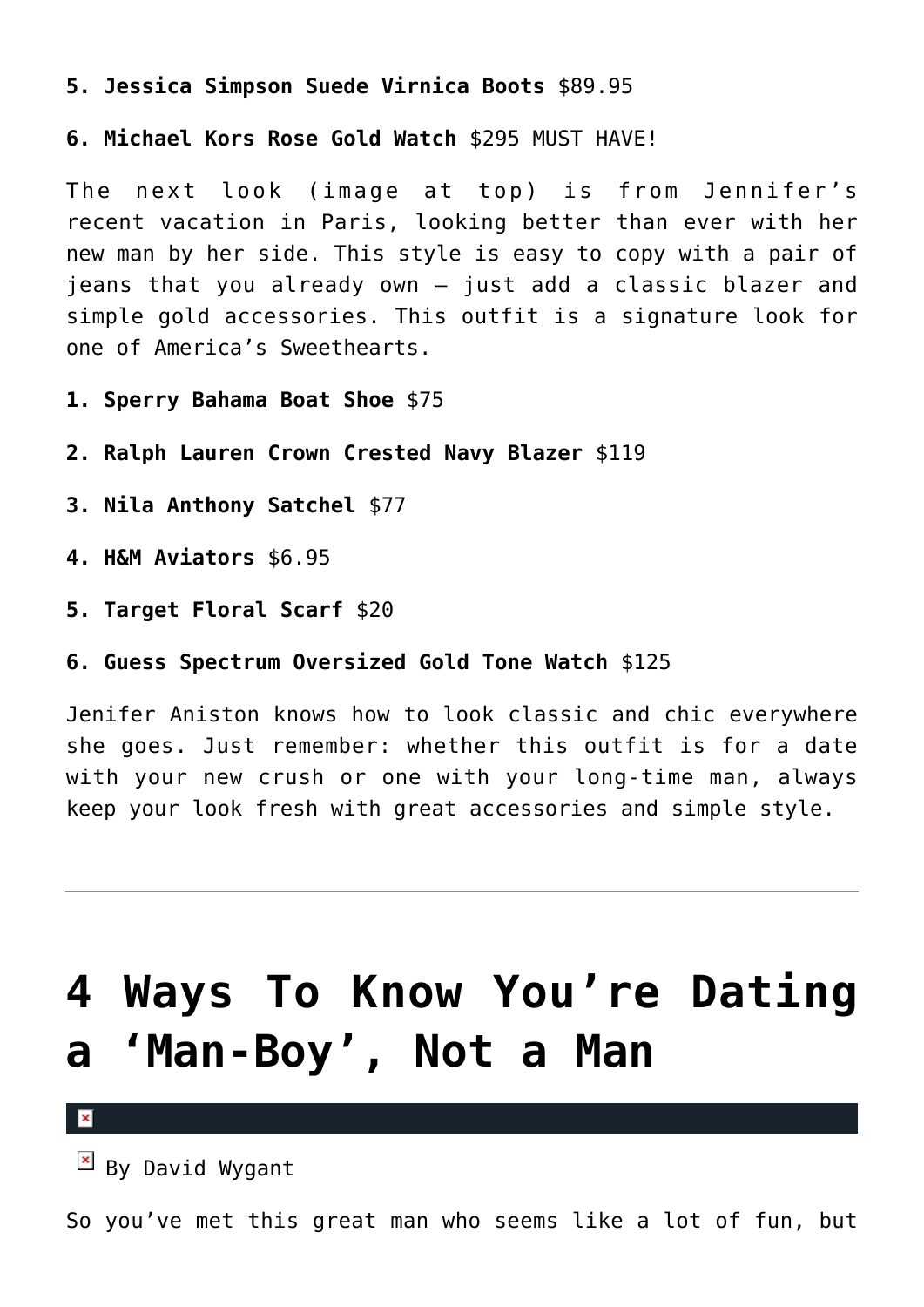you can't help having doubts. "God, I hope that this guy is a man and not the dreaded man-boy," you think to yourself. You know how man-boys are: they're the guys who show up on dates, dressed a little on the boyish side. Maybe he wore jeans that were a tad outdated. Maybe he sported a pair of running shoes on his feet. Or perhaps he actually wore a ball cap on a lunch date. It's always fun at first, but if you overlook it, you'll find that a month into the relationship, he's still drinking with buddies every Saturday night instead of spending time being romantic with you. No one wants to end up there, so here are some ways to tell you're dating a man-boy:

#### **Related:** [Where Did Macho Go?](http://cupidspulse.com/where-did-macho-go-tips-to-let-man-be-man/)

**1. He has roommates past the age of 30:** Any man over 30 who still lives with a roommate is simply afraid to give up his college lifestyle. He still likes the idea of living in a mini-fraternity: even without all of his friends, he still has a brotherhood of at least one. He might say he's just saving money, but it's more likely that he doesn't want to grow up, which will keep him from important parts of adult life like commitment.

**2. He's a mama's boy:** This guy's the worst, but luckily he'll expose himself immediately. Even on the first or second date, he'll tell you that he spoke to his mom about you. Whoa! Put the brakes on, man-boy, we don't even know each other yet. Throughout your partnership, he'll be constantly seeking validation and approval from his mother. Keep a look out for men like this: they'll constantly be comparing you to their mothers, and you'll never be able to measure up.

**3. He doesn't have a plan:** A true man-boy will lack focus in many ways. Does your beau always tell you about the things he wants to do, but never actually does them? Does he have any specific ambitions? If he still seems confused about his career and life path by age 30, it's pretty likely that he's a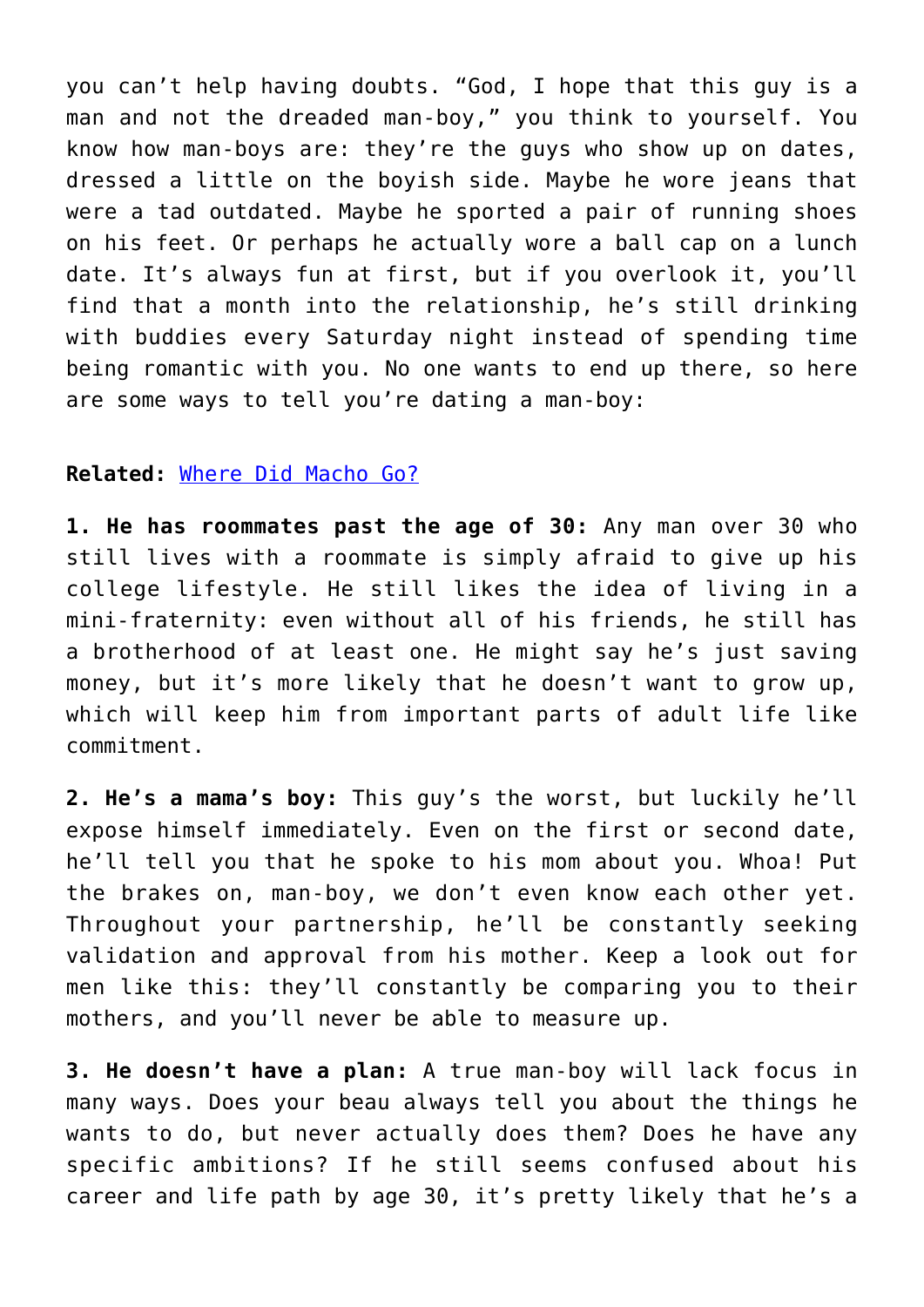man-boy: not the sort of guy with whom you want to connect. Find a man who at least has a game plan, and you'll find the relationship will go much better.

#### **Related:** [5 Types of Guys to Dump](http://cupidspulse.com/spring-cleaning-five-types-guys-dump-breakup-galtime/)

**4. He still wants to be a weekend warrior:** The fourth and final thing about man-boys is that they can never give up a weekend night. They're constantly drinking with their fellow man-boy buds. Sure, a man-boy will set dates with you, but even then he'll wind up talking about his friend Jim's barbeque. Or worse, he's talking about a man-boy's favorite pastime: the strip club. This guy can never give up his plans, which rarely involve you. If he can't skip watching the game for a night with you, he's not worth your time.

You deserve to meet a manly man–a man who's ready to break away from the pack and get to know you on a deeper level. Avoid the man-boy and pursue the real man.

*David Wygant is an internationally-renowned dating and relationship coach, author of the new book Naked and speaker. Through his boot camps, personal coaching and his [website,](http://www.davidwygant.com/) his advice has transformed the dating lives and relationships of hundreds of thousands of people from every corner of the globe.*

# **['The Bachelorette' Season 8,](https://cupidspulse.com/33043/bachelorette-8-emily-maynard-connection-relationships/) [Episode 5: The Dos and Dont's](https://cupidspulse.com/33043/bachelorette-8-emily-maynard-connection-relationships/)**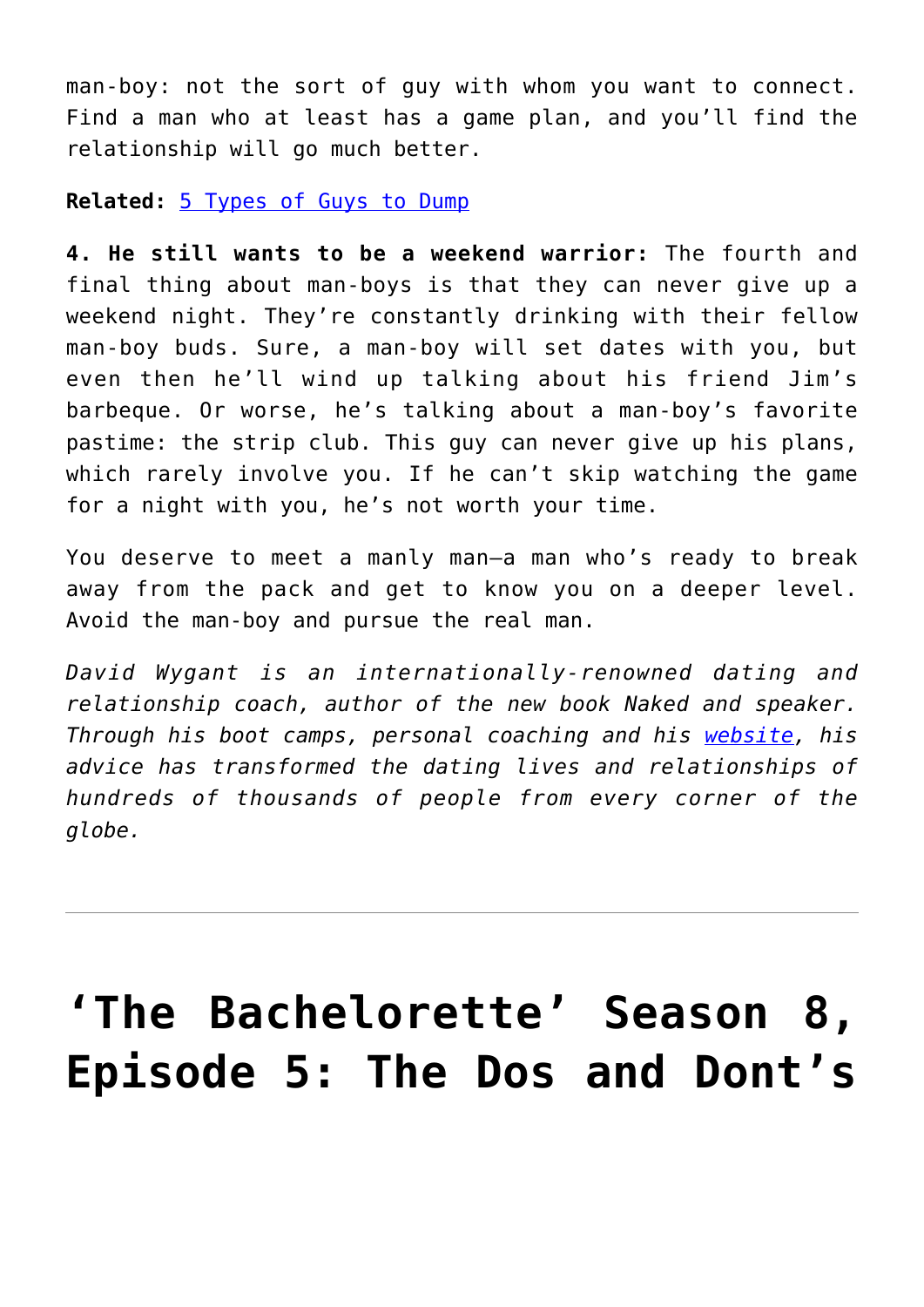# **[For Taking Your Relationship](https://cupidspulse.com/33043/bachelorette-8-emily-maynard-connection-relationships/) [To The Next Level](https://cupidspulse.com/33043/bachelorette-8-emily-maynard-connection-relationships/)**

 $\mathbf x$ 

 $\boxed{\times}$  By Marni Kinrys, of WingGirlMethod.com

We've made it! We're finally to the halfway point when the superficial, made-for-TV drama must go away and make room for the real connections to bloom on 'The Bachelorette.' Emily Maynard is now in falling-in-love mode, so it's time for the guys to get serious and show her they're ready to fall in love too.

As you know, I work with thousands of men, and one of their biggest challenges is connecting. Connection is something that comes really naturally to women, especially to a woman like Emily. As a single mother, she is even more open to love. But for men, the ability to share themselves with a woman can be a daunting task.

Honestly, I have been surprised this season because most of the contestants have it figured out. But there are still some who struggle with opening up, which may hurt their chances of taking their relationship with Emily to the next level – especially as the number of men gets smaller and smaller every week.

Here is my list of dos and don'ts for taking your relationship to the next level and truly connecting with your partner.

**Do:** Create trust and protection in a relationship. Whether you're a woman or a man, you need to feel safe in a relationship. I love the way that Sean is so willing to share his feelings with Emily. He's expressing his emotions *without* being emotional, a skill that few people are able to pull off. His behavior provides Emily with the security to always know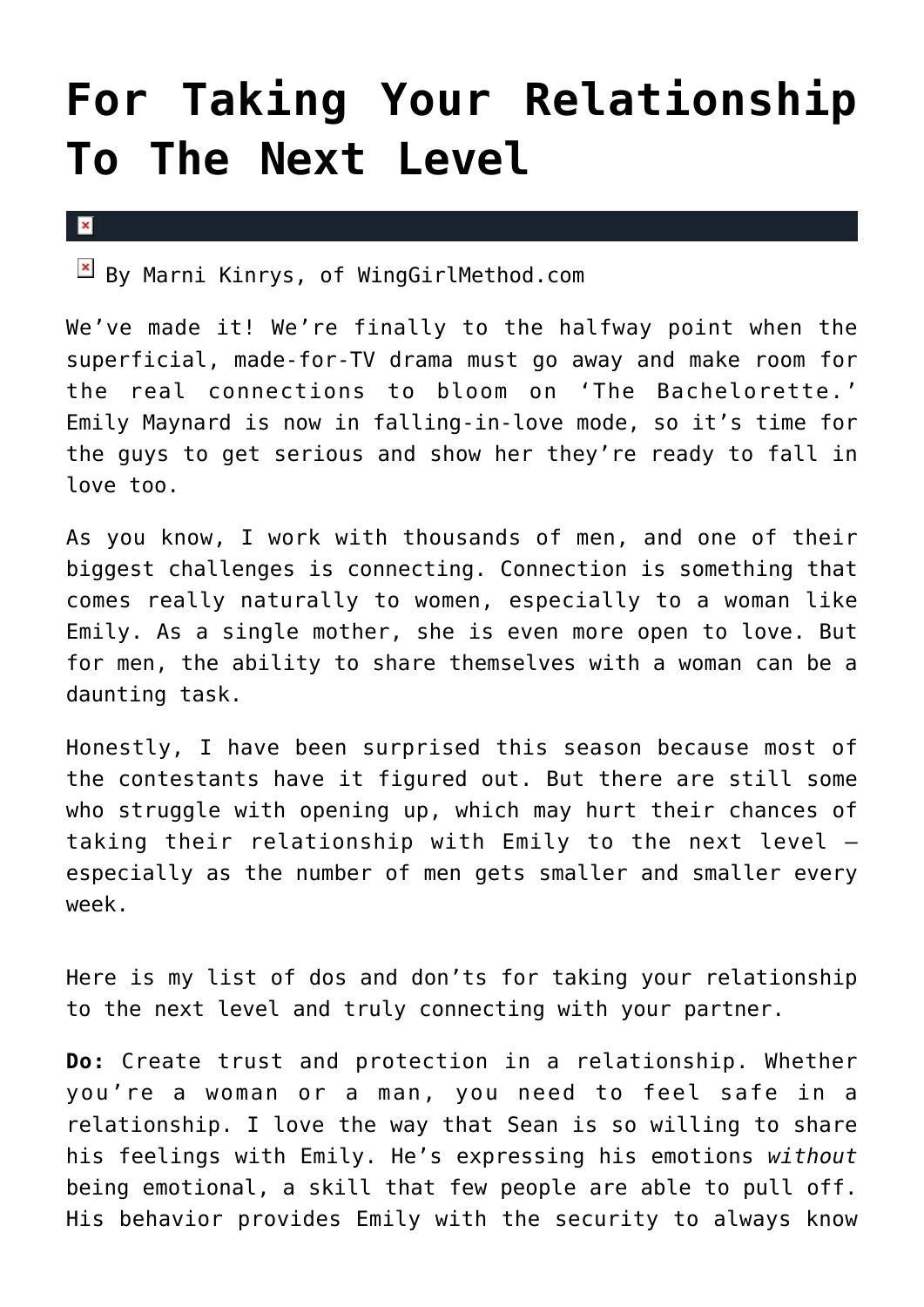what he is thinking, allowing her to never question their relationship. Safety!

**Related:** [Bachelorette Season 8, Episode 4: Pucker Up! Lessons](http://cupidspulse.com/bachelorette-season-8-lessons-learned-emily-maynard/) [Learned from Emily Maynard](http://cupidspulse.com/bachelorette-season-8-lessons-learned-emily-maynard/)

**Don't:** Never put down, belittle or betray a date, especially in front of others. What the hell was Kalon thinking? For someone who cares so much about what others think, you would think he would be more discrete about his true feelings for Emily. He basically made a mockery of the Bachelorette process, and I couldn't have been happier when Emily told him, in her squeaky, sick voice, to get the f\*&k out. Loved it!

**Do:** Have fun! Being able to laugh at yourself is the ultimate sign that you are open to developing new relationships and nurturing old ones. No one wants to be with Mr. or Mrs. Serious. Being uptight and well-spoken all the time is no fun. For instance, on the group date, Doug, Arie and Travis really stepped up to the plate. They showed Emily that, no matter what crazy situation she threw at them, they could handle it and laugh their way through it.

**Don't:** Sit there and say nothing when someone talks smack about your partner, especially if you have built a strong bond with each other. I am sure that this situation was a tough one for Arie. If he watched previous seasons where contestants would cause a disconnect when they tattled on one another, then it would've been easy to second guess his instinct. But Emily was starting to see Arie as her protector, and in this instance, he failed her. Hopefully, they can get over that hump and rebuild their strong connection.

**Related:** [The Bachelorette Season 8, Episode 1 Recap: The Dos](http://cupidspulse.com/the-bachelorette-8-episode-1-recap-the-dos-and-donts-of-first-impressions/) [and Dont's of First Impressions](http://cupidspulse.com/the-bachelorette-8-episode-1-recap-the-dos-and-donts-of-first-impressions/) 

**Do:** Listen to the Queen of Pop and EXPRESS YOURSELF. When Emily was on her date with Jef, she kept mentioning how hard he was to read – and I wholeheartedly agree, which is why it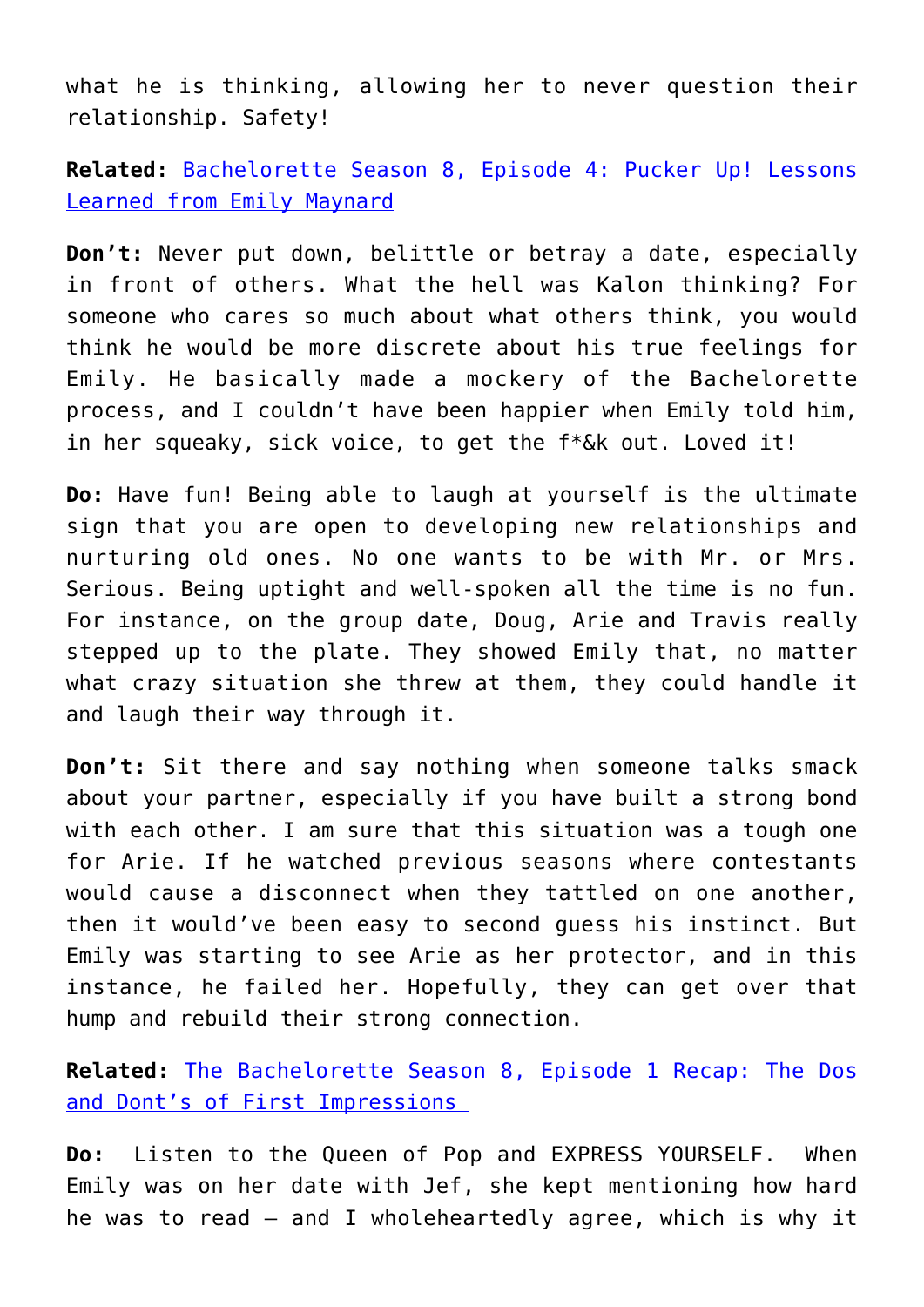was so essential for him to put into words what he was feeling and thinking. As much as we like to think we are mind readers, we are not. Expressing yourself is the one sure-fire way to boost a connection and move your relationship to the next level.

**Don't:** Wait for others (in this case, Emily) to come to you. The only way to get what you want is by asking for it. Alejandro got the boot because he didn't ask for what he wanted. He wanted to get to know Emily better, but he never took the initiative to make that happen. In a room full of 25 dudes, you have to step up and be an Alpha male in order to be noticed.

Connection is the toughest part of any relationship. You can't fake it, but you can open yourself up so that it happens more easily. I can't wait to see what happens next week. Be sure to tune in as these men fall harder for Emily and attempt to take their relationship to the next level!

### **[Kate Middleton's Royal Style](https://cupidspulse.com/32775/kate-middletons-royal-style-get-the-look/)**

 $\mathbf{x}$ 

 $\boxed{\times}$  By Ann Csincsak, Vintage Sweet & Chic

Kate Middleton has not only captured our hearts with her sweet disposition and charm, but also with her show stopping royal style. Prince William's wife is arguably one of the luckiest women in the world; she not only gets the everyday luxury of wearing amazing one of a kind designers, but she is also the future queen of England. For those reasons, we should take a few tips from her flawless look.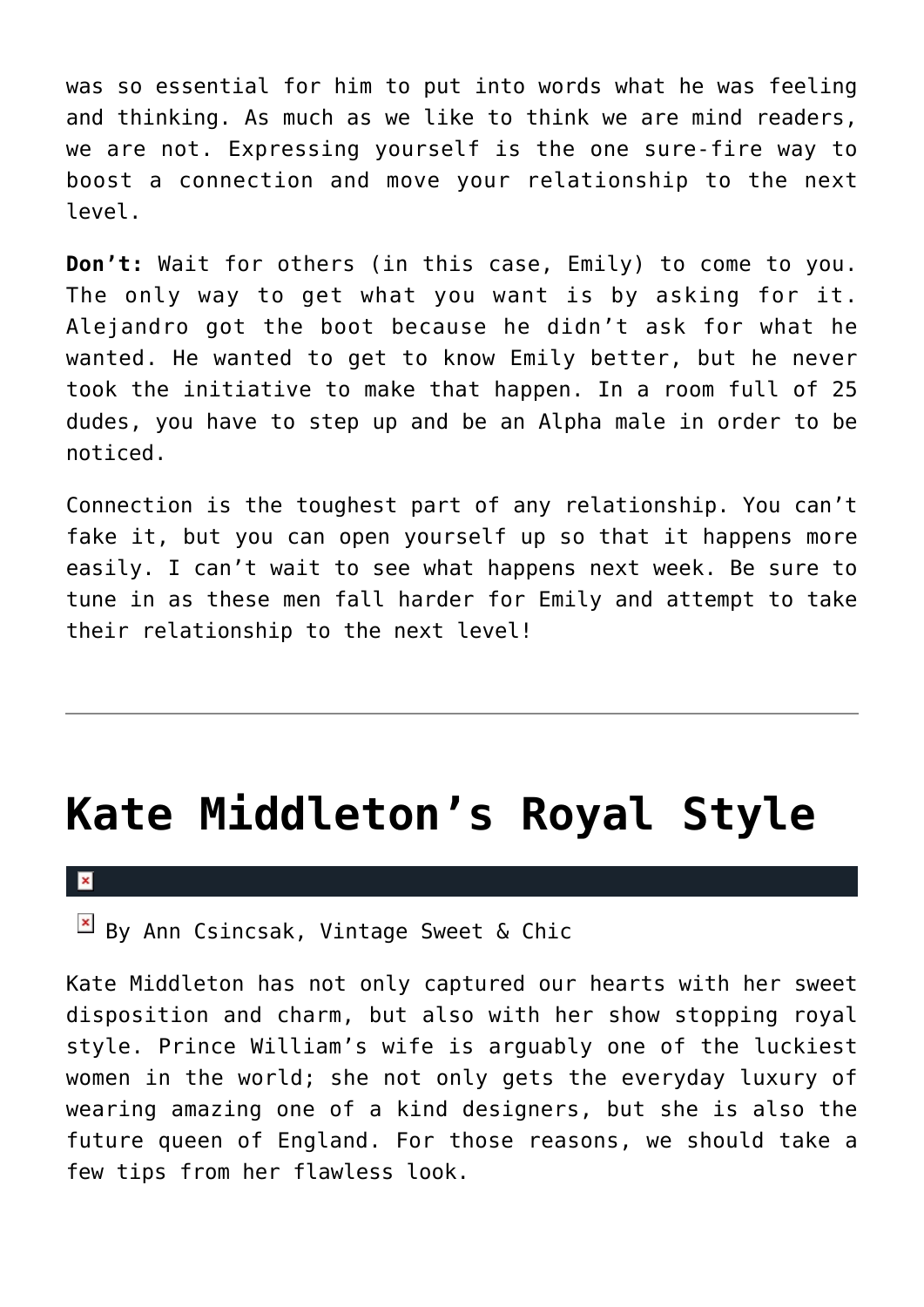The first look (image above) has been on the cover of quite a few magazines in the last few days, but there is a way to take this royal red dress and make it a dazzling date dress. Her actual dress is a one of a kind Alexander McQueen, but I have found a great alternative for the neckline, and the price just for our readers.

**1.Amanda Uprichard's Red Silk Wrap Dress** \$89.95 SALE

**2.Ada Handbags Red and Gold clutch** \$ 94

**3.Stella and Dot Paradise Brooch** \$39

**4.Aldo Suede Nude Heels** \$69 SALE

**5.Hair** This Loose wave look is so easy to do with a large barrel curling iron!

The second look is ideal for the classic, easy style of The Dutchess, but can also make for a great going out outfit for any girl looking to up her status in the dating scene. Keep it clean and classic without adding too many bells and whistles with accessories. Kate is keeping with the spring and summer trends without over powering the pop of color in her jeans. \*Fashion tip, always let your colored jeans be the main focus of the outfit, never try to pair color with the same, or a different color!

#### **1.J Brand Coral Skinny Jeans** \$164

**2.Nordstroms Fishtail Blazer** \$98

**3.OPI 'Sweet Memories' Nail Polish** \$8 (MY NEW FAVORITE!)

**4.Towne and Reese Maybelle Earrings** \$15.50 SALE

**5.BCBG Low Wedge** \$88

**6.Mac Lip Lacquer** \$19.95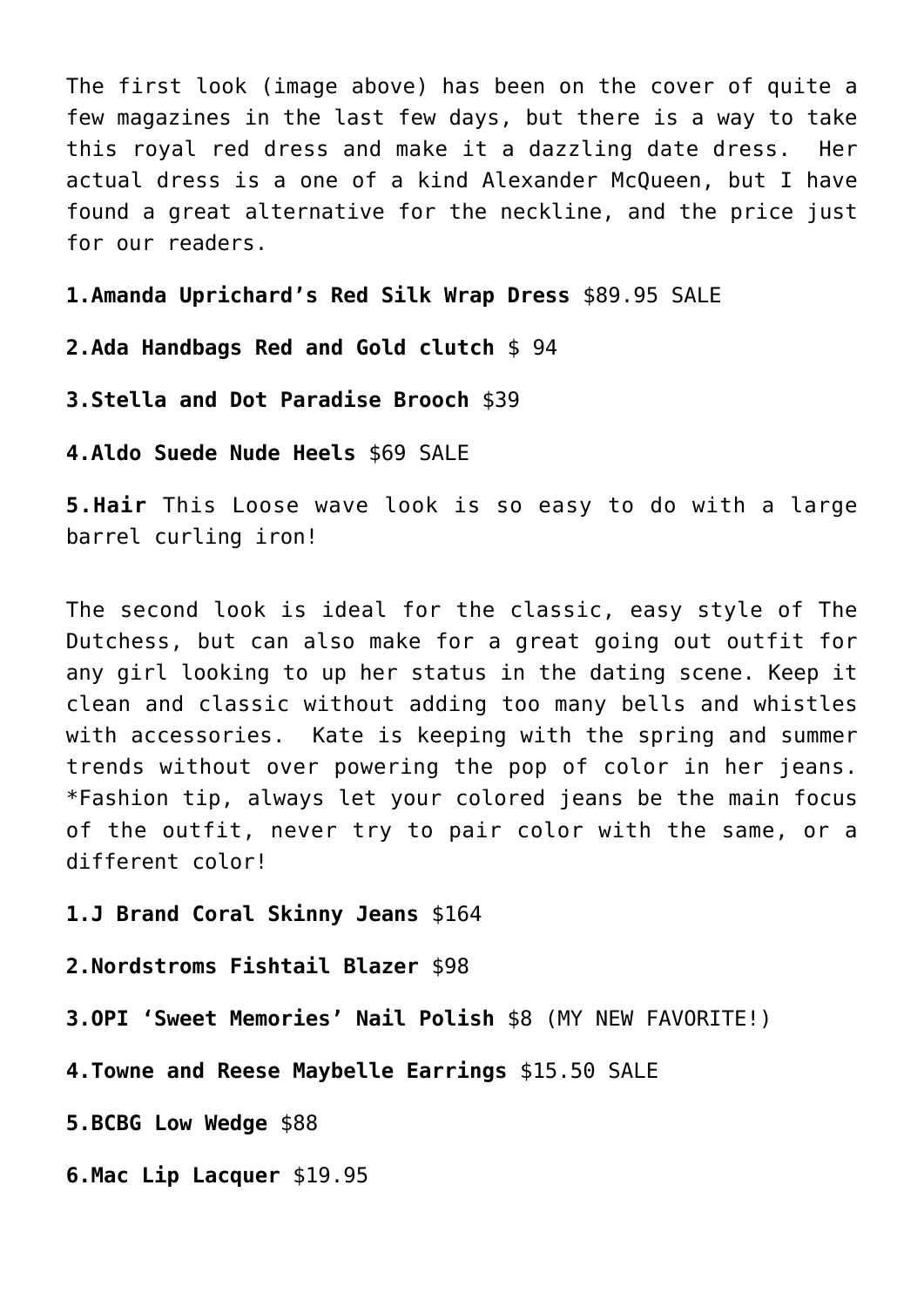### **7.Vintage Hermes Silk Scarf** \$295

Kate Middleton's look will always be regal and effortless! Take your cues from her when it comes to sleek style, without losing your fashion edge and personal flair.

# **[3 Dating Mistakes That Prove](https://cupidspulse.com/32188/melanie-mar-expert-relationships-matchmaker-dating-mistake/) [It's Time to Use a Matchmaker](https://cupidspulse.com/32188/melanie-mar-expert-relationships-matchmaker-dating-mistake/)**

 $\mathbf{x}$ 

 $\overline{B}$  By Melanie Mar

Dating is certainly much more challenging than it used to be. For example, in the good old days, boy meets girl and off they run into the sunset together- cue screeching sound as the movie comes to an abrupt halt and fast forward to the 21st century and today.

**Why is dating so difficult now? Although there are many reasons, here are just a few examples:**

**1. Women are more independent now, than ever before:** Being a housewife is becoming less and less the norm. While working is great for financial independence and self confidence, it can also make you too tired and overly stressed to have the energy and high spirits needed to get yourself out socially, in the hopes of meeting your 'Mr. Right.'

**Related:** [Why Amazing Confident Women Remain Single](http://cupidspulse.com/why-amazing-confident-women-remain-single-amber-soletti-onspeeddating-guest/)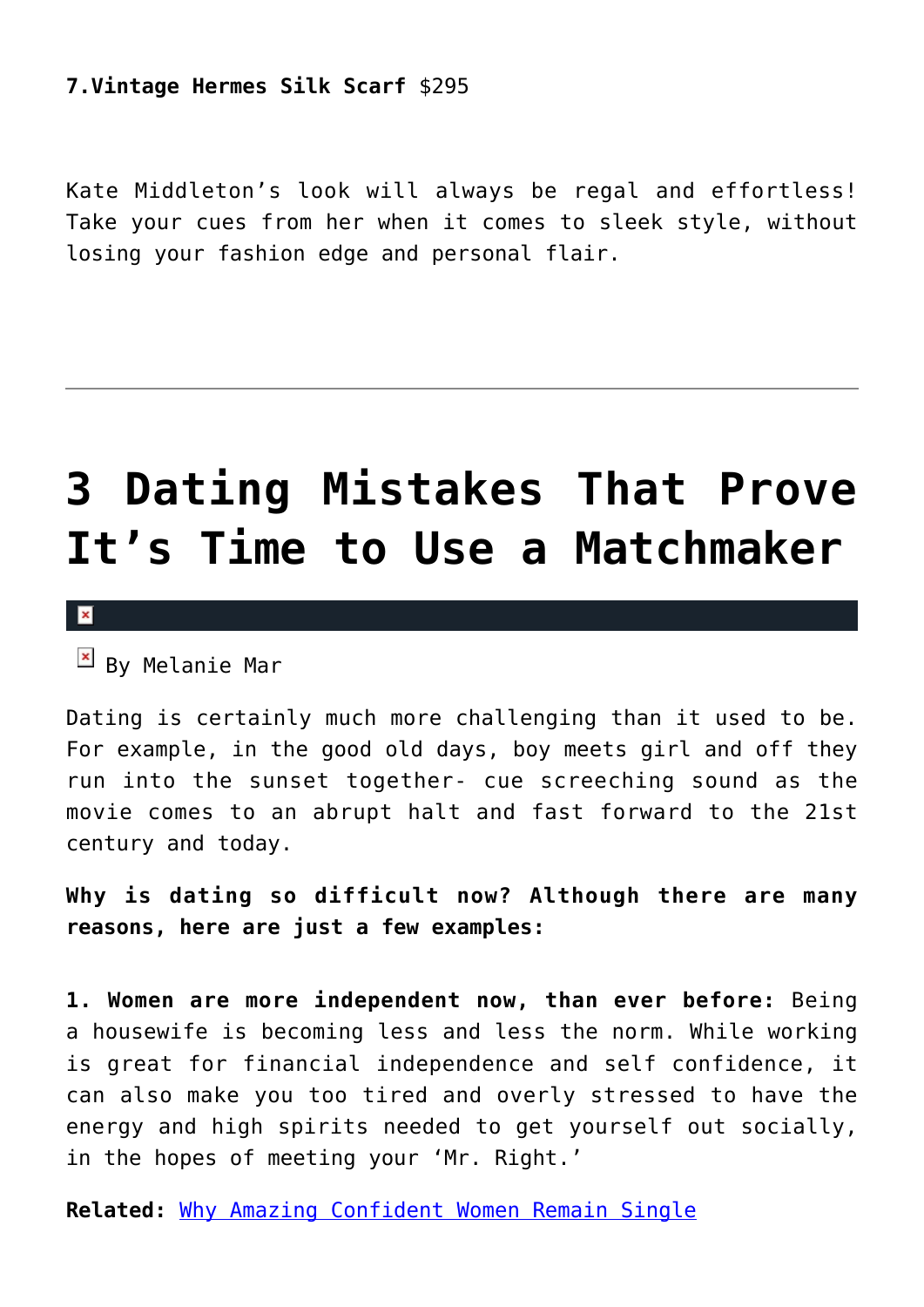**2. Online dating sites:** The internet is saturated with these. While we've all heard the success stories, the reality is that the success percentage is very low, and the time and effort needed to sift through all the profiles may feel like a full time job. But, the real problem here is, if the first date isn't fabulous, then there are another 20 people in your "inbox" allowing you to just move onto the next, without giving one person a real fighting chance.

**Related:** [5 Low Profile Online Dating Strategies](http://cupidspulse.com/low-profile-online-dating-strategies-tips-advice/)

**3. The 'bigger is better' syndrome:** This is most frequently recognized in the more cosmopolitan cities. A midst all of the swanky bars and hotels in town, women are hunting men. There's this feeling of having a constant itch that needs to be scratched. There's an insistent desire to find someone younger, richer, smarter, better looking and better bodied. So, what used to be a nice night out has become an extreme sport with everyone competing for the gold medal (the hot guy), which doesn't necessarily mean the right one.

### **Could a matchmaker make it easier for you to find a substantial suitor?**

A lot of people are curious, and ask me about the match-making process and how it works. In simple terms, a good matchmaker takes all the guess work, time, energy and effort out of the whole 'meeting new people with potential' scenario. I screen my clients and make sure they are who they say they are, look the way they do in their photographs and then check their real age. I gauge people's energy, code their body language, listen to the words they use to communicate and find out what their requirements are for a mate.

There's an art and skill to true matchmaking, and my advice is to go online, find three in your area and make appointments with them all. See who you have a connection with and who can assist you with your particular, unique needs. There really is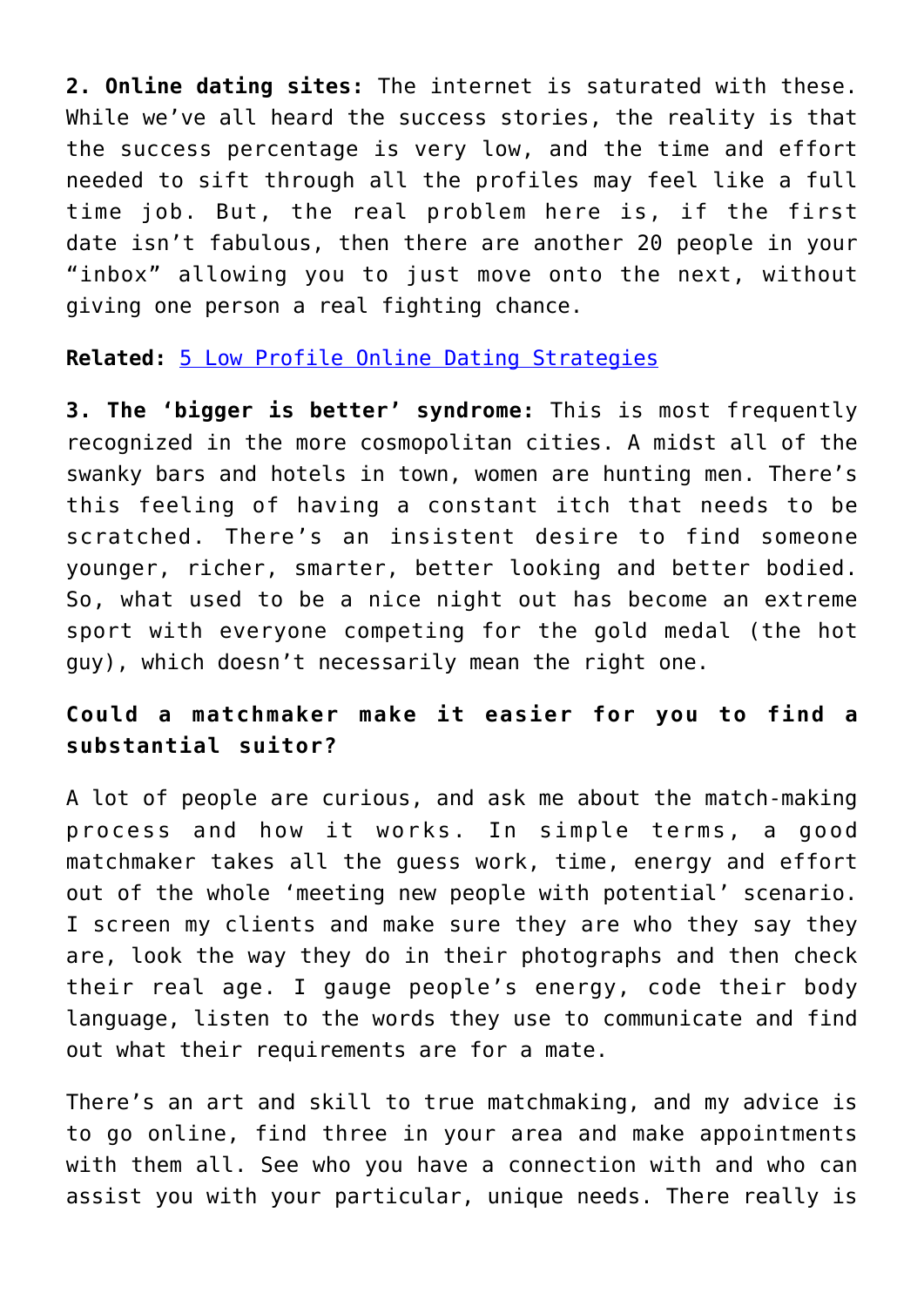no a downside in seeking a little professional assistance, only the possibility of finding that person with whom to walk down the aisle.

*Melanie is a relationship and life coach, as well as co-owner of the Millionaire's Club International Matchmaking Agency for the U.K. and Europe. She is certified by the WANT Institute in Androgynous Semantic Realignment and a Transaction Analysis practitioner certified by the United States America Transaction Analysis Association. Visit www.melaniemar.com for more information.*

# **['The Bachelorette' Season 8,](https://cupidspulse.com/32391/bachelorette-season-8-lessons-learned-emily-maynard/) [Episode 4: Pucker Up! Lessons](https://cupidspulse.com/32391/bachelorette-season-8-lessons-learned-emily-maynard/) [Learned from Emily Maynard](https://cupidspulse.com/32391/bachelorette-season-8-lessons-learned-emily-maynard/)**

#### x

 $\boxed{\times}$  By Marni Kinrys, Ultimate Wing Girl

Well, I think we found Doug's imperfection: he has a vagina. "I never make the first move." Come on, Dougy! No wonder you have not been kissed in months. Don't you know women rarely make the first move? They should, but that would be unladylike.

This issue kept popping up over and over again in last night's episode of 'The Bachelorette,' and I could tell Emily was getting frustrated with the guys. Doug turned bright red, and you could see him internally fighting the urge to kiss her, trying to respect his self-imposed rules. And then, there was the young, skateboarder Jef. This was the second time he had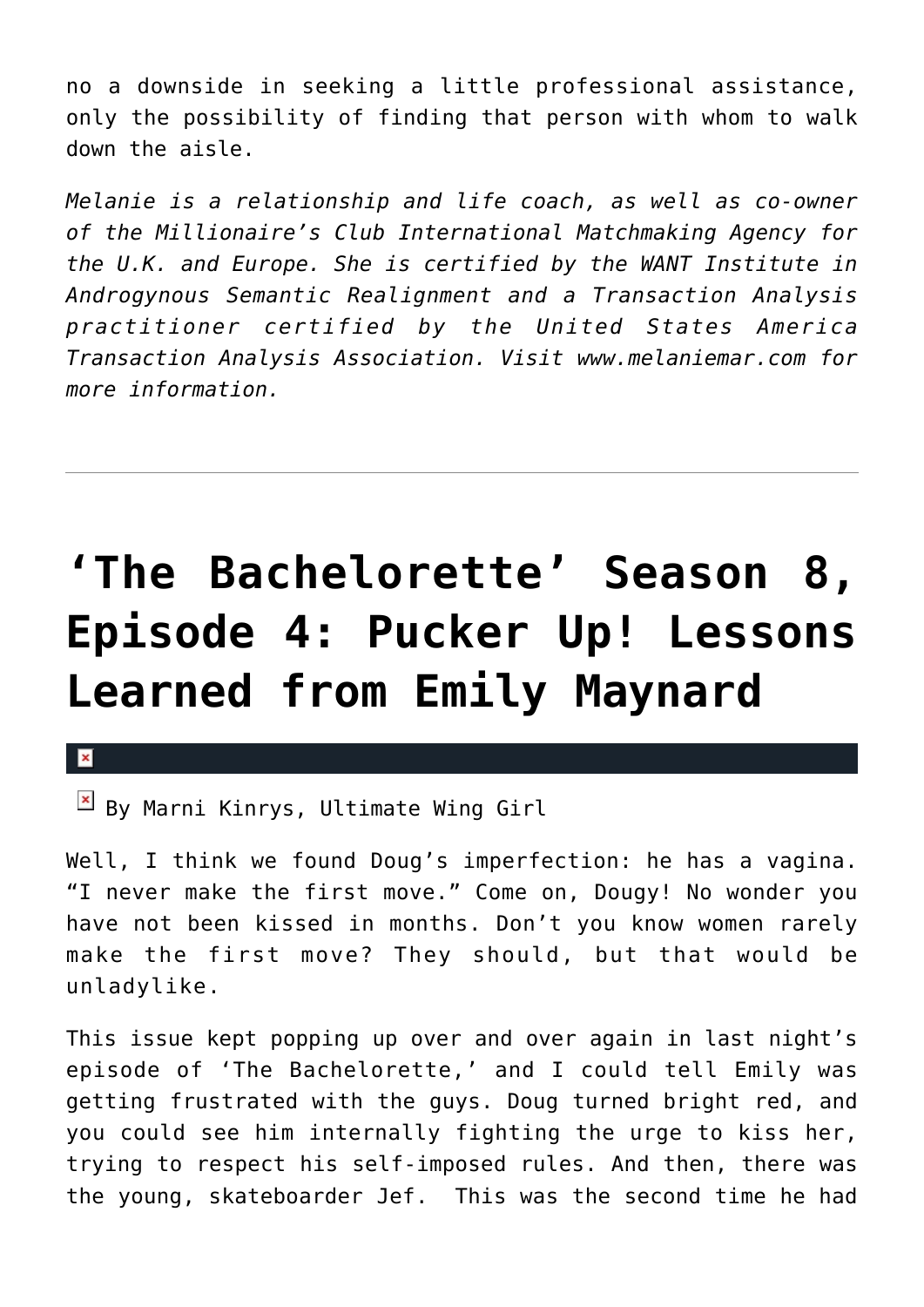her on the beach and he didn't lean in for a kiss. Instead, he opted to cut their time together short. Obviously, Emily felt rejected because these guys wouldn't just go for it.

**Related:** [Bachelorette Season 8, Episode 1: The Dos and Dont's](http://cupidspulse.com/the-bachelorette-8-episode-1-recap-the-dos-and-donts-of-first-impressions/) [of First Impressions](http://cupidspulse.com/the-bachelorette-8-episode-1-recap-the-dos-and-donts-of-first-impressions/)

As a woman who has worked with thousands of men and helped them learn how to attract, date and be with the women of their dreams, I know how high-pressured and challenging making that first move can be. Just like us ladies, men don't want to get rejected and they don't want to be jerks. One of my clients said to me, "I'm not sure how to balance being a respectful gentleman and being aggressive sexually. I know women want both, but it doesn't feel right to push myself on a woman." This fear is pretty common. Especially in *good* men.

I know Emily was doing her best to help the guys out by giving them "kiss me" signals, but sometimes, these signs were a little too subtle for men to pick up. If she were one of the boys on 'The Bachelor' she would have seen the signs instantly, but men are different. Ladies, you have to step it up a notch and help men understand when you're ready and want a kiss.

I have put together a list of not-so-subtle things you can do to maintain your dignity and *still* let your date know that you want to be kissed:

**Not-So-Subtle Signal #1:** Touch a man. My sister-in-law called me a few weeks ago from the bathroom while on a date. She said, "Marni, you gotta help me. My date won't stop talking. I really like him, but he won't stop. What do I do?" I told her that he is probably nervous or worried about having awkward silence. I recommended that she go back to the table, and while he is talking, put her hand softly on his forearm, making eye contact and smiling. She called me after the date and told me that my advice worked. They are now a couple!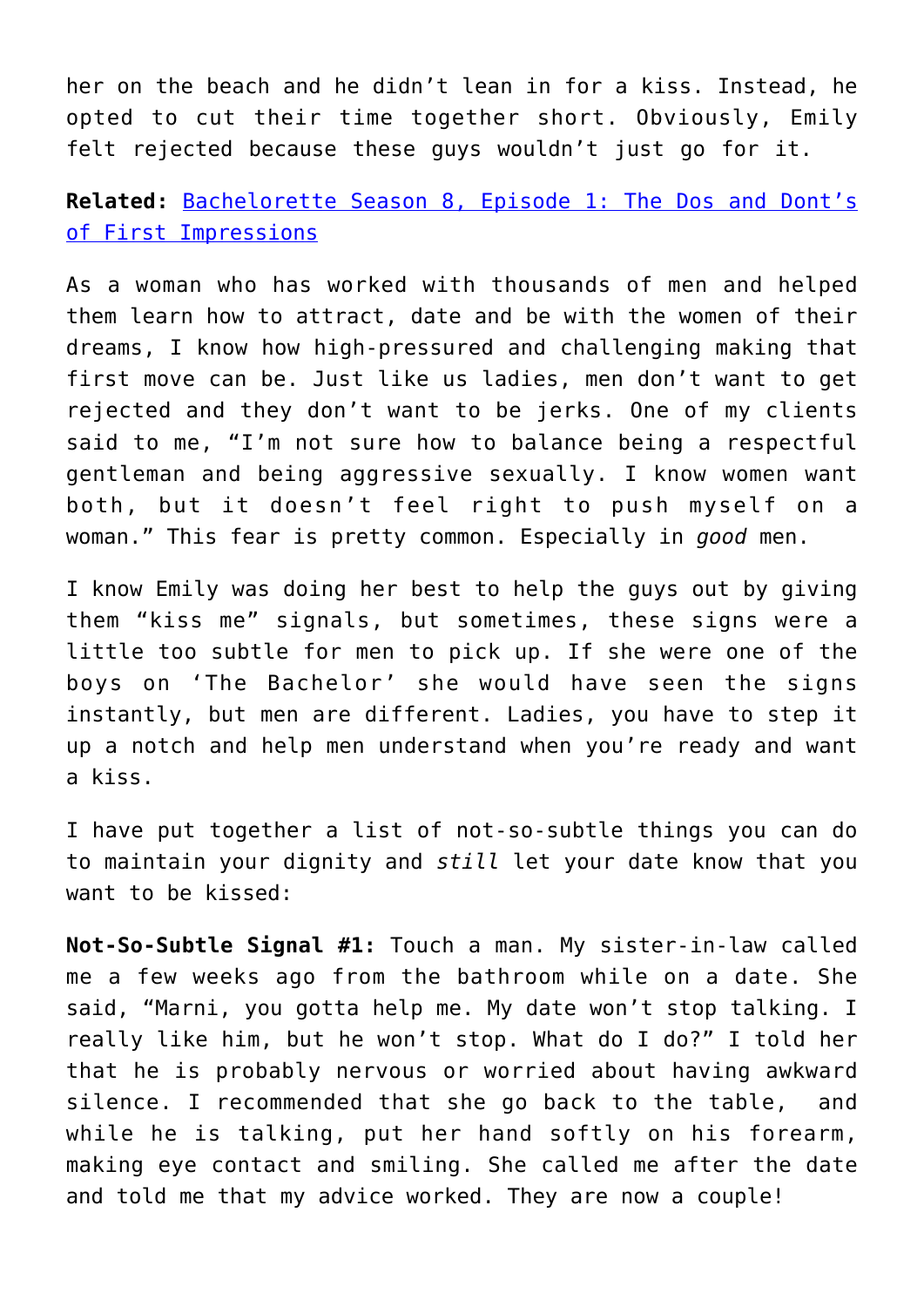**Not-So-Subtle Signal #2:** Open up. Many women stop themselves from being kissed because of their body language: arms crossed, lips pursed, not talking a lot. I understand that this behavior can be caused by nerves, but imagine how that appears to a man sitting across the table from you. He's not a mind reader. So show him you are open to being kissed by uncrossing your arms, making eye contact, smiling and leaning towards him. If you are nervous, announce the elephant in the room and just tell him how you feel.

### **Related:** [Bachelorette Season 8, Episode 3: The Dos and Dont's](http://cupidspulse.com/the-bachelorette-season-8-episode-3-the-dos-and-donts-of-dating-a-single-mom-emily-maynard/) [of Dating a Single Mom](http://cupidspulse.com/the-bachelorette-season-8-episode-3-the-dos-and-donts-of-dating-a-single-mom-emily-maynard/)

**Not-So-Subtle Signal #3:** Step into his space and tell him what you're thinking. I know we all dream of a strong man assertively grabbing and kissing us, but with really good guys, that is rarely going to happen, especially in the beginning of the relationship. At the end of the night, if you want a kiss, step in close to him and rub his upper arm. Flutter your eyelashes and lick your lips; tell him that you like him and want to get to know him better. This approach takes out all the guesswork for a guy. With this move, you have stroked his ego. He knows he won you over, and now, he can make his move.

**Not-So-Subtle Signal #4:** Truthfully, this one is not so obvious, but you should give it a try: tell him you want to kiss him. Say it in a feminine, soft tone, and you'll still feel like the woman in the scenario. He'll probably be nervous, but he'll make it happen for sure.

To make it easier on the lovely men you date, follow these guidelines, and I guarantee you will leave feeling more fulfilled and less frustrated after a date. Instead, you'll be in the afterglow of the first kiss. Let's hope Emily starts to use these tips as well!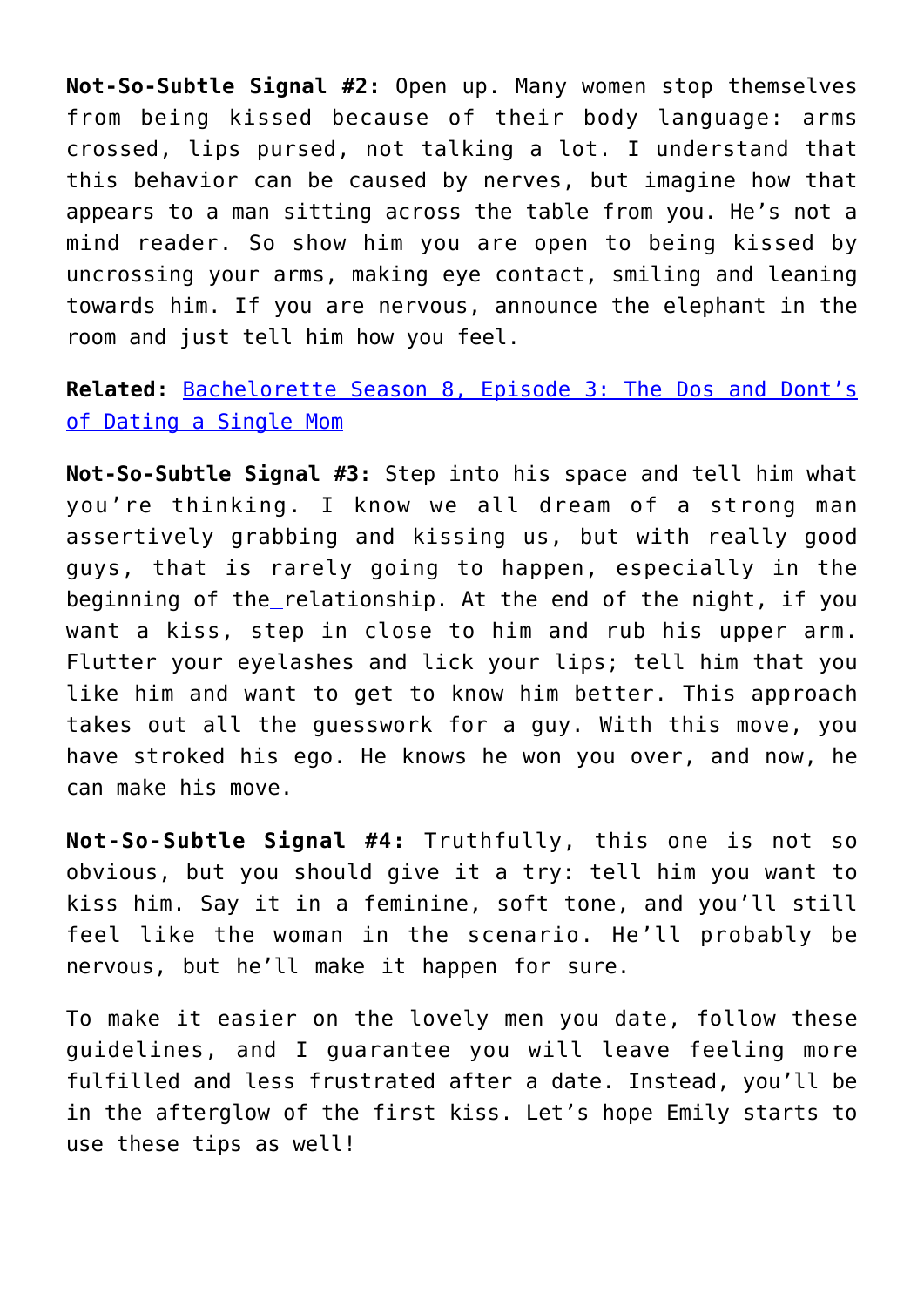# **[Kim Kardashian's Daytime Date](https://cupidspulse.com/32191/kim-kardashians-daytime-date-fashion-ann-csincsak/) [Looks](https://cupidspulse.com/32191/kim-kardashians-daytime-date-fashion-ann-csincsak/)**

#### x

 $\boxed{\times}$  By Ann Csincsak, Vintage Sweet & Chic

Although Kim Kardashian has had her share of ups and downs in her love life, she definitely can rock an outfit on any date. Kim has a great sense of style and always knows how to dress her curvy body to make it look great. Take a few fashion tips from her on her bright color choices and use of accessories!

In this first look (image above), she is wearing her signature stacked platform heels with a pop of orange, which is great for spring and summer fashion. The look works for any daytime date, keeping it casual while still looking polished. Finish it off with some soft waves in your hair and a light polish on your nails, and you will be ready for a day out with your favorite man.

- **1. Blank Denim Vegan pants** \$78
- **2. Christopher Kane Jacket (actual)** \$1900
- **3. Urban Outfitters SkarGorn Female Tee** \$58
- **4. Kimchi Black Platforms** \$68
- **5. Trina Turk Tortoise Cuff** \$75

Kim's next look is great for a baseball game, lunch date or any other spontaneous afternoon activity. Keep accessories as the main focus, and your outfit with look effortless.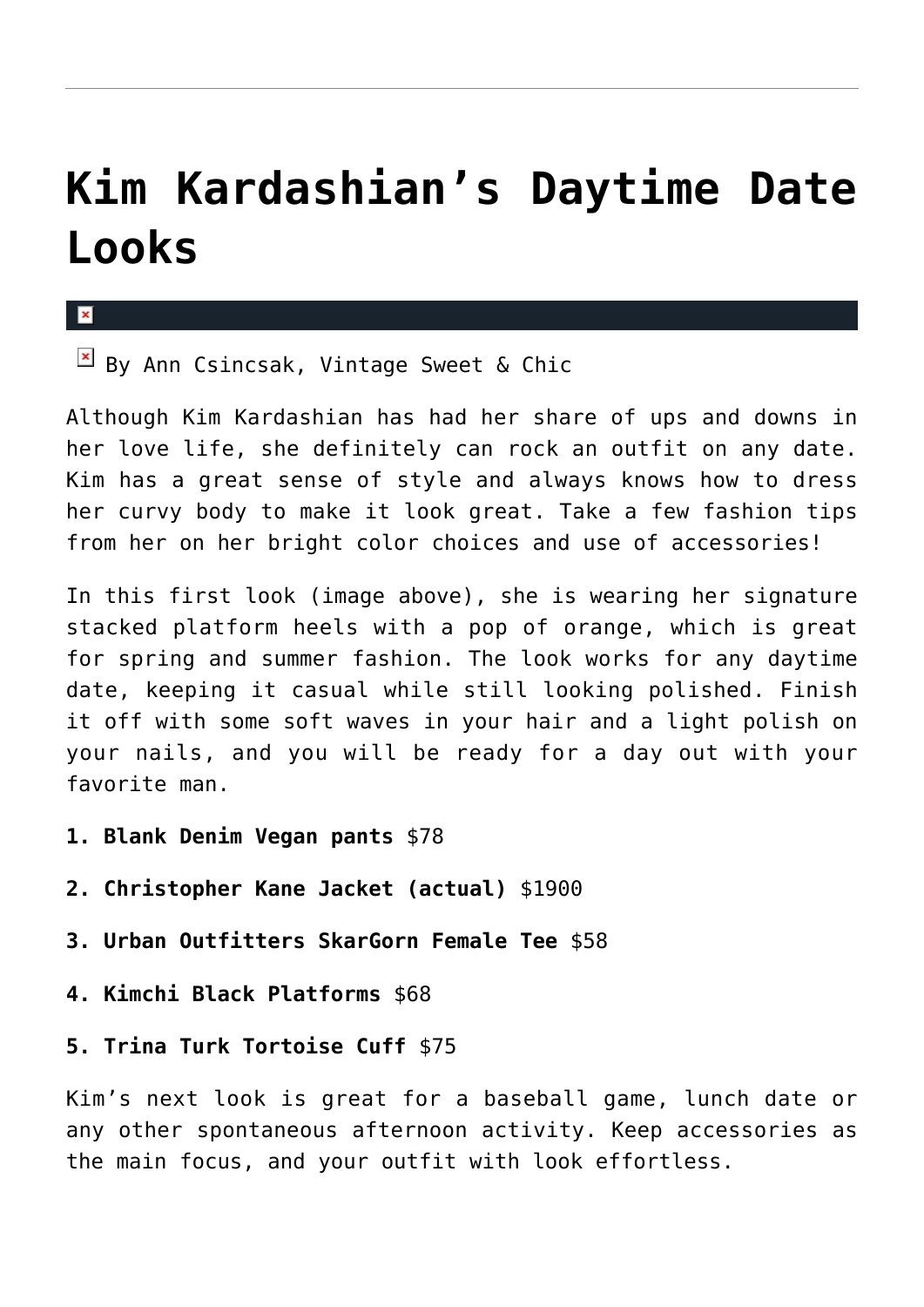

- **1. Asos Workwear Blazer** \$44
- **2. Aldo Fones Sunglasses** \$12
- **3. Big Buddha Palm Bag** \$78
- **4. Bertie Kasses Tribal Sandal** \$112
- **5. Sanctuary Cargo Pants** \$78.90
- **6. Essie Nail Polish "Sheer Bliss"** \$7.95

No matter what the occasion, take a cue from this gorgeous reality star and showcase your assets while looking simple and stylish!

# **[5 Ways Facebook Can Help Mark](https://cupidspulse.com/31942/mark-zuckerberg-marriage-advice-facebook/)**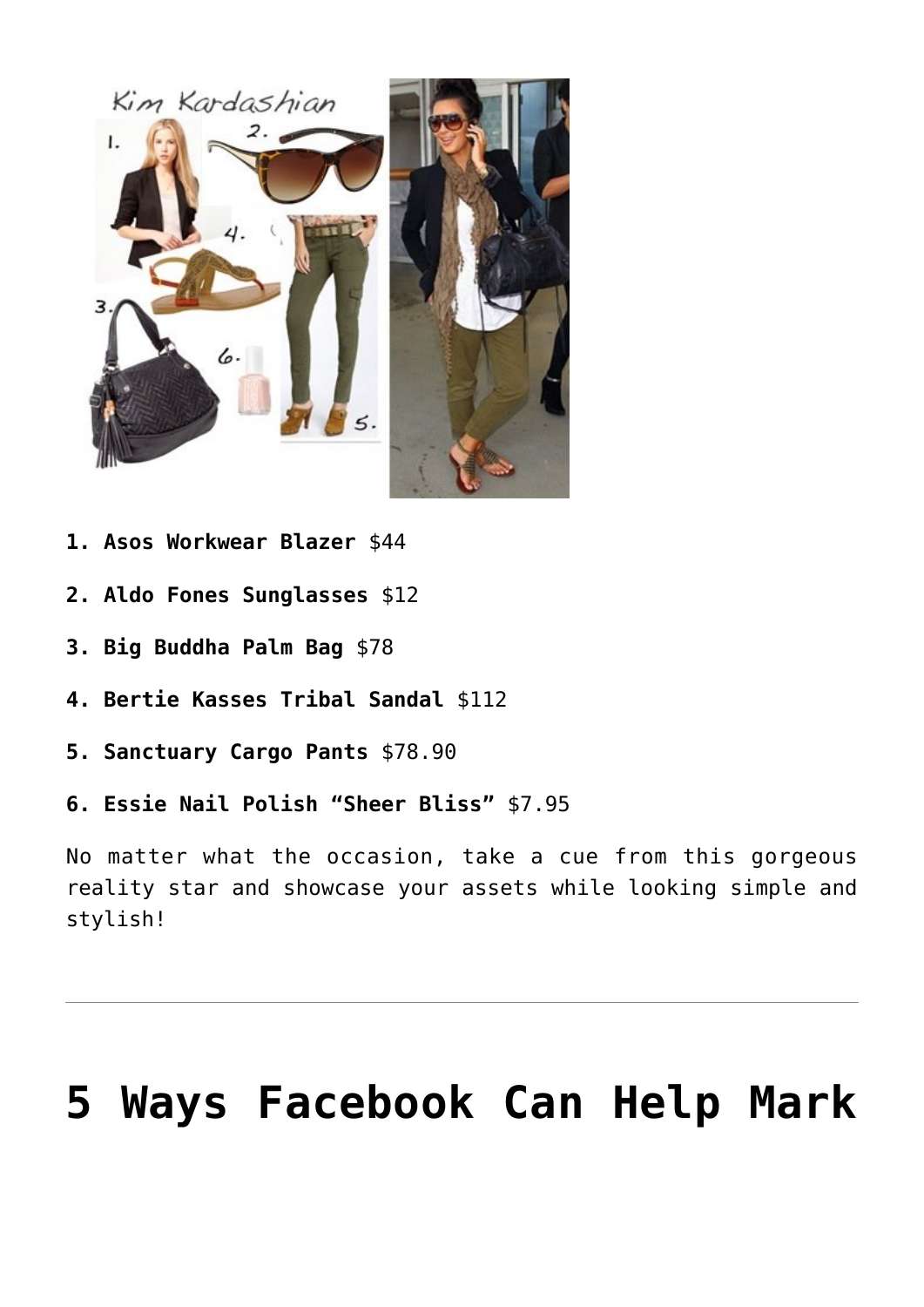# **[Zuckerberg Keep His Marriage](https://cupidspulse.com/31942/mark-zuckerberg-marriage-advice-facebook/) [Strong](https://cupidspulse.com/31942/mark-zuckerberg-marriage-advice-facebook/)**

 $\pmb{\times}$ 

 $\mathbb{F}$  By Amy Osmond Cook

On May 19, Mark Zuckerberg married longtime girlfriend, Priscilla Chan, in a private ceremony the day after Facebook went public. She wore a traditional white wedding gown, and he even put on a suit for the occasion. As the *[Washington Post](http://www.washingtonpost.com/business/economy/mark-zuckerberg-marries-longtime-girlfriend-priscilla-chan-after-ipo-for-facebook/2012/05/22/gIQAXxywhU_story.html)* reported, fewer than 100 guests were in attendance, and they all arrived thinking they were celebrating Chan's graduation from medical school.

Mark and Priscilla are famously low-key and grounded. For the past nine years, their relationship has grown right along with Facebook. In fact, Mark and Priscilla can use principles learned from Facebook to strengthen their personal relationships. Below are five Facebook-inspired ways that the couple can keep their marriage strong:

### **Related:** [7 Ways to Flirt in a Web 2.0 World](http://cupidspulse.com/flirt-online-dating-web-internet-world/)

### **1. Keep your relationship status public:**

No one wants to be left wondering what about his or her relationship status. Experts agree that communicating your feelings is a vital component of a good relationship. Nothing is worse than coming home to a spouse who is angry but won't tell you why. A person who withholds his feelings to manipulate a partner is similarly despicable. So whenever possible, Mark and Priscilla need to check in with each other and keep their feelings out in the open.

### **2. Don't invite strangers into your inner circle:**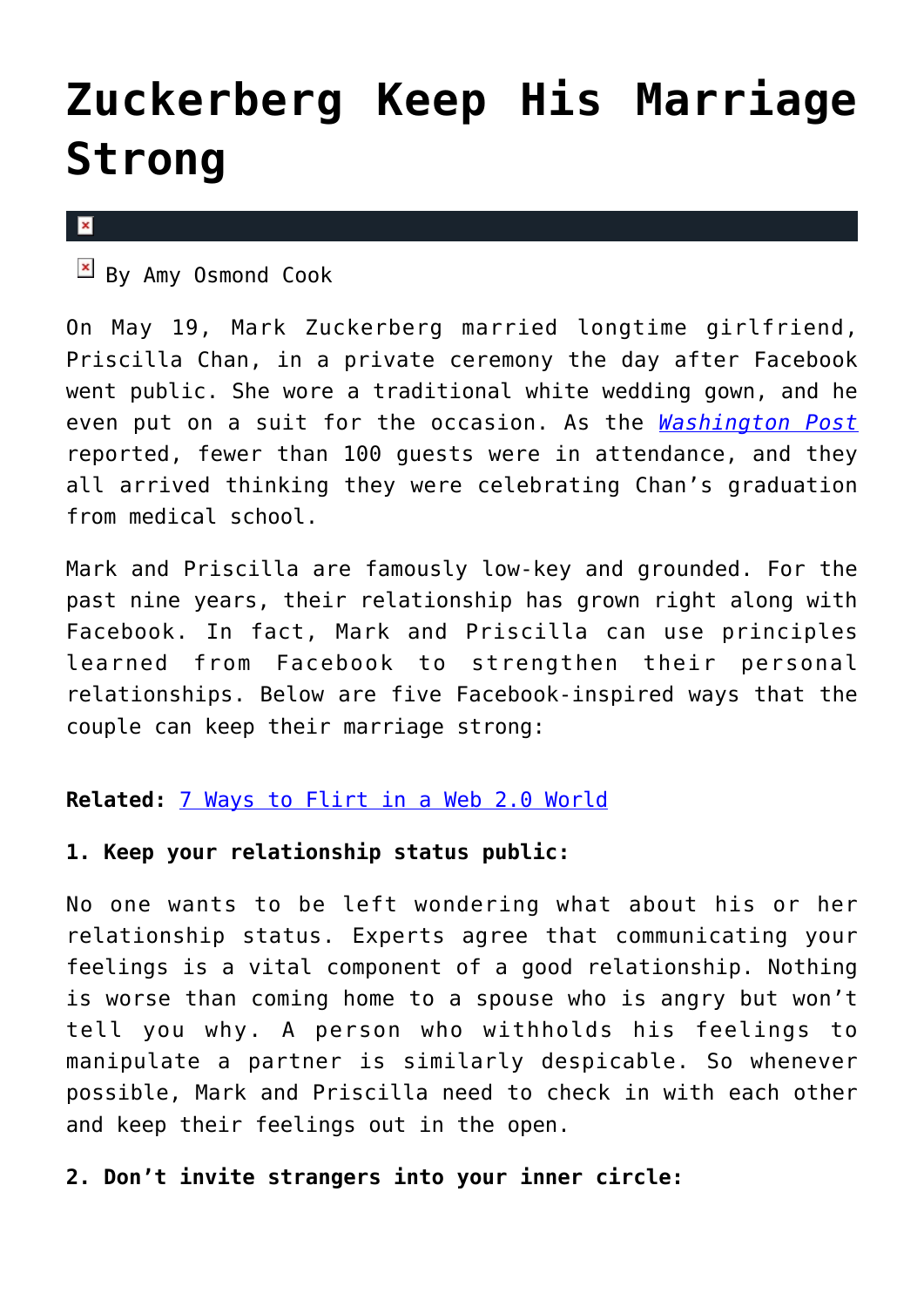When you're married, you have to be each other's biggest fan and keep any naysayers at arms' length. Mark does this well. He recently gave ABC News a glowing report about how hard Priscilla worked to make sure her pediatric patients were well cared for: "She'll see them getting sicker and then all of a sudden an organ becomes available and she comes home and her face is all lit up because someone's life is going to better because of this." Clearly, Mark is proud of his wife, and the feeling is mutual. No matter who you are, there are always going to be haters who criticize your spouse or your relationship. You just have to have enough sense not to "friend" them.

### 3. **Don't waste your time looking at other people's profiles:**

There is no such thing as a perfect relationship. Most people don't like to air their issues out in the open, and serious problems can exist underneath the gloss of a perfectly touched-up family portrait. A friend of mine had long-term problems in her marriage. When it finally ended in divorce, people were stunned. "I had no idea there was a problem," friends said repeatedly. This couple kept their problems private, but they were still there eating away at the relationship. So the next time your frenemy posts an Instagram photo of herself and her movie star husband vacationing in Italy, remember that appearances can be deceiving.

#### **4. Block the games:**

There are endless ways to waste your time on Facebook. Messages, comments, causes, alerts, Farmville–so many ways to become distracted. My personal nemesis is Words with Friends. The same holds true in a relationship. Whether it's working long hours or going out excessively with the girls, anything that distracts a couple from their relationship is a threat. Priscilla knows this. *The Daily Beast* reports that she is mitigating the workaholic tendencies of her husband by laying down some ground rules for the relationship: 100 minutes of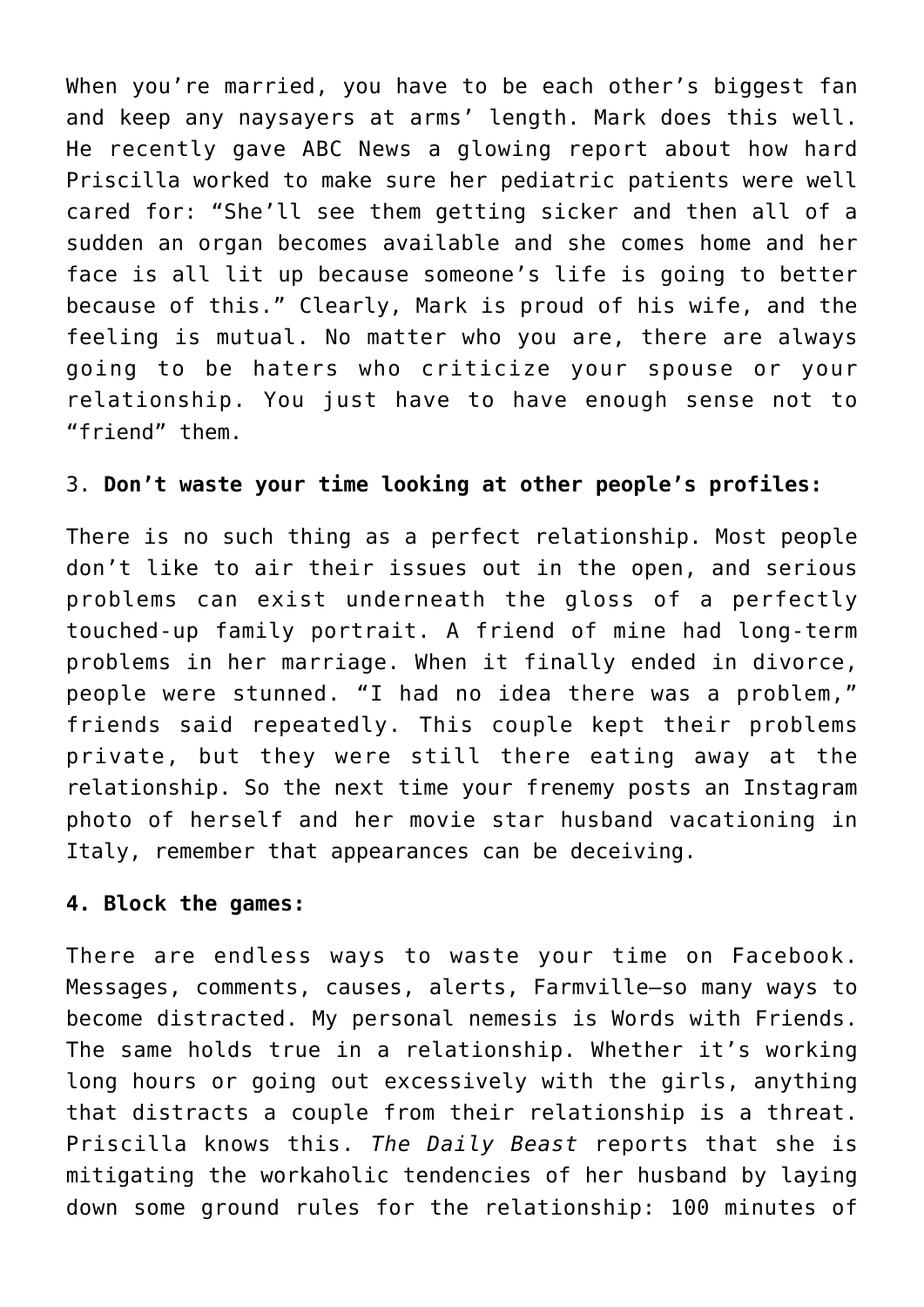alone time and one date per week.

**Related:** [Don't Just Drop Hints When You Want Commitment](http://cupidspulse.com/84448/project-soulmate-relationship-advice-drop-hints-about-commitment/)

### **5. "Like" everything:**

It's easy to get bogged down in what is wrong with a relationship instead of what is right. When your three-yearold clogs the toilet with a Barbie and the boss is making extreme demands at work, it's hard to look at your partner with the same starry-eyed perspective as you did when you were dating. But keeping a positive attitude is one of the best things you can do for a relationship. As Norman Vincent Peale outlines in his famous book, *The Power of Positive Thinking*, the key to becoming a positive, happy person is to be aware of your thinking patterns and replace negative thinking with positive thinking. For example, instead of saying, "My husband is so messy," look at the flip side: "I'm so glad my husband doesn't bark at me about every little household chore." Whenever possible, give your relationship a big thumbs-up.

Mark and Priscilla are off to a good start. The Facebook founder is famously low-key (still donning his hoodie from college), and his new wife is focused on humanitarian causes. As Priscilla's former science teacher said to the *Daily Mail*, they want to change the world together and are blessed to have the resources to do it. With a few Facebook-inspired relationship reminders, this royal couple of the tech world can beat the odds and establish a secure foundation for a happy, healthy marriage.

*Amy Osmond Cook, Ph.D. is a faculty associate at Arizona State University, where she teaches Communication and English classes. She is the publisher of Sourced Media Books and coauthor of* Hope After Divorce *and* Full Bloom: Cultivating Success*. Amy and her husband, Jeff, have five children and look forward to welcoming baby #6 in April 2012. For more information about Amy, please visit amyosmondcook.com.*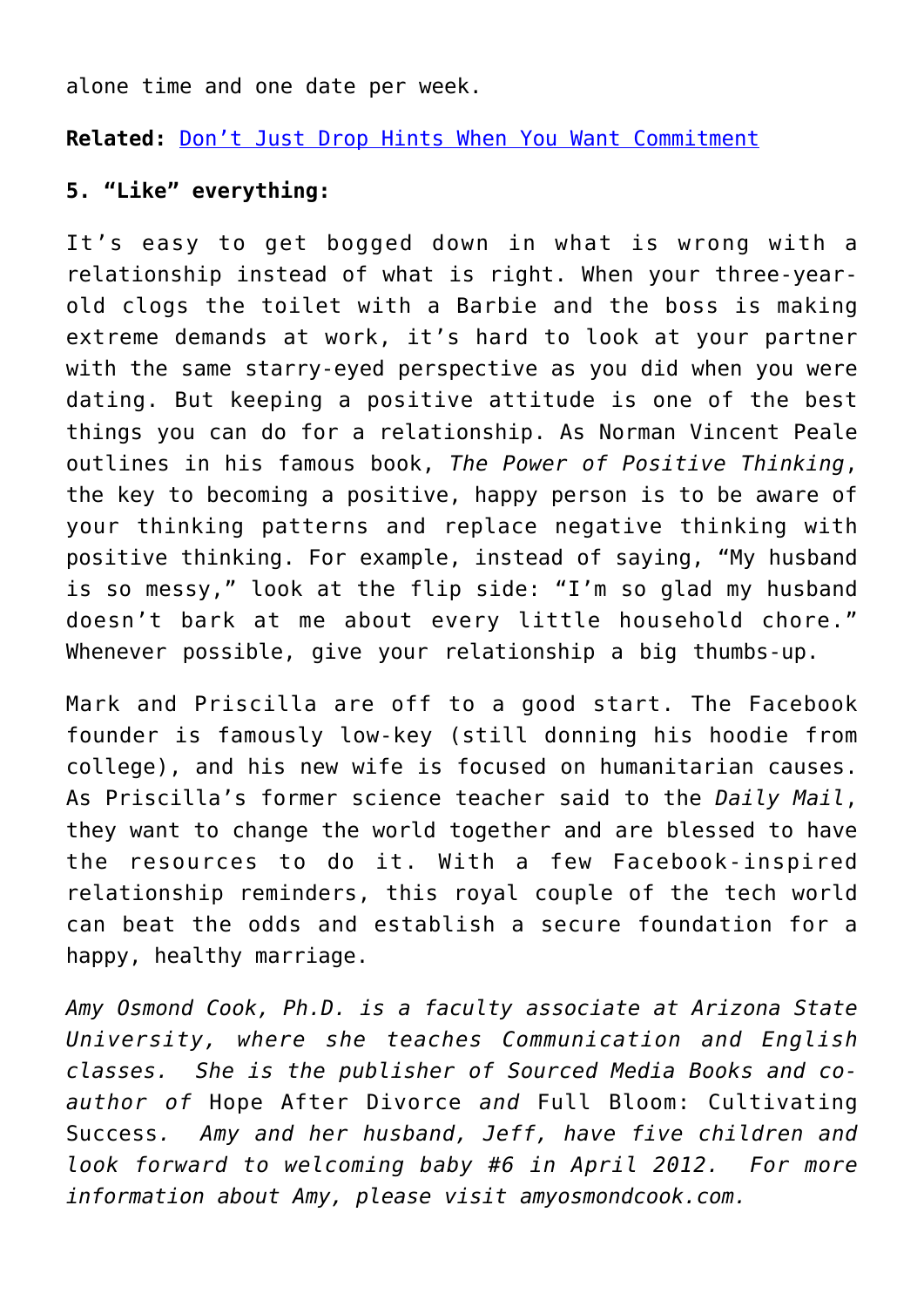# **['The Bachelorette' Season 8,](https://cupidspulse.com/31933/the-bachelorette-season-8-episode-3-the-dos-and-donts-of-dating-a-single-mom-emily-maynard/) [Episode 3: The Dos and Don'ts](https://cupidspulse.com/31933/the-bachelorette-season-8-episode-3-the-dos-and-donts-of-dating-a-single-mom-emily-maynard/) [of Dating A Single Mom](https://cupidspulse.com/31933/the-bachelorette-season-8-episode-3-the-dos-and-donts-of-dating-a-single-mom-emily-maynard/)**

#### $\vert \mathbf{x} \vert$

 $\boxed{\times}$  By Marni Kinrys of www.winggirlmethod.com

Now, I am not a single mom or even a mother for that matter, but during last night's episode of 'The Bachelorette,' I got a good sense of how it may feel. I had no idea just how much parents put their children before them. It was beautiful.

I really believe that this season is no joke. They are getting down right serious. If this keeps up, Emily Maynard will come out of this experience with a good, solid man and a great relationship. How do I know that? Because this season has one thing that has been lacking from every other season: reality!

**Related:** [The Bachelorette 8; Episode 1 Recap: The Dos and](http://cupidspulse.com/the-bachelorette-8-episode-1-recap-the-dos-and-donts-of-first-impressions/) [Dont's of First Impressions](http://cupidspulse.com/the-bachelorette-8-episode-1-recap-the-dos-and-donts-of-first-impressions/)

Last night's episode was kind of like a roller coaster for me. One second, I was falling head over heels for guys like Sean, Doug and Arie. The next second, I was ready to punch the screen and throw up. Like when Ryan basically said to Emily, "I won't do you if you become a fatty." I get what he was trying to say, but that man does not know how to sensitively deliver a message and communicate with women. Not a good sign if he wants to be a father to Emily's daughter. He would give the kid an eating disorder in less than a year. Hello, Dating Red Flag!!!

Lucky for Emily, there were numerous men who showed their true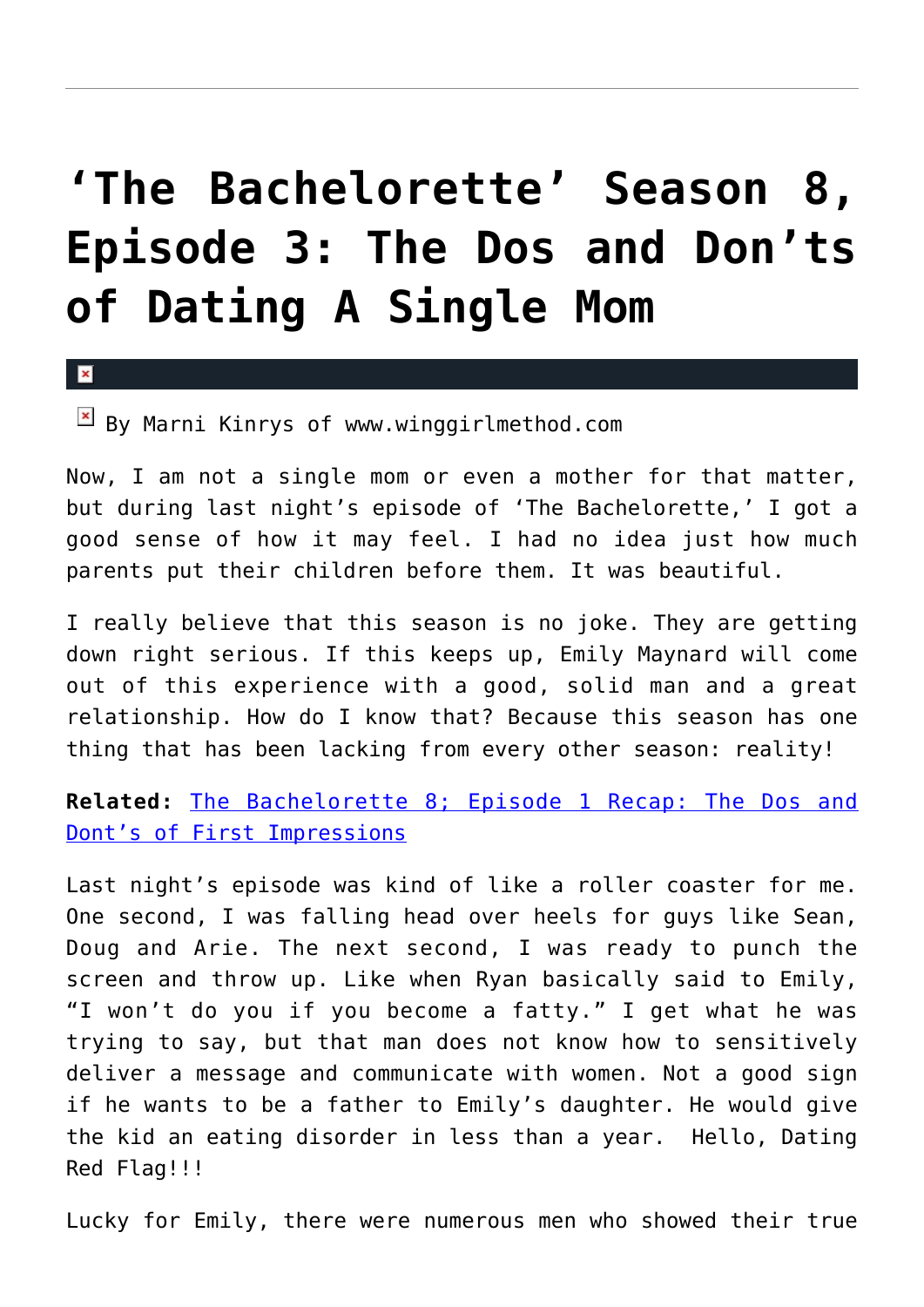colors last night and made those flags very easy for her to spot and eliminate.

### **Here are my Do's and Don'ts of Dating A Single Mom based on what I learned last night:**

**Do:** Show a single mom that you know how to comfort and take care of another person. For this reason alone, I freaking love Arie. On his date, he checked in with her, touched her, asked her questions. Then, at the Rose Ceremony, he could sense that something had gone wrong, and he pulled her in close to comfort her. That shows leadership, strength and warmth. A great combination for success with any woman, especially when dating a single mom.

**Do Not:** Wait for a woman, especially a single mother, to bring up "the talk" if you're not feeling it. Like Tony, the single dad who was emotionally breaking down. It was hard for me to watch; I kept thinking, "If you really felt a connection with her, you would push through because that would be the best thing for you AND your son." I could tell that he just wasn't feeling it, which is why he was latching on so tightly to his son. Sweet but not attractive. He was afraid to admit "defeat." Better to be honest with yourself rather than hurt a single mom when so much is at stake.

**Related:** [The Bachelorette 8; Episode 2 Recap: Soccer, Cookies](http://cupidspulse.com/the-bachelorette-8-episode-1-recap-the-dos-and-donts-of-first-impressions/) [and Muppets: Emily Maynard Keeps it Real](http://cupidspulse.com/the-bachelorette-8-episode-1-recap-the-dos-and-donts-of-first-impressions/)

**Do:** Calmly express what you are thinking and picturing to a woman, while touching her at the same time. I love when Sean sat down with her, touched her forearm and communicated how a life with him would look. SEEEEEXY!!! He did such a great job telling her who he was, what he was ready for and who he hoped to be for Emily.

**Do Not:** Tell a single mother that falling in love with her and gaining a child is a huge compromise. When Alessandro said that to her, I could feel my chest tightening up. The nerve of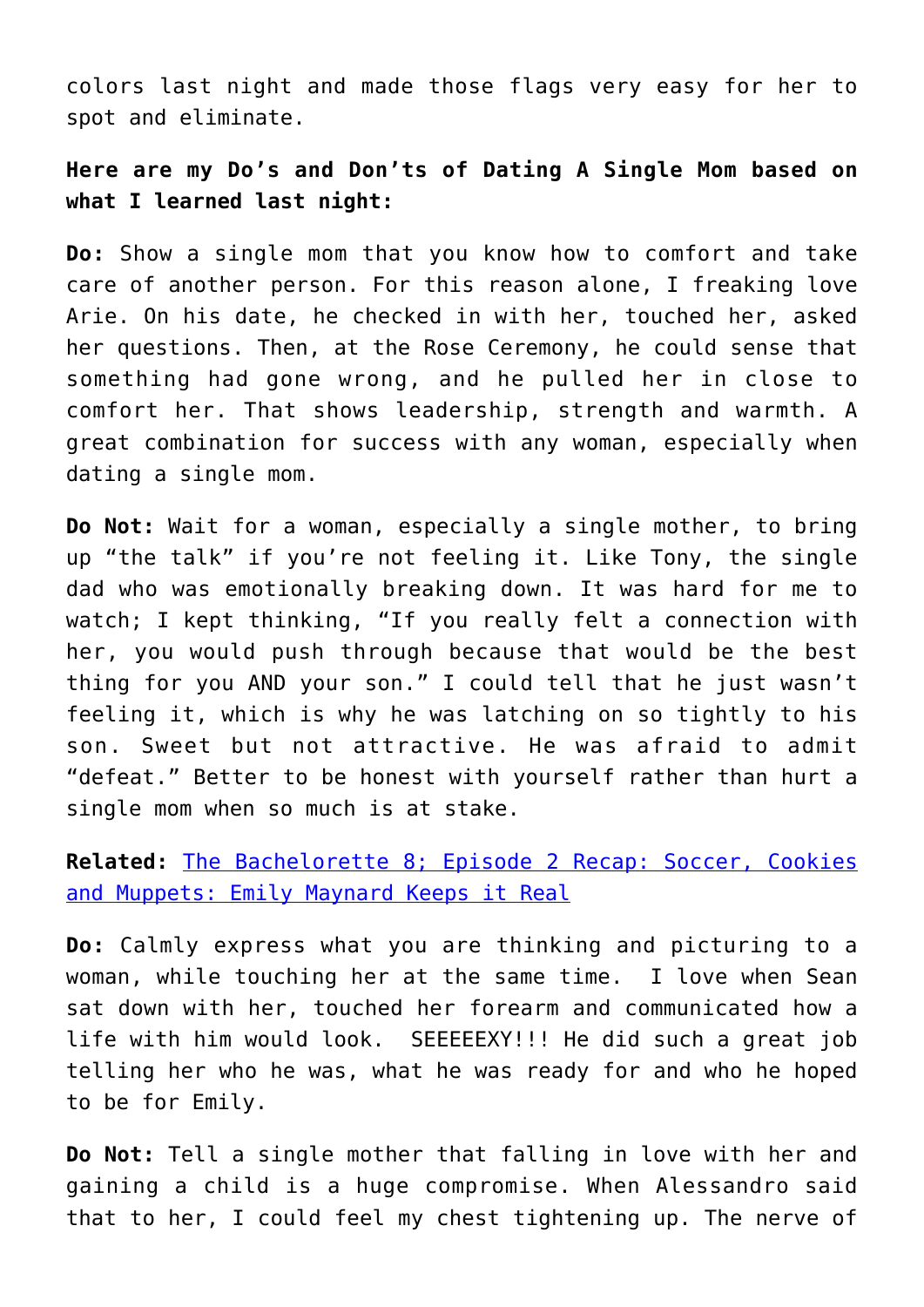that man! Not to mention that he honestly seemed like a buffoon while he was talking to her. He wasn't like that last week, was he? Buddy, leave at week one if the girl's not right for you. No one should ever feel they are compromising BEFORE they get into a relationship.

Can't wait to see what happens next week! Hopefully, Ryan and Kalon will show more of their true colors, and Emily will learn that these guys are NOT father material.

# **[Four Steps for Stress Free](https://cupidspulse.com/31414/dr-lydia-belton-tips-advice-input-dating-relationship-tranquility-ease/) [Dating](https://cupidspulse.com/31414/dr-lydia-belton-tips-advice-input-dating-relationship-tranquility-ease/)**

 $\pmb{\times}$ 

 $\boxed{\times}$  By Dr. Tranquility – Lydia Belton, PhD, Ct. H.A.

Everybody experiences some anxiety in dating, whether it's simple butterflies or anticipatory anxiety. Even a super stars like Russell Brand believe that we can find our soulmate and learn to relax through meditation. Meditation and relaxation exercises, major areas of my practice, all help to reduce anxiety. But for most of us, all we need is to follow a few simple steps to have a stress-free experience:

**Related:** [Reduce Stress and Maximize Romance](http://cupidspulse.com/reduce-stress-maximize-romance-this-winter-nikki-reed-ryan-gosling/)

**Step 1: Prepare.** If this is going to be your first date, take time for a "get to know you" phone call before you set out. Find out what hobbies your date enjoys, whether or not their primary focus is work, and explore common interests. Bring up current events and ask for their opinion. This will stimulate conversation on the date and allow you to get to know one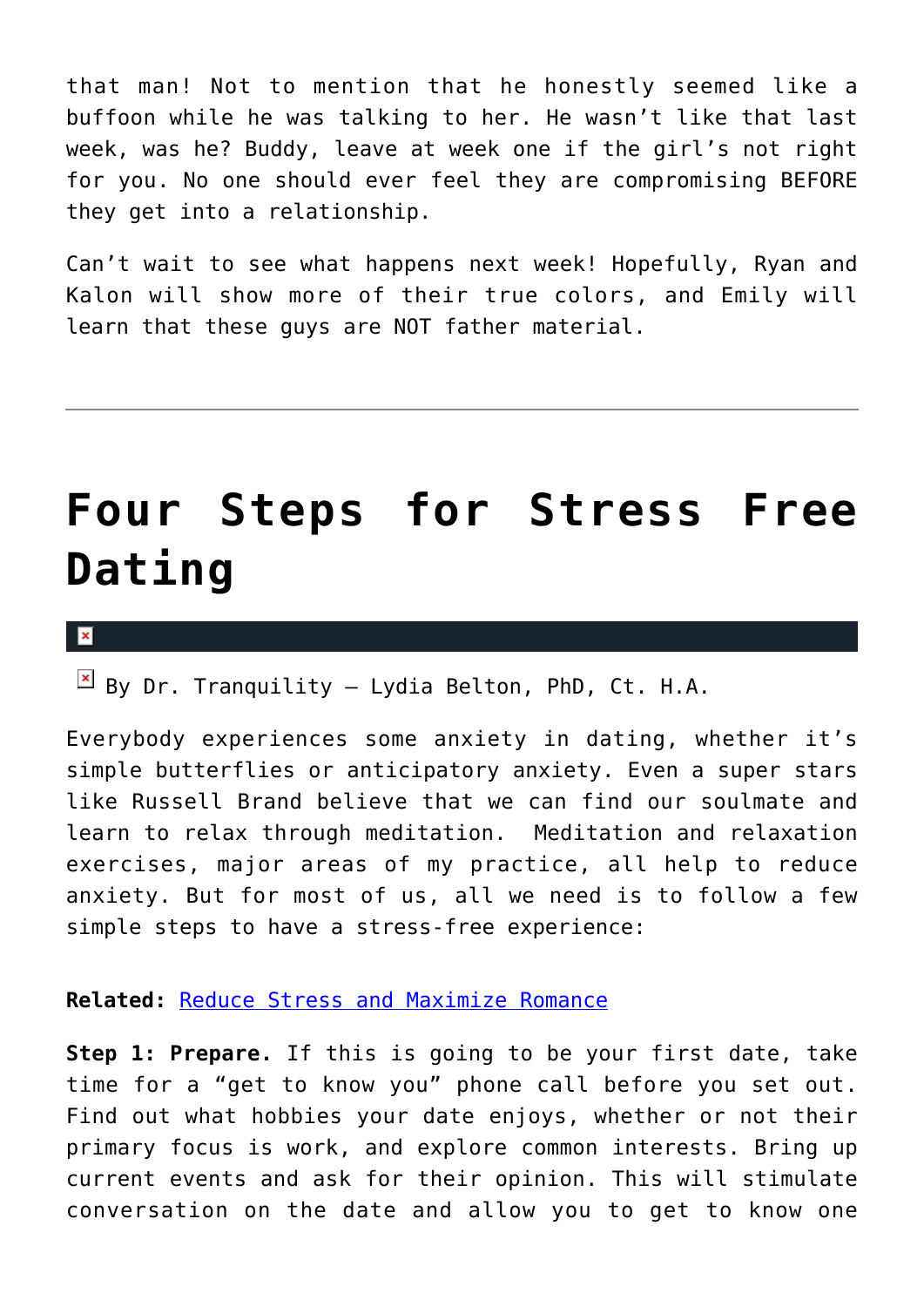another better.

**Step 2: Plan Your Outfit.** Ladies, you will feel much better if you are not hiking in stilettos. Guys, wouldn't it be great to know that you are going to need a tie and coat before you get there? We all like a surprise, but let's get real. Jennifer Lopez always knows where she is going and how to dress appropriately. You will both have a much better time with each other if you're comfortable.

**Step 3: Be Confident in You.** People who are confident and comfortable in themselves are attractive, because they are at ease — not stressed! So, take the time to be comfortable and confident; give yourself time for hair, make-up and nails. Pick out what you are going to wear in advance, and make your favorite outfit suitable for where you are going. The same thing goes for the guys, as both of you should amaze each other. Have fun channeling your inner Brad Pitt or Angelina Jolie. It's better for both of you when you feel as good as you look! Here is a little secret: have some strawberries and a bit of chocolate before you go, because they kick up the positive-relationship-brain chemistry, and your date will notice it in your eyes*.*

#### **Related:** [Relax With a Spa Day at Home](http://cupidspulse.com/weekend-date-idea-relax-with-a-romantic-spa-day-at-home/)

**Step 4: Just Breathe.** Dating with tranquility means dating without stress. This really comes down to a little preplanning, a bit of self-confidence and investing some time. Is your date the person you've been searching for, or maybe the person with whom you'll spend the rest of your life? It's too early to tell, so relax and have a good time. As they say, there are plenty of fish in the sea, so allow yourself to live in the moment and remember — *you are wonderful*.

*Developed by Lydia Belton PhD, Ct.H.A. of DrTranquility.com, Date Therapy® is an effective protocol that helps people get in touch with their criteria for an ideal mate.*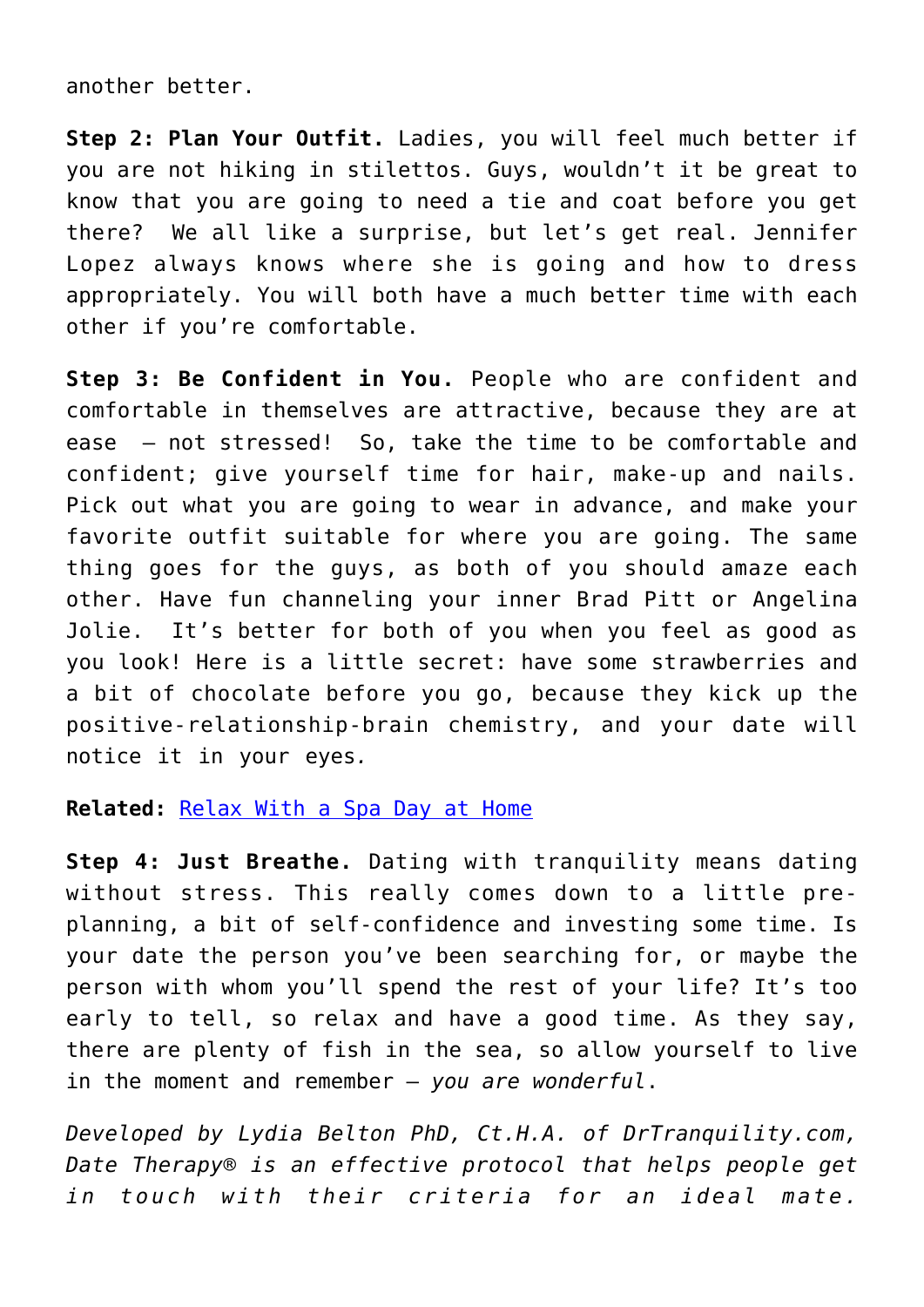*DrTranquility's protocols® have been featured most recently on Forbes.com & Yahoo, ABCNEWS.com, ABC's the View, KISS FM, CupidsPulse.com, Metromix for the Chicago Tribune, British Glamour, REDBOOK, Cosmopolitan Magazine & promoted by Match.com.*

# **['The Bachelorette' Season 8,](https://cupidspulse.com/31540/the-bachelorette-emily-maynard-joe-abc-reality-tv-episode-2-season-8-muppets/) [Episode 2: Soccer, Cookies,](https://cupidspulse.com/31540/the-bachelorette-emily-maynard-joe-abc-reality-tv-episode-2-season-8-muppets/) [and Muppets: Emily Maynard](https://cupidspulse.com/31540/the-bachelorette-emily-maynard-joe-abc-reality-tv-episode-2-season-8-muppets/) [Keeps it Real](https://cupidspulse.com/31540/the-bachelorette-emily-maynard-joe-abc-reality-tv-episode-2-season-8-muppets/)**

#### $\mathbf x$

 $\mathbb{E}$  By Marni Kinrys, Ultimate Wing Girl

Has reality TV suddenly gone real? This season of the Bachelorette is actually shocking me because it's *real* (or as real as reality can get). They're in Emily's hometown. She's living in her own home with her daughter. Friends and family surround her while she seeks romance. Looks pretty real to me. We can only hope that the bachelors match up to that sentiment.

Every time the show wants to veer into la la land, it immediately gets brought back to reality, with Emily. Her life is real and the decisions she makes will not only reflect her, but also her 6-year-old daughter. Things like this completely changes the game for her and the guys on the show.

As dynamic as a date can get, there is huge reality reminder right in front of every guy, at all times. Emily is a mother,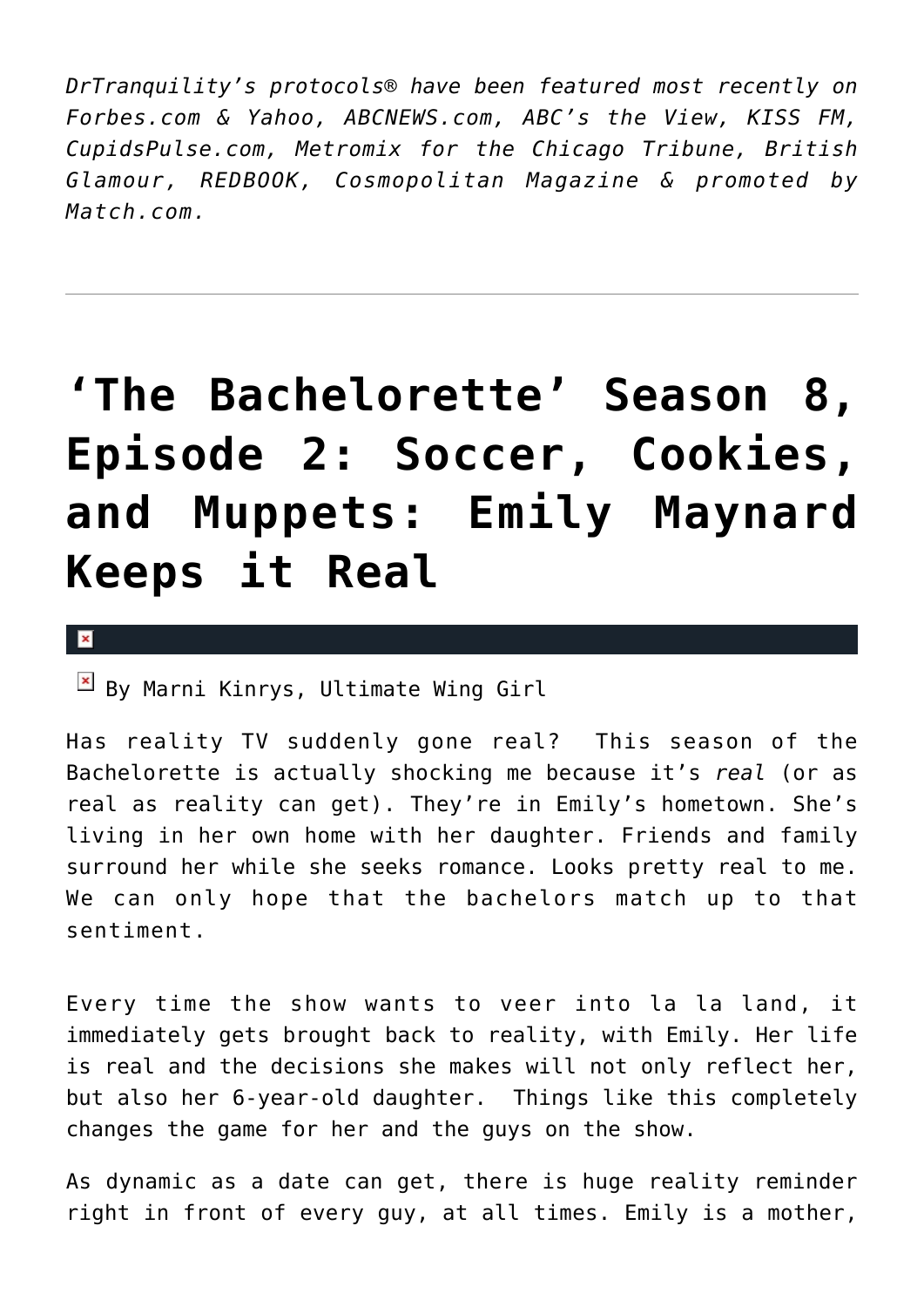and the winner will end his experience with a new wife and child. That should definitely weed out the competition hungry contestants vs. the sincere men who are there for the girl.

### **Related:** [The Bachelorette 8; Episode 1 Recap: The Dos and](http://cupidspulse.com/the-bachelorette-8-episode-1-recap-the-dos-and-donts-of-first-impressions/) [Dont's of First Impressions](http://cupidspulse.com/the-bachelorette-8-episode-1-recap-the-dos-and-donts-of-first-impressions/)

I'm loving how assertive and hard hitting Emily has been right off that bat. For her it's essential. But is it reality?

I work with hundreds of thousands of guys all over the world. I tell them how to attract, date and get any woman they want. My first date advice to them is always "keep it light" but keep your eyes open and don't avoid red flags because she's pretty.

When the show ended I turned to my husband and said, do you think those questions would fly in the real world? His first response was "hell no". Then he thought for a second and said, there are some people that are just really comfortable putting it all out there because it's important to them. When you have a kid involved, that intensity is already increased for you. If you're with a guy who can't handle a little serious conversation on the first date, then he's probably not the guy for you. I think it's totally acceptable to get real on a first date as long as you don't let your emotions carry you away.

For Emily, dating is about finding a partner in life not a tennis partner for a match this weekend. In real life, you are free to bring up anything that you want on a first date, second, third, twentieth. But you want to make sure you are bringing it up the right way and for the right reason.

**Related:** [Do Fairytale Relationships Exist Only in Hollywood?](http://cupidspulse.com/fairytale-relationships-exist-outside-hollywood/)

In open conversation there is no room to get emotional i.e. defensive, angry, moody, aggressive. Open conversation, is meant to be handled exactly as it was shown on last night's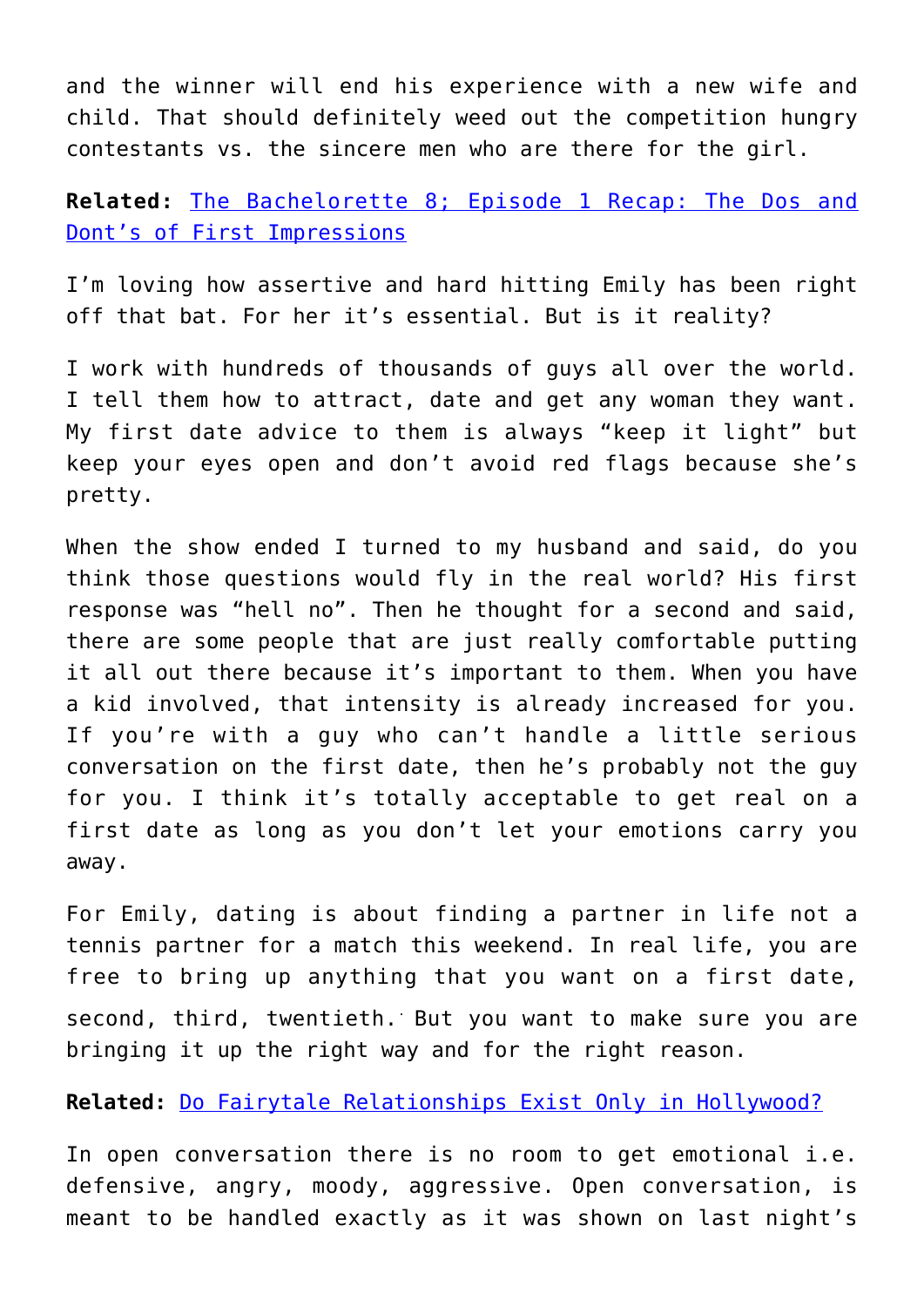episode. Over a candle light dinner in a beautiful mansion  $\prod$ Kidding. Open conversation, whether it's on the first date or the hundredth, is about expressing what you think and feel and then listening to what the other person has to say.

**Do:** Feel comfortable to talk about real things to pertain to you and your life. Talk openly and honestly with tact

**Don't:** Throw up your emotions and insecurities all over your date

**Do:** Listen to your date's views/opinions even if they don't reflect your own

**Don't:** Let your ego dictate your responses. No ego's allowed at the mature conversation table.

No ego's allowed at the conversation table.

So far, Emily is far exceeding my expectations. She is in this for love and family. I'm really hoping she finds her match in that garden of fine men and will be smart enough to pull out the weeds as quickly as possible.

# **[The Real Reason He Didn't](https://cupidspulse.com/30881/david-wygant-reasons-he-didnt-call-back/) [Call You Back](https://cupidspulse.com/30881/david-wygant-reasons-he-didnt-call-back/)**

 $\mathbf{z}$ 

 $\pmb{\times}$ 

By David Wygant

So you went out on a great date, or what you assumed was a great date. You did everything right. You were flirting. You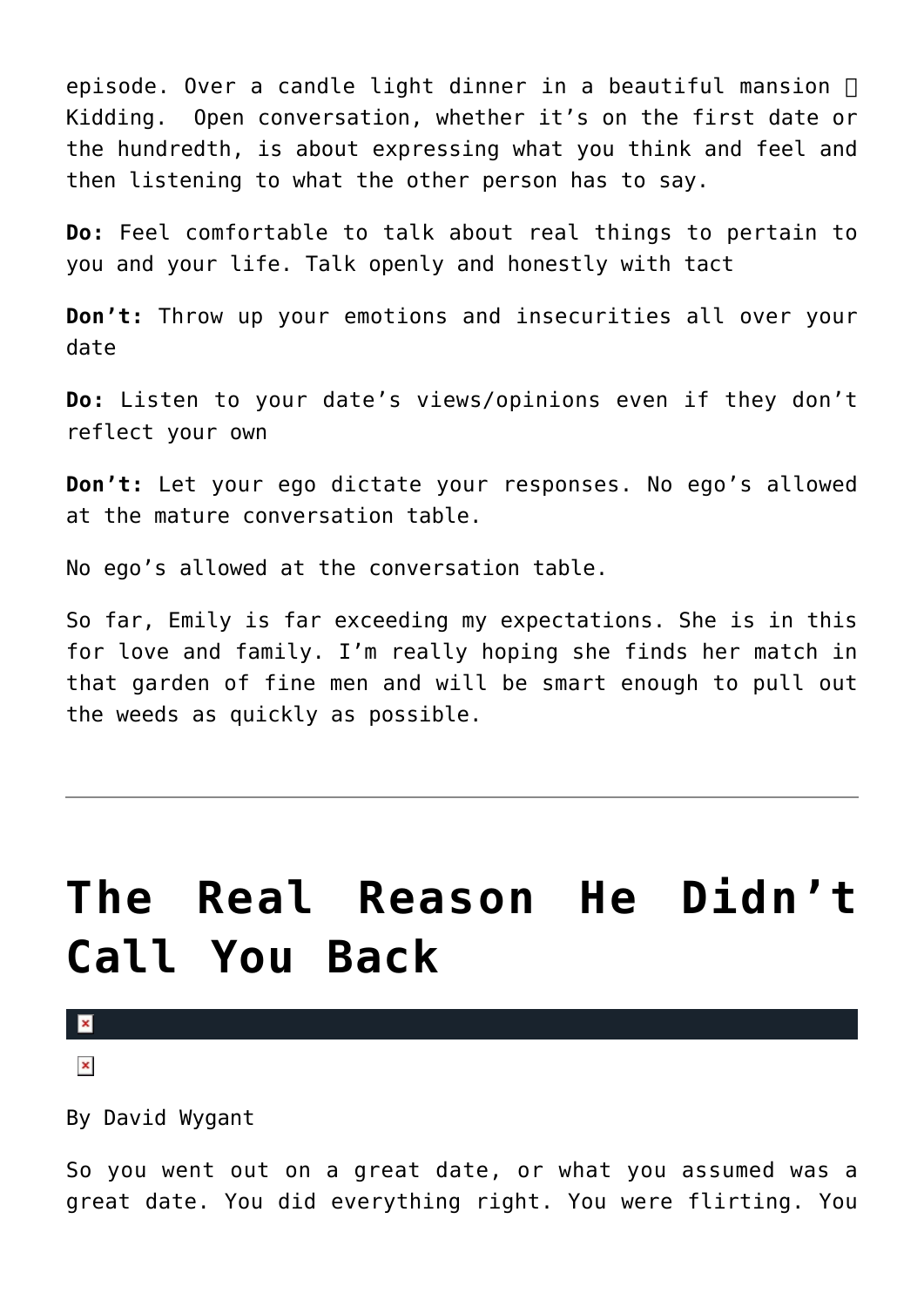wore the right outfit. The shirt was low-cut, but not too lowcut. The jeans fit nicely on you. You smelled great. You smiled. You told him you had a good time. You made yourself available, open and honest. When you got home, you called one of your friends. You told her what a great time you had and that you were eager to see him again.

The very next day, you expected the phone call. You thought to yourself, "I know he's going to call. He had a good time. He looked at me at the end. Everything seemed perfect."

But … the day passed, and the phone never rang. You checked your e-mail that night thinking he might have emailed you–he didn't. The following day, you called your friends about it, reviewed the entire date, everything you said, trying to figure out what his reactions were, and maybe–just maybe–what you said or did that turned him off. You engaged the troops, and that was your first major mistake.

#### **Related:** [Five Steps to Turn a Date Into a Relationship](http://cupidspulse.com/five-steps-turn-date-into-relationship-expert/)

Oh, I'm sure the conversation was good. You got to obsess for a week about why he didn't call back, because as a woman, you just need to know why he didn't call. You thought he had fun, and you start reviewing the date again, and again, and again.

You're obsessed. And why? You're obsessing over one date, one coffee, one drink, one dinner–that's all it was. So, he didn't call back. And you want to know the real reason why? He didn't feel like calling you back. He didn't like you the way you wanted to be liked. He made a choice. His choice was not to call you back. His choice was to move forward and to go find somebody else for whom he is better suited.

You've done it to plenty of men in your life. You don't seem to obsess over not calling them back when you don't want to call them, or when you didn't want to see them again. In life, we have choices. Just because he wasn't interested doesn't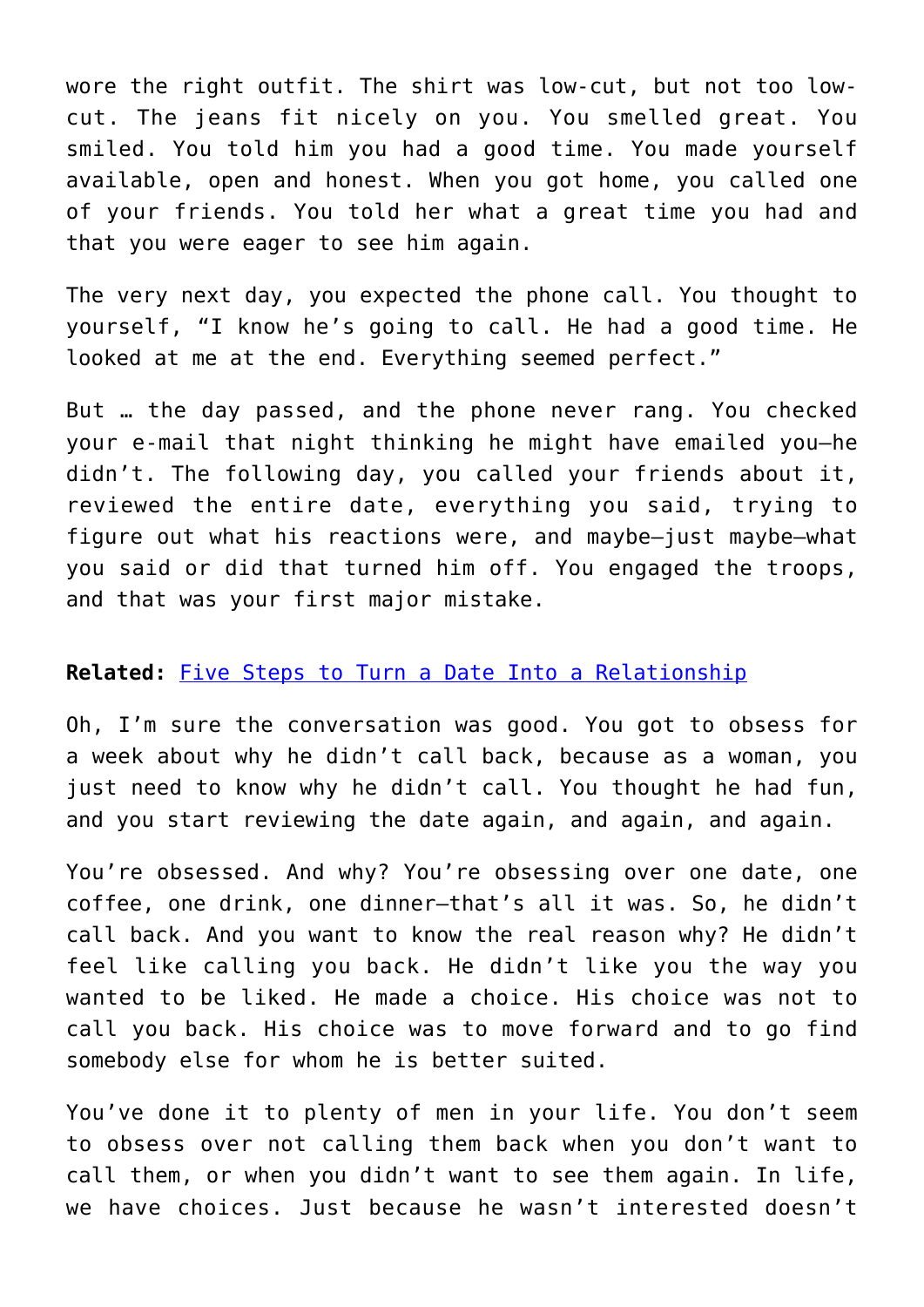mean that you're not a great, wonderful, fantastic, sexy, beautiful, incredible woman. It just means that he chose to go another direction. But when you go and you spend all this time and energy thinking about it, what you're doing is you're not allowing yourself to meet somebody else.

#### **Related:** [Five Conversations to Avoid on the First Date](http://cupidspulse.com/five-conversations-to-avoid-on-first-date/)

Here's the deal: if he doesn't call back within 48 hours, forget about him. It doesn't mean you did anything wrong, so stop driving all your friends nuts. As a friend, it's so boring to hear you obsess over someone for two weeks.

When a client asks me why someone didn't call them back, I say, "Give me their number; I'll ask them." The time that you waste trying to figure out why he didn't call back is time wasted not meeting other men–not meeting men who want to be with you.

So, get out of your head. You've got 48 hours. If he doesn't call you, move on. Live an abundant dating lifestyle instead of a crazed, lunatic lifestyle.

*David Wygant is an internationally-renowned dating and relationship coach, author of the new book Naked and speaker. Through his boot camps, personal coaching and his website, www.davidwygant.com, his advice has transformed the dating lives and relationships of hundreds of thousands of people from every corner of the globe.*

### **['The Bachelorette' Season 8,](https://cupidspulse.com/31230/the-bachelorette-8-episode-1-recap-the-dos-and-donts-of-first-impressions/)**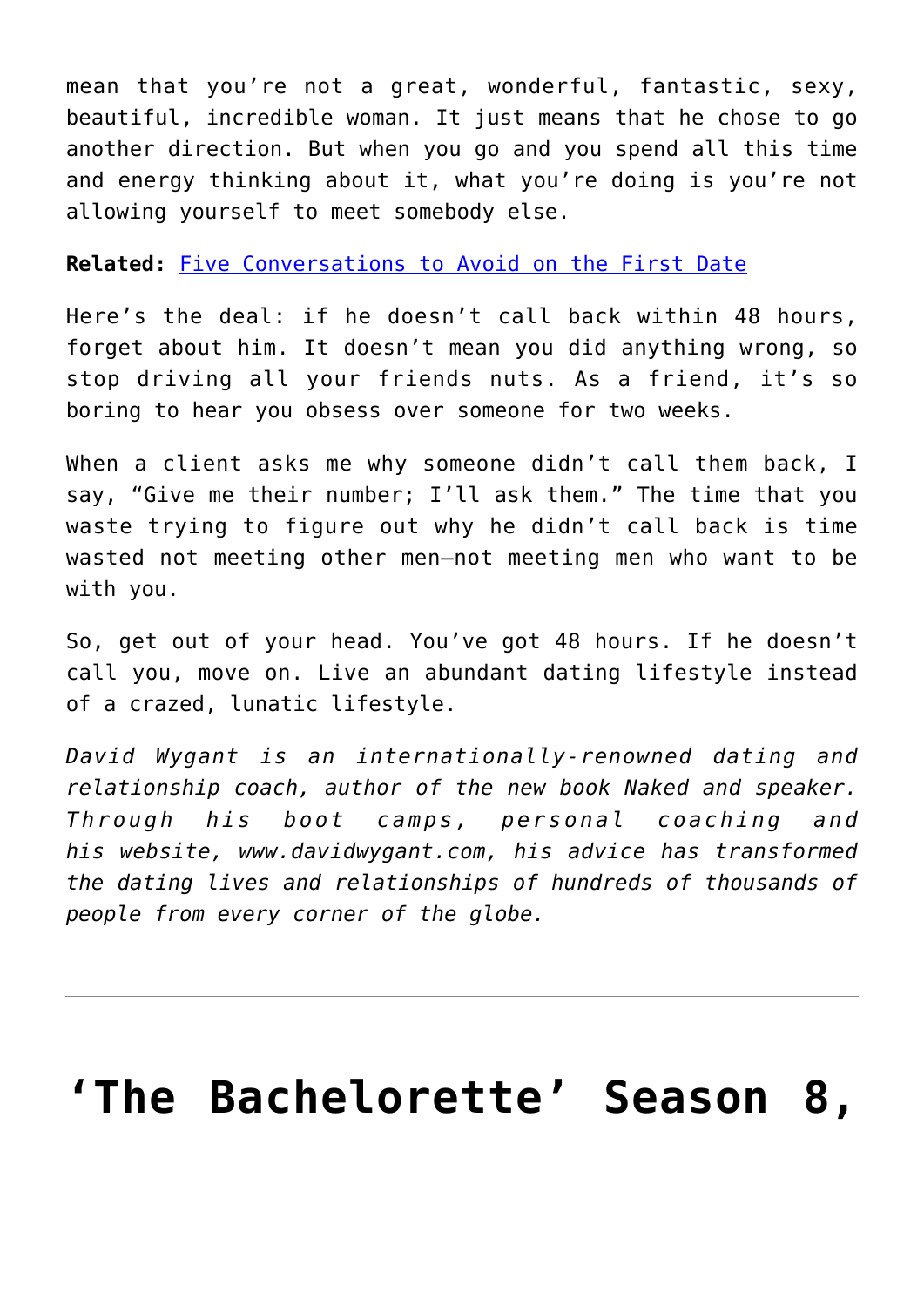# **[Episode 1: The Dos and Don'ts](https://cupidspulse.com/31230/the-bachelorette-8-episode-1-recap-the-dos-and-donts-of-first-impressions/) [of First Impressions](https://cupidspulse.com/31230/the-bachelorette-8-episode-1-recap-the-dos-and-donts-of-first-impressions/)**

 $\pmb{\times}$ 

 $\boxed{\times}$  By Marni Kinrys, The Ultimate Wing Girl

This season of The Bachelorette kicked off last night with a bang. And by bang, I mean the noise that would resonate off all the contestants' abs if you gave them a pat on their bellies. Is it just me, or are these guys extra ripped this year? Last night was all about First Impressions and, as we all know, they can be tough. Join that high pressure with tight competition, cameras and millions of viewers watching and judging. Not an easy stroll on your way to a televised romance.

Some of the guys pulled off their initial encounters with ease and style. Others simply fell flat on their face.

Here is my list of do's and don'ts from last night's episode of the Bachelorette:

**Related:** [Love Lessons From ABC's 'The Bachelor'](http://cupidspulse.com/lessons-from-the-bachelor-the-bachelorette/)

**Do:** Try to connect on points of commonality, like First Impression rose winner Chris did. But if you try too hard to find common grounds it will feel fake. At first, I was not sure how genuine Doug was with his "point of connection." But all doubts dissipated when Emily read his 11-year-old son's letter. From the look on his face, you could tell it was sincere. The guy was beaming from ear to ear. Only a truly proud father would do that.

**Do Not:** Sweat profusely. There was one guy who, within seconds, was dripping all over poor Emily's beautiful dress. I feel like such a *biatch* for saying this, but I could not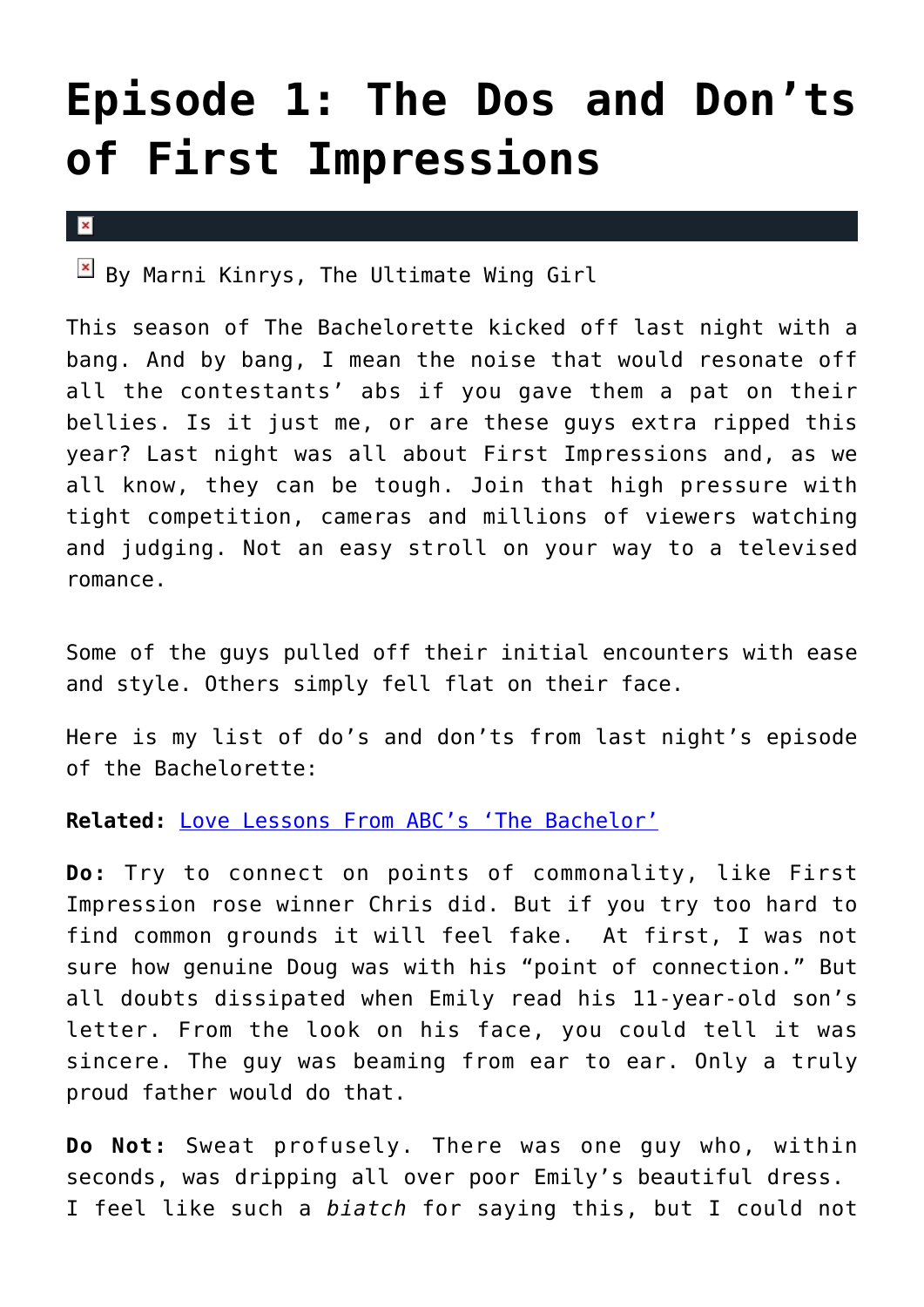hear a word he was saying to her because I kept concentrating on his sweaty forehead.

**Do:** Find something eye catching and cute that fits your personality. Loved the grandmother bit but he couldn't hold it after his protective "mask" came off. Mr. Seemingly-Outgoingand-Fun quickly became Mr. Nervous-and-Silent.

-Skateboarder (Jeff) — Check.

-Prince Charming with the shoe (Tony) – Check.

-Guitar Pick (Michael) — Check.

-Foreign Language (Alejandro) – Double Check.

-Ostrich Egg (Travis) — Could have worked, but flopped and then he was stuck with an egg all night. Half Check.

-Bouncy Boom Box Guy (Stevie) — **NO.**

-Cheesy Poetry said with no sincerity (Jackson) — **EWWW.**

**Related:** [5 Steps To Turn A Date Into A Relationship](http://cupidspulse.com/five-steps-turn-date-into-relationship-expert/)

**Do:** Bring your chopper. I know it's a douchey move – if, in fact, you are a douche is another story. This is a game and the game is all about standing out and catching Emily's attention. What better way to do it than arriving via chopper?

**Do Not:** Be *that* guy who sits and stews about what other guys are doing right and wrong. Nothing screams "insecurity" more than judgment of others. If you're judging others that crucially, I can't imagine what you are doing to yourself. So calm down, rooster man.

**Do:** Have impeccable body language and tonality. There were a couple of guys who knew exactly how to be open and own their space when making an entrance. Head high, calm walk, shoulders back and a smirk. Heavenly. And if you can add in an adorable little routine involving a note saying how nervous